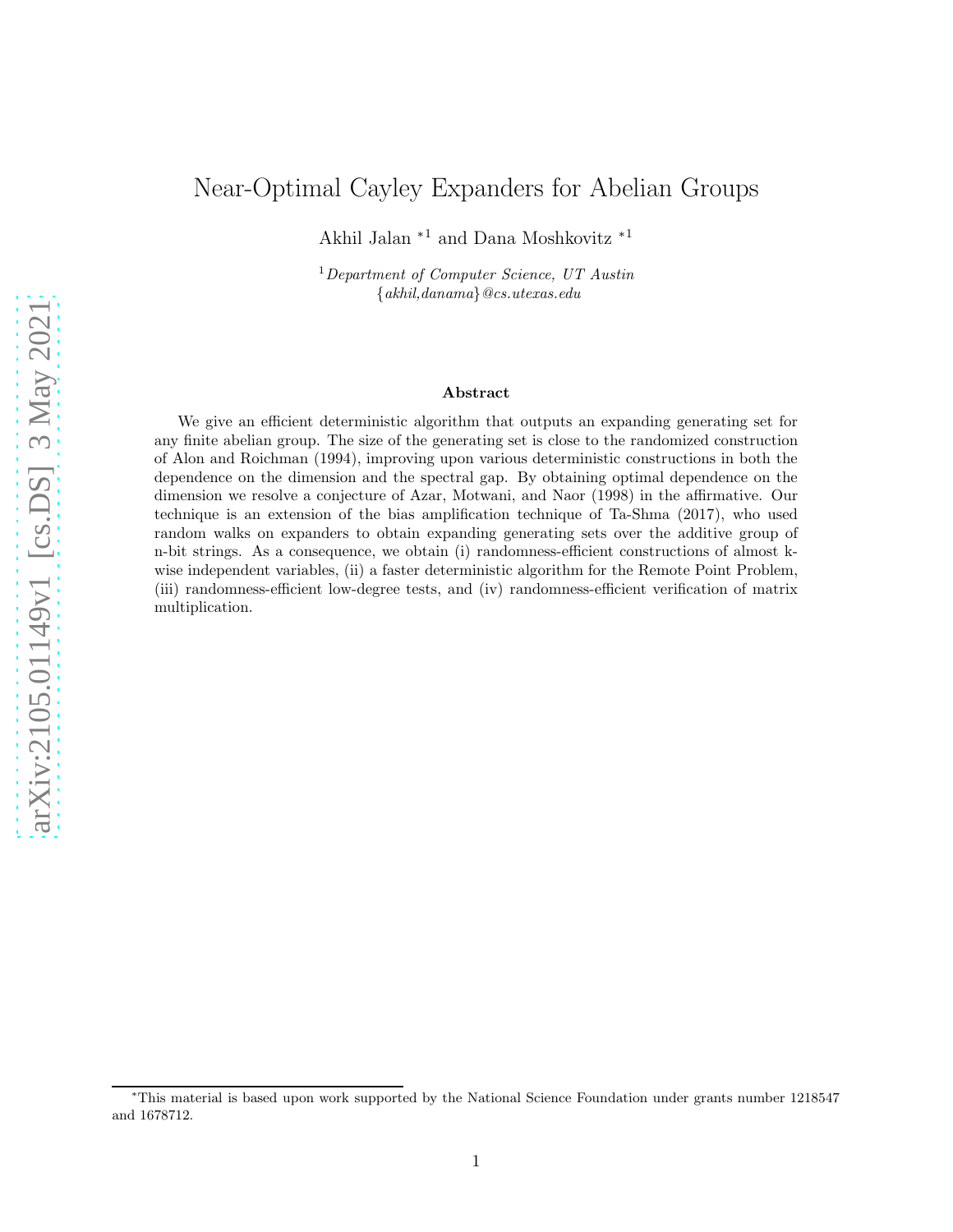# Contents

| $\mathbf{1}$ | 3<br>Introduction                                   |                                                                                                           |                |
|--------------|-----------------------------------------------------|-----------------------------------------------------------------------------------------------------------|----------------|
|              | 1.1                                                 |                                                                                                           | 3              |
|              | 1.2                                                 | Wide Replacement Walks are Optimal Character Samplers                                                     | $\overline{4}$ |
|              | 1.3                                                 |                                                                                                           | 6              |
|              | 1.4                                                 |                                                                                                           | 8              |
|              | 1.5                                                 |                                                                                                           | 10             |
| $\bf{2}$     | Preliminaries<br>12                                 |                                                                                                           |                |
|              | 2.1                                                 |                                                                                                           | 12             |
|              | 2.2                                                 |                                                                                                           | -14            |
| 3            | <b>Expanding Generating Sets for Abelian Groups</b> |                                                                                                           | 16             |
|              | 3.1                                                 | The ordinary expander walk $\ldots \ldots \ldots \ldots \ldots \ldots \ldots \ldots \ldots \ldots \ldots$ | 16             |
|              | 3.2                                                 |                                                                                                           | 19             |
|              |                                                     | 3.2.1                                                                                                     | 19             |
|              |                                                     | 3.2.2                                                                                                     | <b>20</b>      |
|              | 3.3                                                 |                                                                                                           | 22             |
|              |                                                     | 3.3.1                                                                                                     | 22             |
|              |                                                     | 3.3.2                                                                                                     | 26             |
|              | 3.4                                                 |                                                                                                           | 30             |
| 4            | Applications                                        |                                                                                                           | 33             |
|              | 4.1                                                 |                                                                                                           | 33             |
|              | 4.2                                                 |                                                                                                           | 34             |
|              | 4.3                                                 |                                                                                                           | 35             |
|              | 4.4                                                 | Randomness-Efficient Verification of Matrix Multiplication                                                | 35             |
| 5            |                                                     | References                                                                                                | 36             |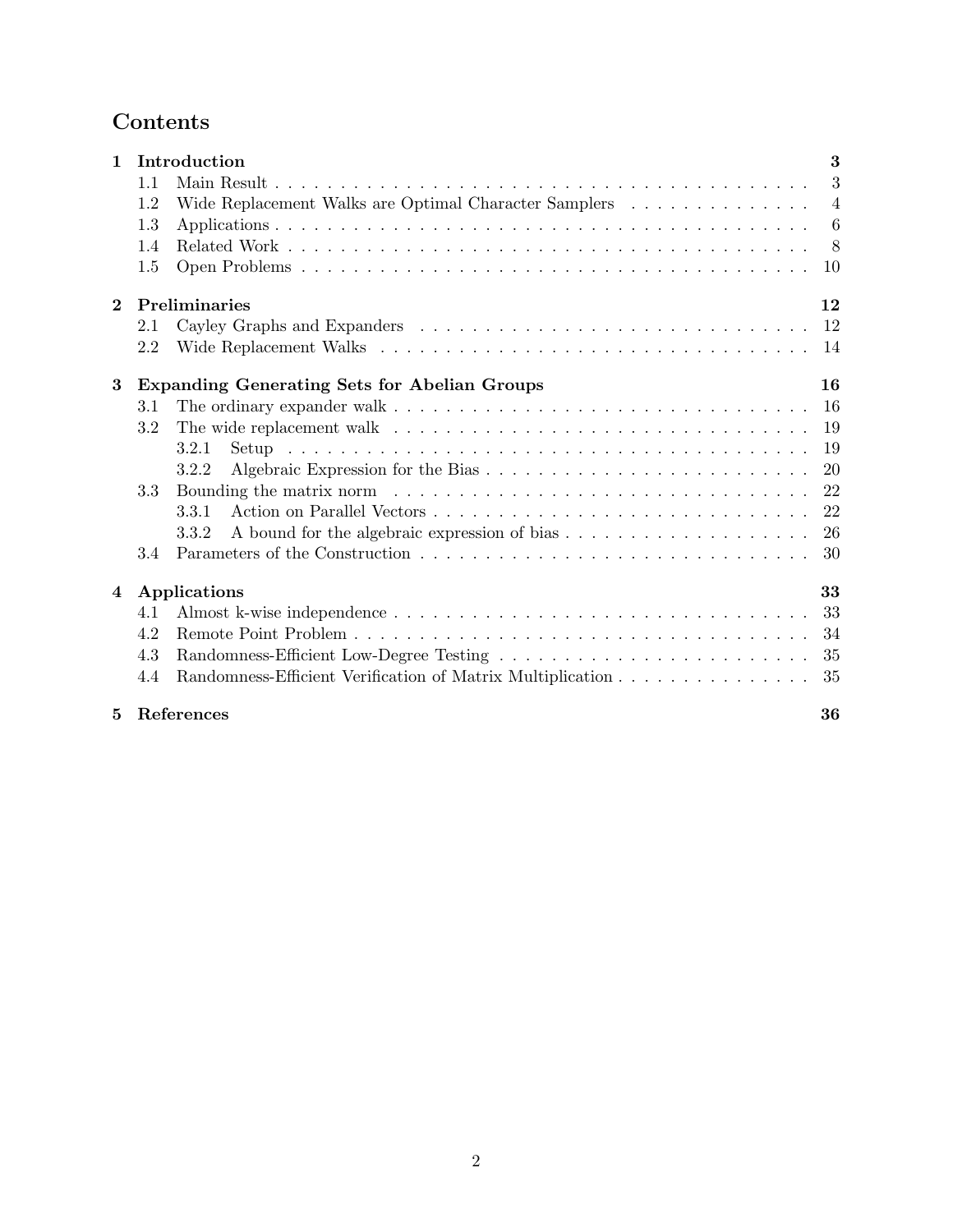# <span id="page-2-1"></span><span id="page-2-0"></span>1 Introduction

# 1.1 Main Result

A graph is an expander if there exists  $\alpha > 0$  such that the spectral gap of its adjacency matrix (namely, the difference between its top eigenvalue and its second eigenvalue) is at least  $\alpha$ . Such graphs are very well-connected in the sense that they lack sparse cuts. Expanders that are additionally sparse are immensely important in computer science and mathematics (see, e.g. the survey [\[HLW06\]](#page-37-0)).

Cayley graphs are an important class of graphs built from groups. Given a group  $G$  and a generating set  $S \subset G$ , the graph  $Cay(G, S)$  has vertex set G and edges  $(g, g \cdot s)$  for all  $g \in G$ ,  $s \in S$ . In addition to describing various well-known graphs such as the hypercube and the torus, Cayley graphs of (non-abelian) groups gave the first explicit constructions of near-optimal expander graphs [\[LPS88\]](#page-37-1). Moreover, their algebraic structure makes Cayley graphs easier to analyze. In particular, the eigenvectors and eigenvalues of a Cayley graph are well-understood through the Fourier transform on the group.

When is a Cayley graph an expander? Alon and Roichman showed that given a group  $G$ , integer  $n \geq 1$ , and  $\epsilon > 0$ , taking a uniformly random subset  $S \subset G^n$  of size  $O(\frac{n \log(|G|)}{\epsilon^2})$  is an expander with spectral gap  $1 - \epsilon$ , with high probability [\[AR94\]](#page-35-1). They also proved a nearly matching lower bound of  $|S| = \Omega((\frac{n \log(|G|)}{\epsilon^2})^{1-o(1)})$  when G is abelian. When  $G = \mathbb{F}_2$  the lower bound is  $\Omega(\frac{n}{\epsilon^2 \log(1/\epsilon)})$ [\[AGHP92\]](#page-35-2)<sup>[1](#page-2-2)</sup>.

An explicit construction with parameters matching the Alon-Roichman bound has remained elusive, despite being widely studied in the pseudorandomness literature [\[Kat89,](#page-37-2) [NN93,](#page-37-3) [AGHP92,](#page-35-2) [RSW93,](#page-37-4) [AIK](#page-35-3)+90, [AM95,](#page-35-4) [EGL](#page-36-0)+98, [AMN98,](#page-35-5) [CMR13,](#page-36-1) [AS10,](#page-35-6) [BATS13,](#page-36-2) [AMNV18\]](#page-35-7).

The best known results achieve  $O((\log(|G|) + \frac{n^2}{\epsilon^2}))$  $\frac{(n^2)}{\epsilon^2}$ )<sup>5</sup>) for arbitrary abelian G [\[AS10\]](#page-35-6),  $O(\frac{n^2}{\epsilon^2})$  $\frac{n^2}{\epsilon^2}$ ) for abelian G where  $|G| \leq \log(\frac{n^2}{\epsilon^2})$  $\frac{(n^2)}{\epsilon^2}$ ) $O(1)$ , and  $O(\frac{n \log(|G|)^{O(1)}}{\epsilon^{11}})$  for general G [\[CMR13\]](#page-36-1). For solvable subgroups of permutation groups one can improve this to  $O(\frac{n^2}{\epsilon^8})$  $\frac{n^2}{\epsilon^8}$ ) [\[AMNV18\]](#page-35-7).

In this paper we give an explicit construction of expanding generating sets for abelian groups whose size is near the Alon-Roichman bound.

Theorem 1.1. There is a deterministic, polynomial-time algorithm which, given a generating set of an abelian group G, integer  $n \geq 1$ , and  $\epsilon > 0$ , outputs a generating set  $S \subset G^n$  of size  $O(\frac{n \log(|G|)^{O(1)}}{\epsilon^{2+o(1)}})$ such that  $Cay(G^n, S)$  has spectral gap  $1 - \epsilon$ .

Expanding Cayley graphs are equivalent to pseudorandom objects called  $\epsilon$ -biased sets. These were originally defined over  $\mathbb{F}_2^n$  by Naor and Naor [\[NN93\]](#page-37-3). A set  $S \subseteq \mathbb{F}_2^n$  is said to be  $\epsilon$ -biased if for every non-empty  $T \subseteq [n]$ , we have  $\mathbb{E}_{x \in S}$  $\Box$  $[x_i] = 1/2 \pm \epsilon.$ 

i∈T Naor and Naor initiated a long line of work culminating in a recent breakthrough result by Ta-Shma, that achieves  $|S| = O(\frac{n}{e^{2+\sigma}})$  $\frac{n}{e^{2+o(1)}}$ ) [\[TS17\]](#page-37-5). This construction approaches the Alon-Roichman bound as  $\epsilon \to 0$ .

Ta-Shma's construction follows previous work in using a 2-step "bias amplification" approach. First, identify an explicit set  $S_0 \subset \mathbb{F}_2^n$  with constant bias, usually through algebraic methods. Second, amplify the bias of  $S_0$  to any  $\epsilon > 0$  by performing a random walk on an expander graph. While this general method was already known, it could only achieve  $|S| = O(\frac{n}{\epsilon^{4+\sigma}})$  $\frac{n}{e^{4+o(1)}}$ ). To break this barrier, Ta-Shma identified a graph structure obtained from a "wide replacement product", which was more effective for the bias amplification step and resulted in  $|S| = O(\frac{n}{\epsilon^{2+\sigma}})$  $\frac{n}{\epsilon^{2+o(1)}}).$ 

<span id="page-2-2"></span><sup>&</sup>lt;sup>1</sup>It is possible that this lower bound is tight. A candidate construction based on algebraic-geometric codes could achieve this lower bound [\[BATS13\]](#page-36-2).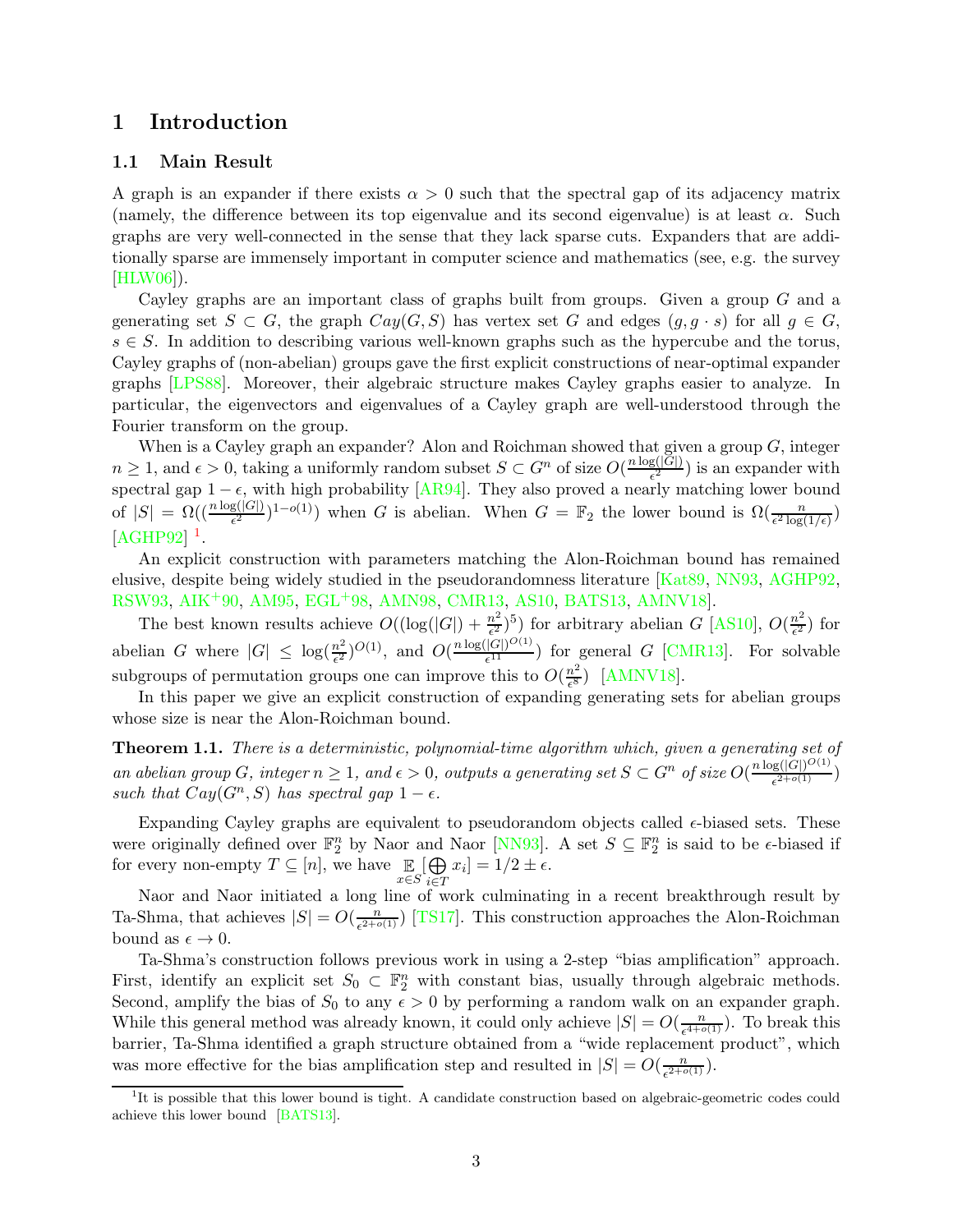# <span id="page-3-0"></span>1.2 Wide Replacement Walks are Optimal Character Samplers

Random walks on expander graphs are useful for a variety of algorithmic purposes. A classical fact is that expander walks are good approximate samplers, in the sense that a sufficiently long random walk on an expander will visit sets of density  $\delta$  for approximately a  $\delta$  fraction of the steps. This is called the "expander Chernoff bound" and one can characterize this as the property that expander walks fool a suitable test function.

Ta-Shma observed that expander walks fool the much more sensitive class of parity functions on  $\{0,1\}^n$  as well. Parity functions are sensitive to input perturbations - flipping a single bit in the input can change the output. The classical expander Chernoff bound is not fine-grained enough to prove that t-step expander walks fool parity functions. The fact that they nevertheless do fool parity functions is therefore surprising, and Ta-Shma referred to this fact as "expanders are good parity samplers" [\[TS17\]](#page-37-5).

Since parity functions are just the characters of  $\mathbb{F}_2^n$ , we can ask: do expander walks also fool the characters of more general classes of groups? We show that this is indeed true, and therefore "expander walks are good character samplers." Moreover, just as in the  $\mathbb{F}_2$  case, a random walk on a wide replacement product of expander graphs is an optimal type of character sampler.

Therefore, wide replacement walks obtain precisely the same bias amplification parameters for small-bias sets over abelian groups as they do in the  $G = \mathbb{F}_2$  case.

Character sampling explained: Let us precisely explain what we mean by "character sampling." A character of an abelian group is a homomorphism  $\chi : G \to \mathbb{C}^*$ , where  $\mathbb{C}^*$  is the multiplicative group of complex numbers. The eigenvalues of an abelian Cayley graph  $Cay(G, S)$  are given by  $\mathbb{E}_{x\sim S} \chi(x)$  for all characters  $\chi$ . Note that the constant function that maps all values to 1 is a character, and the eigenvalue associated with it is the top eigenvalue. Therefore, we are interested in generating sets S such that  $|\mathbb{E}_{x \sim S} \chi(x)| \leq \epsilon$  for all non-constant  $\chi$ .

For simplicity, consider the case  $G = \mathbb{Z}_d$  for some  $d \geq 2$ . Let  $\omega_d := exp(\frac{2\pi i}{d})$  $\frac{\pi i}{d}$ ) denote the primitive  $d^{th}$  root of unity. In this case the characters are just the maps  $x \mapsto \omega_d^{x \cdot j}$  for  $j = 0, 1, ..., d - 1$ .

Now, suppose we have some  $\epsilon_0$ -biased set  $G_0 \subset G$ , where  $\epsilon_0 < 1$  is a constant. First, observe that taking t independent samples from  $G_0$  and outputting their sum obtains a distribution with bias  $(\epsilon_0)^t$ . However, since independent sampling also results in a distribution of size  $|G_0|^t$ , there is no improvement in size as a function of bias.

The idea of the random walk approach is to derandomize independent sampling by taking correlated samples. Specifically, identify  $G_0$  with the vertices of some degree-regular expander graph Γ. We need to show that taking a random walk of length t on  $\Gamma$  and then summing the elements in the path gives a distribution with less bias than  $G_0$ .

A t-step walk on  $\Gamma$  gives a sequence of group elements  $(x_0, ..., x_t) \in G_0^{t+1}$ . We are interested in the bias of the random group element  $\sum_i x_i$ . In general, we cannot hope that  $(\sum_i x_i)$  is close to the uniform distribution in *statistical distance*. However, for every non-constant character  $\chi$ , it turns out that the quantity  $\mathbb{E}[\chi(\sum_i x_i)]$  is at most  $\epsilon$ , where the expectation is over paths  $(x_0, ..., x_t)$  in the graph. Notice that  $\mathbb{E}_{x \in G}[\chi(x)] = 0$ , so the random element  $(\sum_i x_i)$  is close to uniform in the weaker sense of fooling characters. Therefore, the expander walk is a good "character sampler."

As in the  $\mathbb{F}_2$  case, character functions are sensitive to input perturbations. Therefore, the character sampling property of expanders is a much finer-grained property than the expander Chernoff bound.

Why expanders are character samplers: We express the bias of the random walk distribution algebraically in terms of matrix norms corresponding to the random walk.

Abusing notation, let  $\Gamma$  denote the random walk matrix of the graph  $\Gamma$ . Let the character  $\chi^*: \mathbb{Z}_d \to \mathbb{C}$  be the worst-case character for the random-walk distribution. Partition  $G_0$  into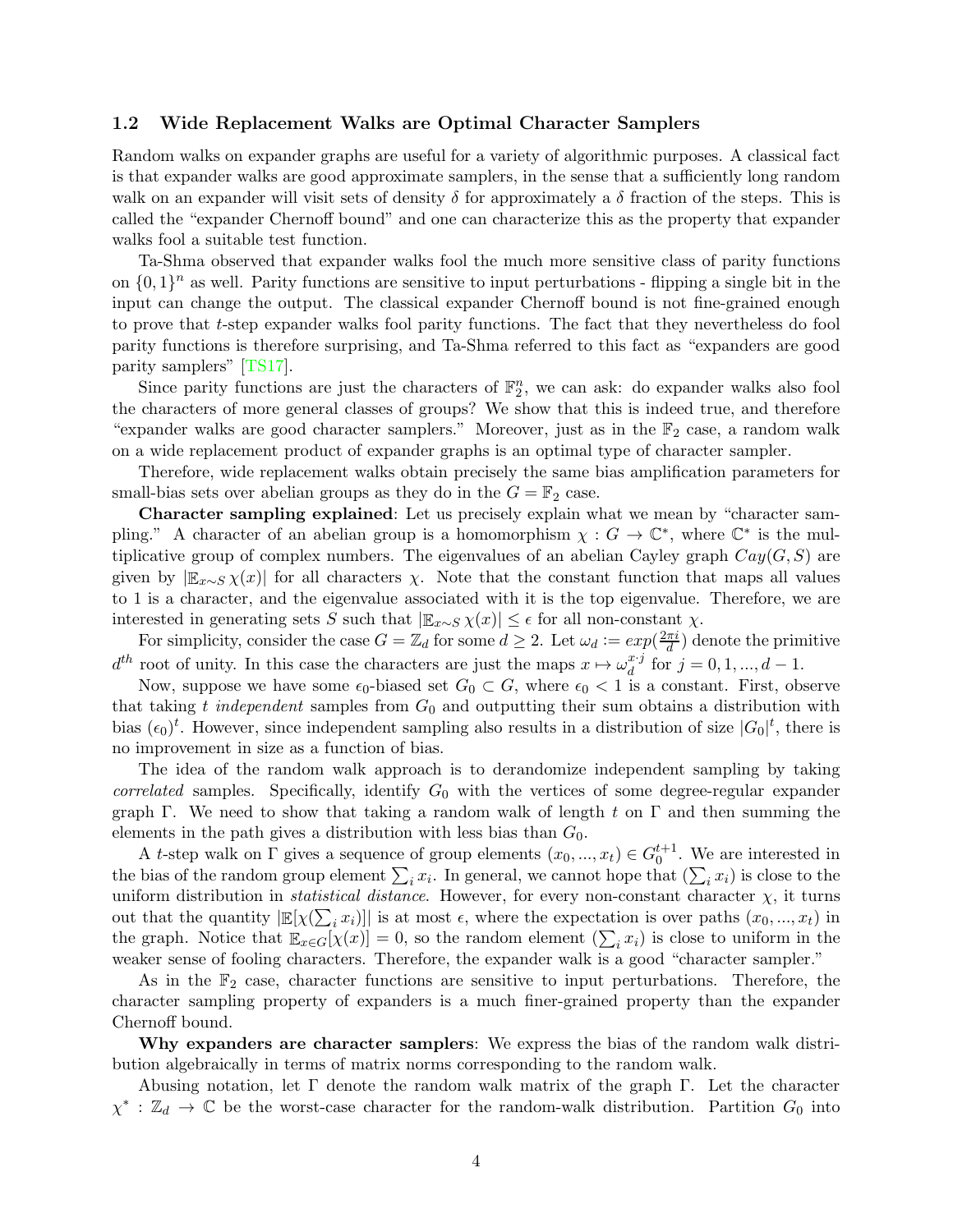$S_0, ..., S_{d-1}$  depending on their values with respect to  $\chi^*$ , so that  $x \in S_k \iff \chi^*(x) = \omega_d^k$ .

We need to track how often the walk enters  $S_0, S_1, ..., S_{d-1} \subset V(\Gamma)$ . Identify each  $S_i$  with an  $|S_i|$ -dimensional subspace of  $\mathbb{C}^{V(\Gamma)}$ . For  $i \in \mathbb{Z}_d$  let  $\Pi_i : \mathbb{C}^{V(\Gamma)} \to \mathbb{C}^{V(\Gamma)}$  be the projection onto this subspace. Finally, let  $\Pi = \sum_{y \in \mathbb{Z}_d} \omega_d^y \Pi_y$  be the weighted projection matrix.

Given some initial distribution  $\vec{u}$  on the vertices, the vector  $\Gamma^t \vec{u}$  tracks the distribution after taking a t-step walk on the graph. The matrix  $\Pi$  tracks how often the walk enters the sets  $S_0, ..., S_{d-1}$ , and so the bias of the random walk distribution can be bounded by the norm of  $(\Pi\Gamma)^t$ .

Let  $V^{\parallel}$  denote the subspace spanned by the all-ones vector  $\vec{1}$ , and  $V^{\perp} = (V^{\parallel})^{\perp}$ . For a vector  $v \in V^{\parallel} \oplus V^{\perp}$ , let  $v^{\parallel}$  and  $v^{\perp}$  denote the projections onto  $V^{\parallel}, V^{\perp}$  respectively.

While  $\|\Pi\Gamma\| = 1$  since  $\|\Pi\Gamma\vec{1}\| = \|\Pi\vec{1}\| = 1$ , it turns out that  $\|(\Pi\Gamma)^2\| \leq bias(G_0) + 2\lambda(\Gamma)$ , where  $\lambda(\Gamma)$  is the second eigenvalue of  $\Gamma$  in absolute value.

To see this, notice that if  $\vec{v} \in V^{\perp}$  is a unit vector, then  $\|\Pi\Gamma\Pi\Gamma\vec{v}\| \leq \|\Pi\Gamma\Pi\|\lambda(\Gamma)\|\vec{v}\| \leq \lambda(\Gamma)$ . Therefore, the "bad" case is when  $\vec{v} \in V^{\parallel}$ . Let  $u = \frac{1}{\sqrt{|V|}}$  $\frac{1}{|V(\Gamma)|} \vec{1}$ . Using the fact that  $||\Pi|| = 1$ ,

$$
\|\Pi\Gamma\Pi\Gamma u\| = \|\Pi\Gamma\Pi u\| \tag{1}
$$

$$
\leq \|\Pi\Gamma(\Pi u)^{\parallel}\| + \|\Pi\Gamma(\Pi u)^{\perp}\| \tag{2}
$$

$$
\leq \|\Pi(\Pi u)^{\parallel}\| + \lambda(\Gamma)\|\Pi(\Pi u)^{\perp}\| \tag{3}
$$

$$
\leq \|\Pi(\Pi u)^{\parallel}\| + \lambda(\Gamma) \tag{4}
$$

It remains to show that  $\|\Pi(\Pi u)\| \leq bias(G_0)$ . To see this, notice that  $\Pi$  is a diagonal matrix and u is just  $\vec{1}$  scaled by a constant. Further,  $\Pi$  is a block-diagonal matrix of the form

$$
\Pi = \begin{bmatrix} I_{|S_0|} & & & & \\ & \omega_d I_{|S_1|} & & \\ & & \ddots & \\ & & & \omega_d^{d-1} I_{|S_{d-1}|} \end{bmatrix}
$$
 (5)

Note that we have reordered the vertices of the graph in order of  $S_0$ ,  $S_1$  and so on.

If the blocks are exactly the same size, then  $\Pi u \in V^{\perp}$ , because  $\sum_{y \in \mathbb{Z}_d} \omega_d^y = 0$ . In general the blocks have different dimensions, but they are the same size up to the bias of  $G_0$ . Therefore  $\|(\Pi u)\| \leq bias(G_0).$ 

It follows that a random walk on  $\Gamma$  is a good character sampler. However, this approach can never amplify bias fast enough to achieve a generating set smaller than  $O(\frac{|G_0|}{\epsilon^{4+o(1)}})$ . The reason is because while we can bound  $\|(\Pi\Gamma)^2\|$ , we cannot bound  $\|\Pi\Gamma\|$  below 1. Therefore, we effectively only gain from one in every two steps.

Wide Replacement Walks are Optimal Character Samplers: To circumvent the "2-step barrier" of expander walks outlined above, Ta-Shma used the wide replacement walk on a product of two expander graphs. The idea of the wide replacement walk is to take the product of a  $D_1$ regular graph  $\Gamma$  as before with an "inner graph" H on  $D_1^s$  vertices, for some  $s \geq 2$ . The product graph replaces every vertex of  $\Gamma$  with a copy of H (called a "cloud") and then connects clouds to other clouds according to the edge structure of Γ.

Analyzing the bias of the walk involves bounding the matrix norm of  $\dot{\Pi}\dot{\Pi}\dot{H}$ , where  $\dot{\Gamma}$  and  $\dot{H}$  are random walk matrices on the product corresponding to  $\Gamma, H$ .

Let  $V^{\parallel}$  denote the subspace of vectors which are constant on the H-component of the product, and let  $V^{\perp} = (V^{\parallel})^{\perp}$ .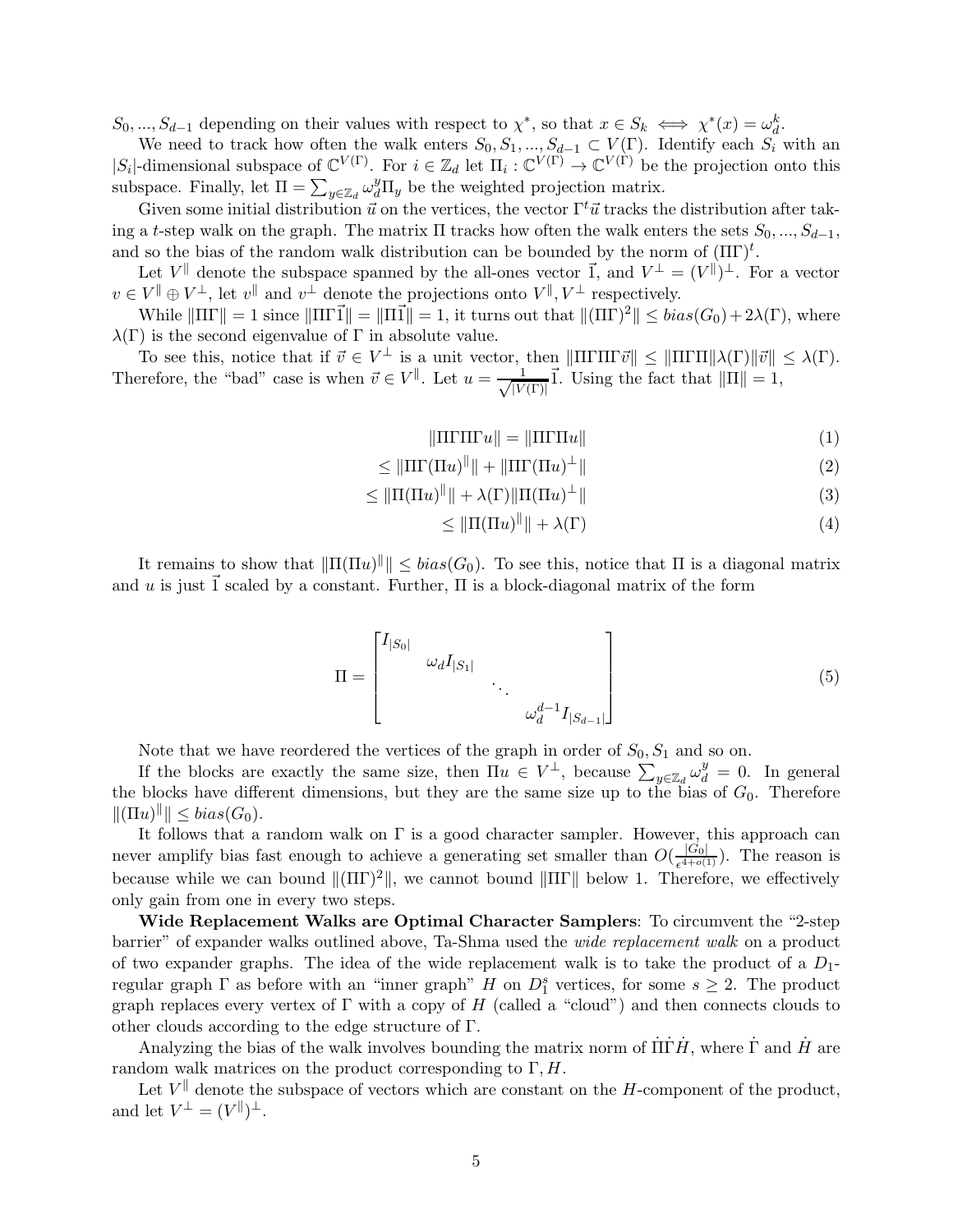Similar to the above case, one can show that  $\overrightarrow{II} \cdot \overrightarrow{H}$  shrinks the norm of any  $v \in V^{\perp}$  by a factor of  $\lambda(H)$ . The difficult case is when  $v \in V^{\parallel}$ . Here we arrive at the core idea of the replacement product: if the inner graph H is *pseudorandom* with respect to  $\Gamma$ , then when the walk is in  $V^{\parallel}$ , the next s steps approximate the ordinary random walk on  $\Gamma$ .

This is enough to circumvent the "2-step barrier" since in even the "bad case" where the walk is stuck in  $V^{\parallel}$ , we can shrink the bias as though it were taking an ordinary walk on  $\Gamma$ . As we showed above, this shrinks the bias from some  $\epsilon_0$  to  $(\epsilon_0 + 2\lambda(\Gamma))^{[s/2]}$  every s steps. If we select  $\Gamma, H$  such that  $\epsilon_0 + 2\lambda(\Gamma) \leq \lambda(H)^2$ , then we conclude that we shrink the bias by a factor of  $\lambda(H)^{s-O_s(1)}$  every s steps. So we gain from  $s - O(1)$  out of every s steps.

Going from the  $\mathbb{F}_2$ -case to the case of general abelian groups simply requires a more careful analysis of characters. Morally speaking, the only difference in the analysis is that the projection matrix  $\Pi$  which tracks how often the walk enters each  $S_i$  is different. This does not change the overall argument much; in particular, we can use almost identical graphs  $\Gamma, H$  as in [\[TS17\]](#page-37-5).

We conclude that a wide replacement walk allows us to amplify bias of a constant-biased subset  $G_0 \subset G^n$  of size  $O(n \log(|G|)^{O(1)})$  (e.g. the construction of [\[AMNV18\]](#page-35-7)) to an  $\epsilon$ -biased set of size  $O(\frac{n \log(|G|)^{O(1)}}{\epsilon^{2+o(1)}})$  $\frac{g(|G|)^{-(\gamma)}}{e^{2+o(1)}}$ , nearly matching the Alon-Roichman bound.

## <span id="page-5-0"></span>1.3 Applications

Explicit constructions of expander graphs are an essential component of algorithms, especially for derandomization. Here we are interested in the setting of constructing an expanding Cayley graph from a given abelian group G. Our construction achieves a near-optimal degree, which improves parameters in various applications.

Almost k-wise independence: A distribution  $D \sim G^n$  is  $(\epsilon, k)$ -wise independent if for every index set  $I \subset [n]$  of size k, the restriction of D to I is  $\epsilon$ -close to uniform in statistical distance. Almost k-wise independent distributions are a fundamental object in and of themselves. They also have a variety of applications in derandomization, including load balancing [\[CP14\]](#page-36-3), derandomization of Monte-Carlo simulations [\[CP14\]](#page-36-3), derandomization of CSP approximation algorithms [\[CMM09\]](#page-36-4), and pseudorandom generators  $[CHHL19]$ . We note that certain applications (e.g. quantum tdesigns  $[AE07]$ ) really require almost k-wise independent distributions over *arbitrary* alphabet size rather than just the binary alphabet, which motivates our study of  $\epsilon$ -biased sets over arbitrary abelian groups.

Vazirani's XOR Lemma asserts that an  $\epsilon$ -biased distribution D is also  $(\epsilon \sqrt{|G|^k}, k)$ -wise indepdent for all  $k \leq n$ . Therefore, by constructing an  $\epsilon'$ -biased distribution where  $\epsilon' = \frac{\epsilon}{\sqrt{|G|^k}}$ , we also obtain explicit constructions of  $(\epsilon, k)$ -wise independent random variables on  $G<sup>n</sup>$ .

**Proposition 1.2** (Almost k-wise independent sets over abelian groups). Let G be a finite abelian group given by some generating set. For any  $\epsilon > 0$  and  $n \geq k \geq 1$  there exists a deterministic, polynomial-time algorithm whose output is an  $(\epsilon, k)$ -wise independent distribution over  $G^n$ . The support size is  $O(\frac{n |G|^{k+o(1)}}{c^{2+o(1)}})$  $rac{|G|^{n+2(1)}}{\epsilon^{2+o(1)}}$ .

**Remote Point Problem:** A matrix  $A \in \mathbb{F}_2^{m \times n}$  is  $(k, d)$ -rigid iff for all rank-k matrices  $R \in \mathbb{F}_2^{m \times n}$ , the matrix  $A-R$  has a row with at least d nonzero entries. Valiant initiated the study of rigid matrices in circuit complexity, proving that an explicit construction of an  $(\Omega(n), n^{\Omega(1)})$ -rigid matrix for  $m = O(n)$  would imply superlinear circuit lower bounds [\[Val77\]](#page-37-6). After more than four decades of research, state of the art constructions have yet to meet this goal [\[BHPT20\]](#page-36-6).

The Remote Point Problem was introduced by Alon, Panigrahy, and Yekhamin as an intermediate problem in the overall program of rigid matrix constructions [\[APY09\]](#page-35-9). Arvind and Srinivasan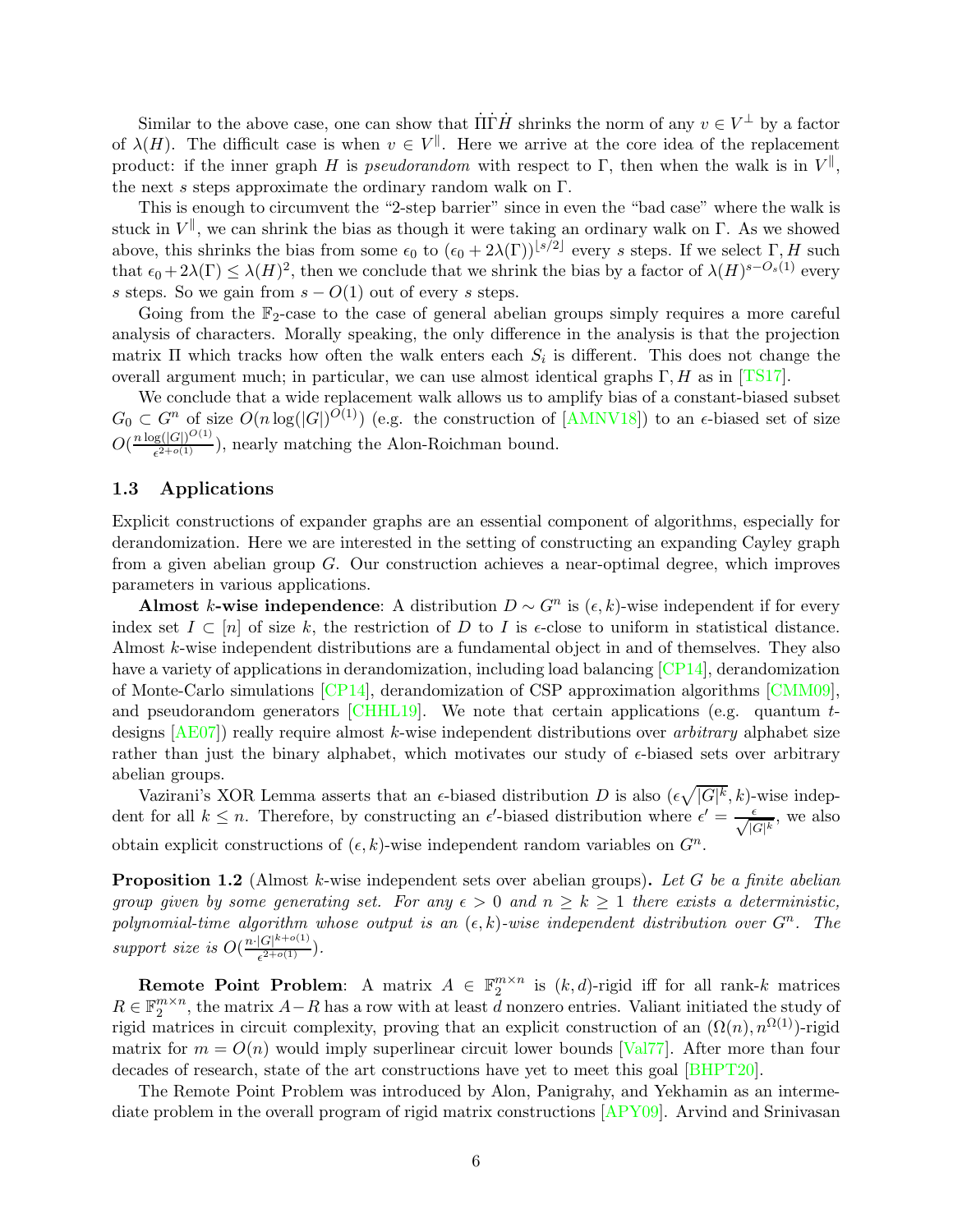generalized the problem to any group [\[AS10\]](#page-35-6).

Let G be a group,  $n \geq 1$ , and  $H \leq G<sup>n</sup>$  a subgroup given by some generating set. For a given  $G, H$  and integer  $r > 0$ , the Remote Point Problem is to find a point  $x \in G^n$  such that x has Hamming distance greater than r from all  $h \in H$ , or else reject. In the case of  $G^n = \mathbb{F}_2^n$ , this is a relaxation of the matrix rigidity problem, since rather than finding m vectors  $x_1, ..., x_m \in \mathbb{F}_2^n$  whose linear span is far from all low-dimensional subspaces, we are given a single subspace and must find just a single point far from it.

To find a remote point, existing algorithms first construct a collection of subgroups  $H_1, ..., H_m \leq$  $G<sup>m</sup>$  whose union covers all points of distance at most r from H. In the  $\mathbb{F}_2$  case,  $[APY09]$  find a point  $x \notin \bigcup H_i$  by the method of pessimistic estimators. In the general case, [\[AS10\]](#page-35-6) instead prove that any generating set  $S \subset G^n$  such that  $Cay(G^n, S)$  has sufficiently good expansion must contain a point outside of  $\bigcup H_i$ . They find this remote point by first constructing an expanding generating set  $S$ , and then exhaustively searching it. Their argument implicitly uses the fact that small-bias sets correspond to rigid matrices, albeit with weak parameters - this connection was developed further in [\[AC13\]](#page-35-10).

The construction of [\[AS10\]](#page-35-6) for small-bias sets over abelian groups has size  $O((\log(|G|) + \frac{n^2}{\epsilon^2}))$  $\frac{n^2}{\epsilon^2})^5$ ) in general, and for  $\log(|G|) \leq \log(\frac{n^2}{\epsilon^2})$  $\frac{(n^2)}{\epsilon^2}$ )<sup>O(1)</sup> this is improved to  $O(\frac{n^2}{\epsilon^2})$  $\frac{n^2}{\epsilon^2}$ ). Our algorithm improves the dependence on  $n \text{ from } n^2$  to  $n$ .

**Randomness-Efficient Low-Degree Testing:** Let  $\mathbb{F}_q$  be the finite field on q elements. Lowdegree testing is a property testing problem in which, when given query access to a function  $f: \mathbb{F}_q^n \to \mathbb{F}_q$  and  $d \geq 1$ , one must decide whether f is a degree d polynomial or far (in Hamming distance) from all degree d polynomials. These tests are a key ingredient in constructions of Locally Testable Codes (LTCs) and Probabilistically Checkable Proofs (PCPs) [\[BSSVW03\]](#page-36-7).

To test whether f is a degree-d polynomial, a natural test is to sample  $x, y \sim \mathbb{F}^n$  and check whether  $f(x)$  agrees with the unique (degree-d, univariate) polynomial obtained by Lagrange interpolation along  $d+1$  points on the line  $\{x+ty : t \in \mathbb{F}_q\}.$ 

Rubinfeld and Sudan introduced a low-degree test using this idea [\[RS96\]](#page-37-7). It is given query access to the function f, along with a *line oracle* function g. Let  $\mathbb{L}$  denote all lines  $\{\vec{a} + t\vec{b} : t \in \mathbb{F}_q\} \subset \mathbb{F}_q^n$ , where  $\vec{a}, \vec{b} \in \mathbb{F}^n$ . Given a description of a line, the line oracle g returns a univariate polynomial of degree d defined on that line. Hence we write  $g: \mathbb{L} \to \mathbb{F}_q[t]$ , where the image of g is understood to only contain degree-d polynomials.

If f is indeed a degree-d polynomial, then one can set  $g(\ell) = f|_{\ell}$  for all  $\ell \in \mathbb{L}$ , and the following two-query test clearly accepts.

(i) Select  $x, y \in \mathbb{F}^n$  independently, uniformly at random.

(ii) Let  $\ell$  be the line determined by  $\{x + ty : t \in \mathbb{F}\}\)$ . Accept iff  $f(x)$  agrees with  $g(\ell)(x)$ .

They also showed this test is sound: when  $f$  is far from degree- $d$  polynomials, the test rejects with high probability.

Ben-Sasson et al derandomized this test by replacing the second uniform sample  $y$  with a sample from an  $\epsilon$ -biased set [\[BSSVW03\]](#page-36-7). This modification improves the randomness efficiency of the tests, and therefore the length of the resulting LTC and PCP constructions. Moreover, they showed that the soundness guarantees of low-degree tests are almost unchanged due to the expansion properties of the Cayley graph on  $\mathbb{F}_q^n$ .

Our constructions of small-bias sets immediately imply improved randomness-efficiency of this low-degree test.

**Proposition 1.3** (Improved [\[BSSVW03\]](#page-36-7) Theorem 4.1). Let  $\mathbb{F}_q$  be the finite field of q elements,  $n \geq 1$ ,  $f : \mathbb{F}_q^n \to \mathbb{F}_q$  a function, and  $g : \mathbb{L} \to \mathbb{F}_q[t]$  a line oracle. There exists a degree-d test which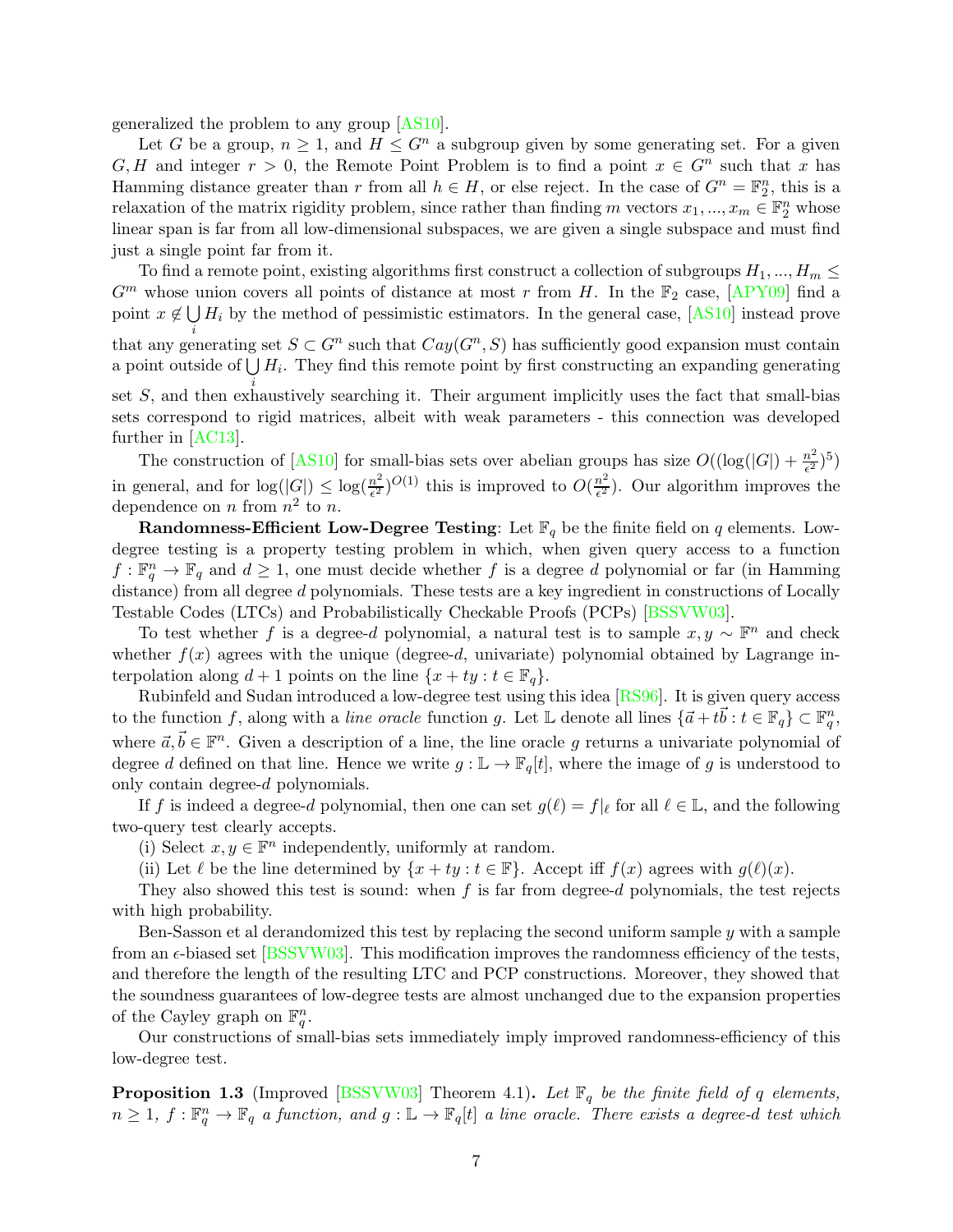has sample space size  $O(q^n\cdot \frac{n\log(q)^{O(1)}}{\epsilon^{2+o(1)}})$  $\frac{\log(q)^{1-\epsilon}}{\epsilon^{2+o(1)}}$ . For  $d \leq q/3$  and sufficiently small  $\delta > 0$ , if the test accepts with probability  $\geq 1 - \delta$  then f has Hamming distance at most 4 $\delta$  from a degree d polynomial.

Randomness-Efficient Verification of Matrix Multiplication: Let  $R$  denote some finite field  $\mathbb{F}_q$  or cyclic group  $\mathbb{Z}_q$  for  $q \geq 2$ . Given  $A, B, C \in R^{n \times n}$ , the matrix multiplication verification problem asks whether  $AB = C$ .

Naively, one could multiply A, B and then check whether  $AB = C$  entry-wise in  $O(n^{\omega})$  time, where  $\omega \approx 2.373$  [\[AW21\]](#page-35-11). A classical result of Freivalds suggests the following much simpler quadratic-time randomized algorithm: Sample  $x \in \mathbb{R}^n$  and check whether  $ABx = Cx$  [\[Fre77\]](#page-36-8).

Observe that the entries of  $ABx$  and  $Cx$  are linear functions of x. Therefore, sampling x from a small-bias set gives a randomness-efficient version of Freivalds' algorithm, at the cost of slightly higher error. Our construction therefore gives the following randomness efficient algorithm for verification of matrix multiplication.

**Proposition 1.4.** Let R denote a finite field  $\mathbb{F}_q$  or cyclic group  $\mathbb{Z}/q\mathbb{Z}$ . Given matrices  $A, B, C \in$  $R^{n \times n}$  and  $\epsilon$ -biased set  $S \subset R^n$ , there exists randomized algorithm to decide whether  $AB = C$  with one-sided error  $(\frac{1}{q} + \epsilon)$ . Its runtime is  $O(n^2)$  and it uses  $\log(\frac{n \log(q)^{O(1)}}{\epsilon^{2+o(1)}})$  $\frac{\log(q)^{-(1)}}{\epsilon^{2+o(1)}}$  random bits.

We note that if  $R = \mathbb{Z}$ , there exists a deterministic  $O(n^2)$  time algorithm to verify matrix multiplication [\[KW14\]](#page-37-8). However, this result relies on the fact that  $\mathbb Z$  has characteristic zero. For the analysis to hold in the case of  $\mathbb{Z}_q$ , we would need a very strong bound on the entries of  $A, B, C$ - namely, that  $\max_{i,j} \{|A_{i,j}|, |B_{i,j}|, |C_{i,j}|\} \leq q^{\frac{1}{n-1}}.$ 

#### <span id="page-7-0"></span>1.4 Related Work

Explicit Constructions: Explicit constructions of expanding generating sets for Cayley graphs have been mostly studied in the pseudorandomness literature in the context of small-bias sets for derandomization. Naor and Naor gave a combinatorial construction over  $\mathbb{F}_2^n$  of size  $O(\frac{n}{\epsilon^3})$  [\[NN93\]](#page-37-3). Alon, Goldreich, Hastad, and Peralta used algebraic arguments to give constructions over finite fields  $\mathbb{F}^n$  of size  $O(\frac{n^2}{\epsilon^2})$  $\frac{n^2}{\epsilon^2}$ ), assuming the field size is bounded as  $\log(|\mathbb{F}|) < \frac{n}{\log(n)+1}$  $\frac{n}{\log(n)+\log(1/\epsilon)}$  [\[AGHP92\]](#page-35-2).

Resarchers in various communities have obtained constructions that achieve size  $O(\text{poly}(\frac{n \log(|G|)}{\epsilon})),$ but suboptimal exponents. In number theory and additive combinatorics researchers studying the case of  $n=1$  gave constructions over  $\mathbb{Z}_d$  of size  $O((\frac{\log(d)}{\epsilon})^{O(1)})$  [\[RSW93\]](#page-37-4),  $O(\frac{\log(d)^{O(1)}}{\epsilon^2})$  $\frac{a_1}{\epsilon^2}$  [\[Kat89\]](#page-37-2), and  $O(\frac{d}{\epsilon^{O(\log^*(d))}})$  [\[AIK](#page-35-3)<sup>+</sup>90].

Other constructions equivalent to small-bias sets include  $O(\frac{(n-1)^2}{\epsilon^2})$ -sized  $\epsilon$ -discrepancy sets over finite fields of prime order p when  $n \leq p$  [\[AM95\]](#page-35-4), and  $\epsilon$ -balanced codes over finite fields, corresponding to small-bias sets over  $\mathbb{F}_q^n$  of size  $O(n \cdot q)$  with constant bias [\[Jus72\]](#page-37-9).

Ta-Shma's tour de force gave the first explicit construction of expanding generating sets of size  $O(\frac{n \log(|G|)}{\epsilon^{2+o(1)}})$ , nearly attaining the Alon-Roichman bound, but only for the special case of  $G = \mathbb{F}_2$ [\[TS17\]](#page-37-5). Our work is an extension of Ta-Shma's bias amplification technique to the more general setting of arbitrary abelian groups.

Azar, Motwani, and Naor generalized the study of small-bias sets to finite abelian groups [\[AMN98\]](#page-35-5). Over  $\mathbb{Z}_d^n$  they used character sum estimates to give a construction of size  $O((d +$  $n^2$  $\frac{n^2}{\epsilon^2}$  C), where  $C \le 5$  is Linnik's constant [\[Xyl11\]](#page-37-10). Assuming the Extended Riemann Hypothesis,  $C \leq 2 + o(1)$  [\[BS96\]](#page-36-9). When  $\log(d) \leq \log(\frac{n^2}{\epsilon^2})$  $\frac{n^2}{\epsilon^2}$ )<sup>*O(C)*</sup> they improve the size to  $O((1+o(1))\frac{n^2}{\epsilon^2})$  $\frac{n^2}{\epsilon^2}$ ).

Arvind and Srinivasan proved that one can project small-bias sets over  $\mathbb{Z}_d^n$  to any abelian group  $G<sup>n</sup>$  when d is the largest invariant factor of G. Therefore, using the construction from [\[AMN98\]](#page-35-5)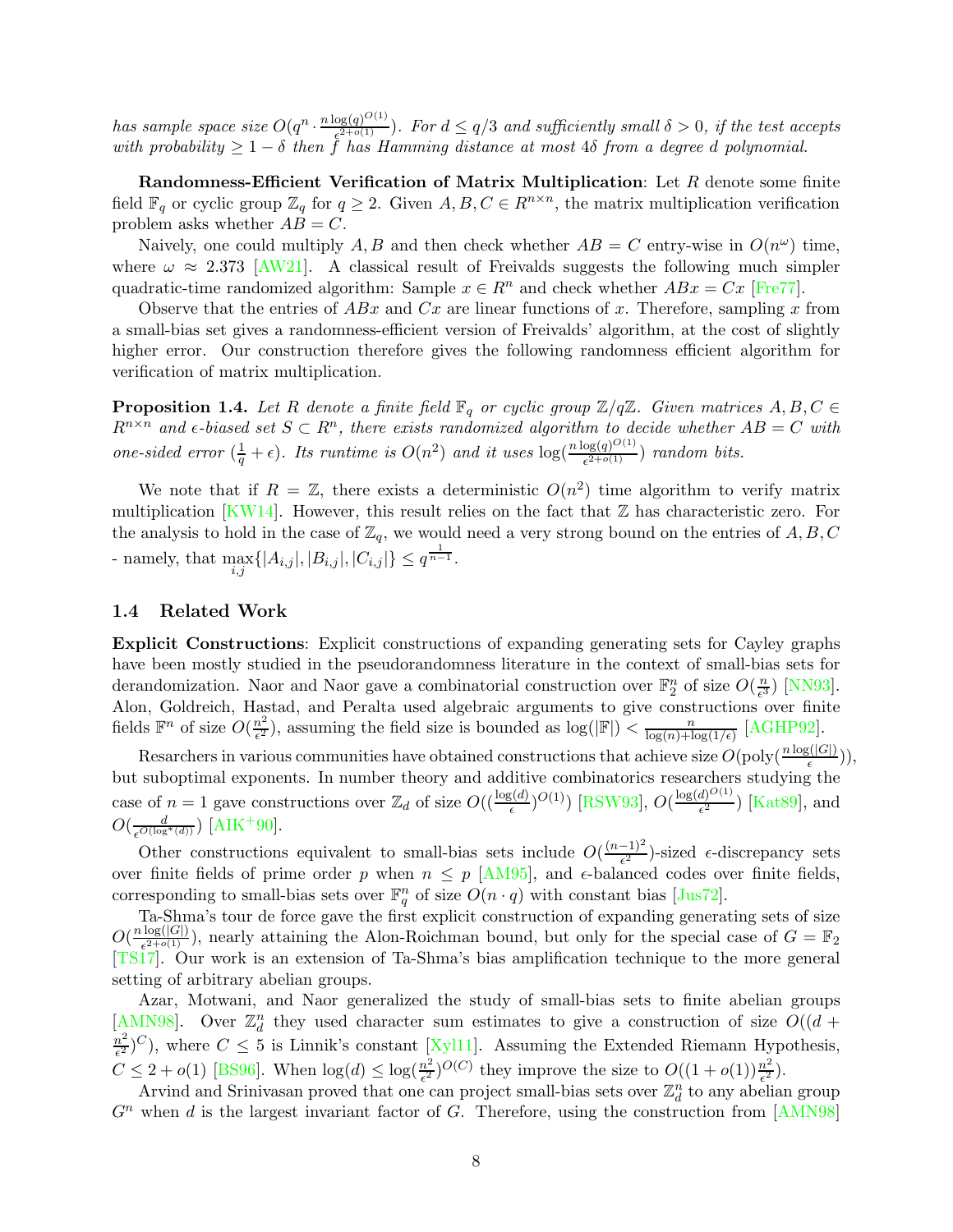they obtain small-bias sets over  $G<sup>n</sup>$  with the same bias and size as [\[AMN98\]](#page-35-5), with  $d = O(\log(|G|))$ [\[AS10\]](#page-35-6).

The most general setting is to consider Cayley graphs over non-abelian groups. Wigderson and Xiao derandomized the Alon-Roichman construction using the method of pessimistic estimators [\[WX08\]](#page-37-11). Arvind, Mukhopadhyay, and Nimbhorkhar later gave a derandomization for both directed and undirected Cayley graphs using Erdos-Renyi sequences [\[AMN12\]](#page-35-12). However, both algorithms require the entire group table of  $G<sup>n</sup>$  as input, rather than just a generating set. Since generating sets are of size  $O(n \log(|G|))$ , these algorithms are exponentially slower, running in time  $O(poly(|G|^n))$  rather than  $O(poly(n log(|G|))$ . Nevertheless, they have applications to settings such as homomorphism testing [\[SW06\]](#page-37-12), which Wigderson and Xiao derandomized using their construction of expanding generating sets [\[WX08\]](#page-37-11).

Chen, Moore, and Russell obtained generating sets of size  $O(\frac{n}{\epsilon^2})$  $\frac{n}{e^{11}}$ ) over arbitrary groups  $G^n$ where  $|G|$  is a constant  $[CMR13]$ . Like Ta-Shma, their technique is to use bias amplification via expander graphs; specifically, they amplify bias via an iterated application of a 1-step random walk on an expander graph. Rozenmann and Wigderson had already noted that this technique amplifies bias for  $G = \mathbb{F}_2$  [\[Bog12\]](#page-36-10). Chen, Moore, and Russell generalized this analysis to all groups, using techniques from harmonic analysis and random matrix theory [\[CMR13\]](#page-36-1).

Existing work seems far from obtanining constructions for non-abelian groups near the Alon-Roichman bound. Known work tends to concentrate on special classes of non-abelian groups with some useful algebraic structure. Chen, Moore, and Russell constructed generating sets of size  $O(\frac{(n \log(|G|))^{1+o(1)}}{\epsilon^{O(1)}})$  for smoothly solvable groups with constant-exponent abelian quotients [\[CMR13\]](#page-36-1). Their analysis exploits the structure of solvable groups via Clifford theory. It also hinges on the assumption that the quotients in the derived series have constant exponent.

Arvind et al later gave a construction of size  $\tilde{O}\left(\frac{\log(|G|)^{2-o(1)}}{\epsilon^8}\right)$  $\frac{f(t)}{\epsilon^8}$  for solvable subgroups G of permutation groups [\[AMNV18\]](#page-35-7). Their construction recursively generates expanding generating sets for quotients in the derived series of the group, and uses the thin sets construction of  $[AlK^+90]$  as a base set. Unlike [\[CMR13\]](#page-36-1) they do not require successive quotients of the derived series to be small; however, their argument does rely on an  $O(\log(n))$  upper bound on the length of the derived series for any solvable  $G \leq S_n$ , which is not true for solvable groups in general.

**Lower Bounds:** Alon and Roichman gave a randomized upper bound of  $O(\frac{n \log(|G|)}{\epsilon^2})$  on the size of a generating set for any finite  $G^n$  with spectral gap  $(1 - \epsilon)$  [\[AR94\]](#page-35-1). In the same paper, they gave a nearly matching lower bound when G is abelian, of  $\Omega((\frac{n \log(|G|)}{\epsilon^2})^{1-o(1)})$ . This is a sharper version of the folklore result that an abelian group  $G<sup>n</sup>$  requires  $O(n \log(|G|))$  generators for its Cayley graph to be connected.

For non-abelian groups, the existence of sparse expanders means the best lower bound in general is the Alon-Boppana bound. This removes the dependence on  $|G|$  and n, only requiring a generating set of size  $\Omega(\frac{1}{\epsilon^2})$  [\[Alo86\]](#page-35-13) to achieve spectral gap of 1– $\epsilon$ . Indeed, explicit constructions of Ramanujan graphs can be built from Cayley graphs of non-abelian groups [\[LPS88\]](#page-37-1), and therefore attain this bound.

Expander Walks: Random walks on expander graphs are an essential tool in computer science. Rather than surveying the vast literature, we refer the reader to the surveys [\[HLW06,](#page-37-0) [Vad12\]](#page-37-13). Two remarks are in order.

First, our use of wide replacement walks is essentially a way of building expander graphs from other expander graphs. This is thematic of several previous works, such as the zig-zag product [\[RVW00\]](#page-37-14). Note that the zig-zag product is just a modification of the replacement product; indeed, the (wide) replacement product itself can be used to give explicit, combinatorial constructions of Ramanujan graphs [\[BATS11\]](#page-36-11). Ta-Shma used wide replacement walks to amplify spectral gaps of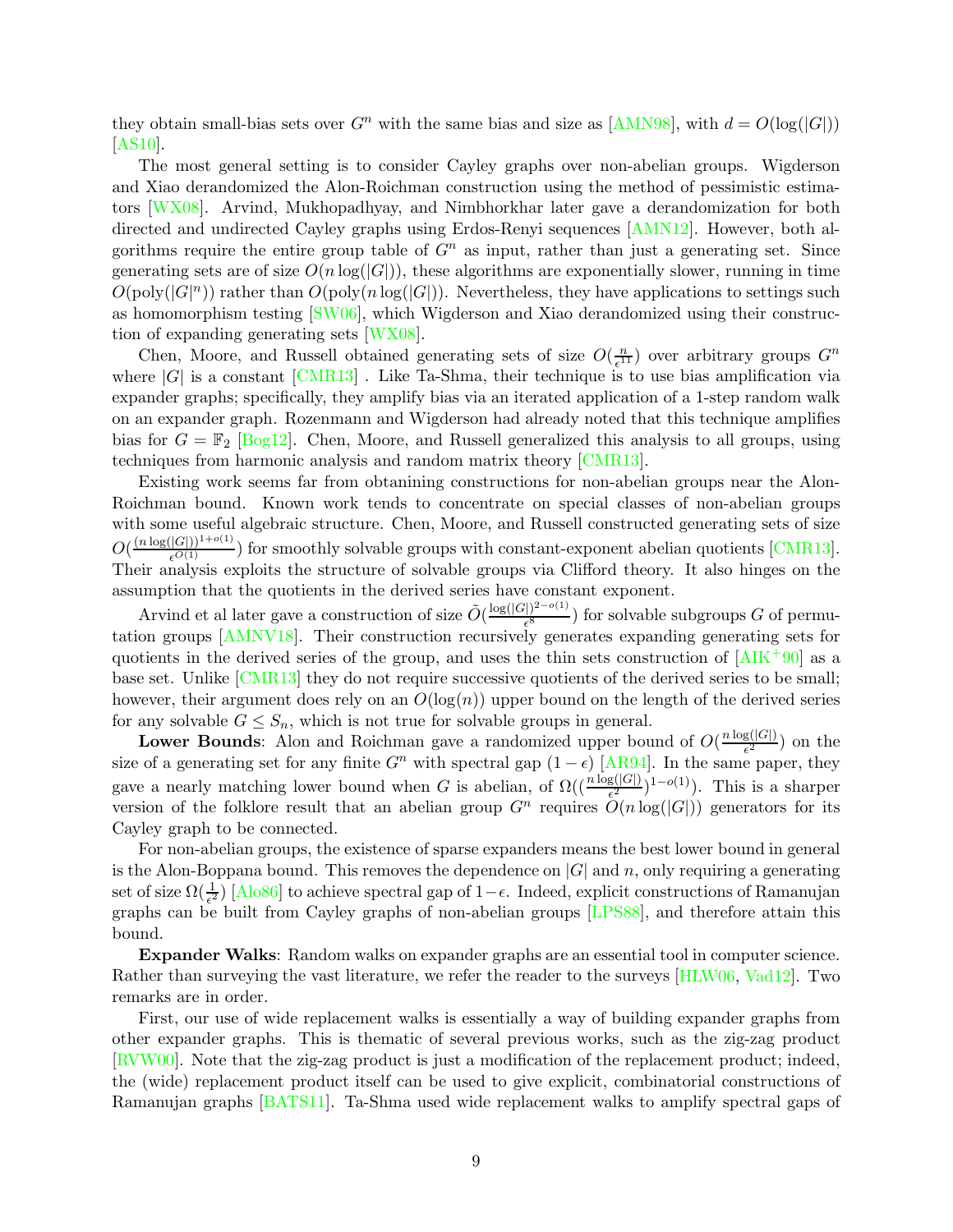Cayley graphs on  $\mathbb{F}_2^n$  [\[TS17\]](#page-37-5); this construction relied on previous constructions of expander graphs, although the expander graphs were not required to be Cayley graphs themselves.

Second, the fact that "expanders are good character samplers" is surprising given that characters are sensitive to input perturbations. A recent work of Cohen, Peri, and Ta-Shma uses Fourieranalytic techniques to classify a large class of Boolean functions which can be fooled by expander walks, including all symmetric Boolean functions  $[{\rm CPTS20}]$ .

# <span id="page-9-0"></span>1.5 Open Problems

Expanding generating sets of optimal size: The Alon-Roichman theorem proves that every group  $G^n$  has an expanding generating set  $S \subset G^n$  of size  $|S| = O(\frac{\log(|G|)}{\epsilon^2})$  [\[AR94\]](#page-35-1). This construction has not been fully derandomized for any group; even in the case of  $G^n = \mathbb{F}_2^n$ , Ta-Shma's construction only asympotically approaches a size of  $O(\frac{n}{c^2})$  $\frac{n}{\epsilon^2}$  as  $\epsilon \to 0$ . The actual size of the generating set is  $O(\frac{n}{e^{2+\alpha}})$  $\frac{n}{e^{2+o(1)}}$ , and this  $o(1)$  term is seemingly unavoidable when using expander walks [\[TS17\]](#page-37-5).

Similarly, our algorithm gives an expanding generating  $S \subset G^n$  of size  $O(\frac{n \log(|G|)^{O(1)}}{\epsilon^{2+o(1)}})$ , for finite abelian G. The additional poly  $log(|G|)$  factor comes from the bounds on constant-bias subsets of abelian groups; any construction of a constant-bias set  $S \subset G^n$  of size  $O(n \log(|G|))$ would immediately give expanding generating sets of size  $O(\frac{n \log(|G|)}{\epsilon^{2+o(1)}})$ . To our knowledge, not even a candidate construction exists which would give constant-bias subsets of size  $O(n \log(|G|))$  for abelian groups; this is an interesting and potentially easier open problem, since it requires none of the expander walks machinery that we need to get arbitrarily small  $\epsilon$ .

There is a candidate construction that could beat the Alon-Roichman bound for  $G = \mathbb{F}_2$ , based on algebraic-geometric codes [\[BATS13\]](#page-36-2). The code construction would give an  $\epsilon$ -biased set  $S \subset \mathbb{F}_2^n$ of size  $|S| = O(\frac{n}{\epsilon^2 \log n})$  $\frac{n}{\epsilon^2 \log(1/\epsilon)}$ , assuming a conjecture in algebraic geometry. The authors themselves note that they have "no idea" whether this conjecture is valid [\[BATS13\]](#page-36-2).

Expanding generating sets of non-abelian groups: While wide replacement walks amplify bias quite naturally for abelian groups, it is unclear whether they can do so for general groups. Dealing with matrix-valued irreducible representations, rather than scalar-valued characters, makes the analysis of bias amplification considerably more involved; hence even the analysis of the 1-step walk is nontrivial [\[CMR13\]](#page-36-1). It would be very interesting to see whether one can place algebraic conditions on a group that are weaker than commutativity, but still ensure that the wide replacement walk amplifies bias.

Existing works on expanding generating sets for non-abelian groups have studied solvable groups, which generalize abelian groups  $\lfloor \text{CMR13}, \text{AMNV18} \rfloor$ . However, if we restrict the algorithm to input instances which are all non-abelian groups, then existence results suggest that one should be able to beat the Alon-Roichman bound.

For example, it is known that for every finite *simple* non-abelian group  $G<sup>n</sup>$ , there exists a generating set  $S \subset G^n$  such that  $Cay(G^n, S)$  has spectral gap  $1 - \epsilon$ , and  $|S|$  is independent of n [\[BL18\]](#page-36-13). Therefore, restricting input instances to simple groups seems too easy, while an algorithm for all groups seems too hard. Is there some natural natural class of non-abelian, non-simple groups for which algorithms can efficiently find expanding generating sets near (or even below) the Alon-Roichman bound?

Decoding over any finite field: A recent work of Jeronimo et al gives a decoding algorithm for a modified version of Ta-Shma's codes  $[J\text{QST20}]$ . Since our work gives  $\epsilon$ -balanced codes over any finite field, it would be interesting to extend both the modification of the codes and the decoding algorithm of [\[JQST20\]](#page-37-15) to this general setting.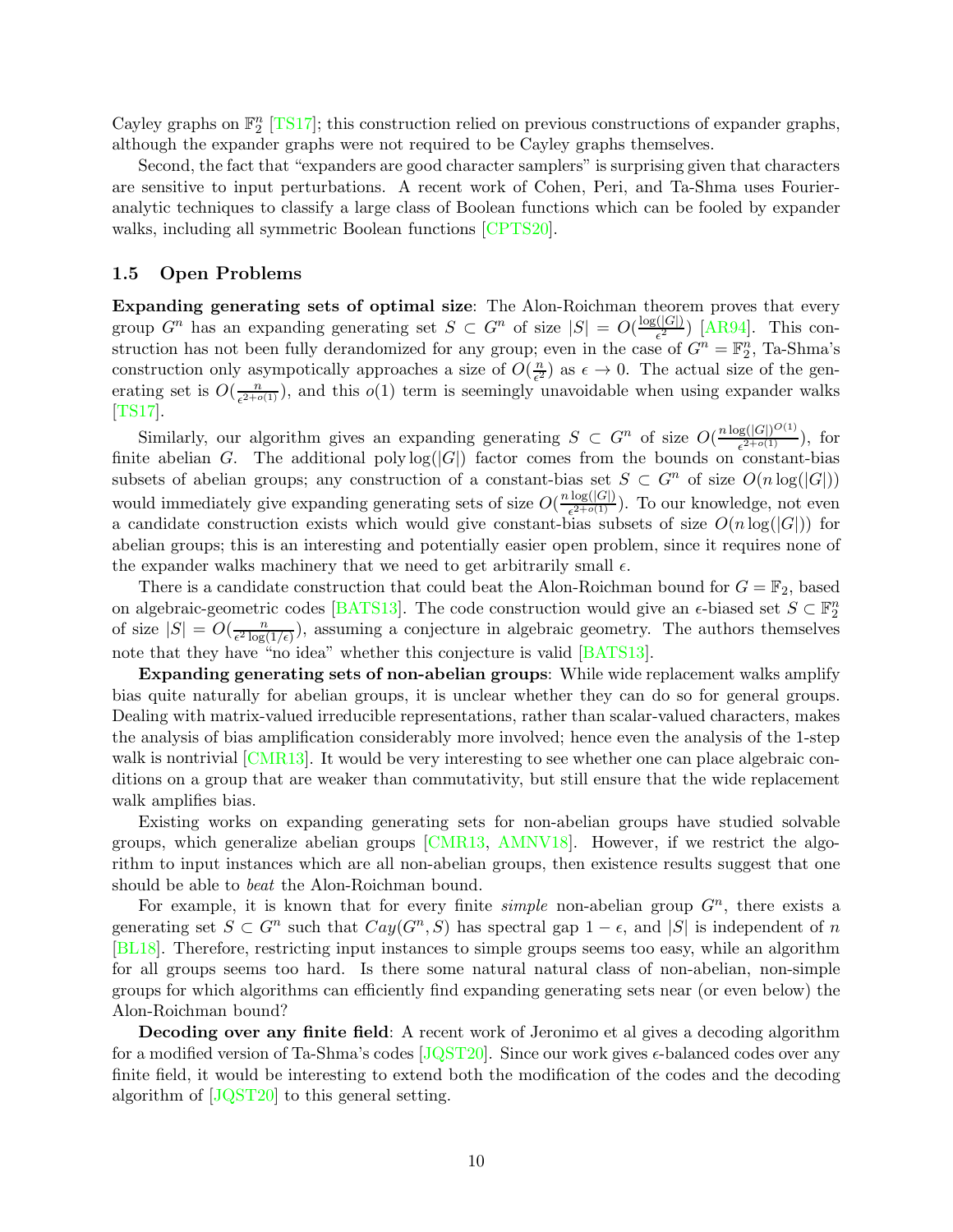Classifying the power of expander walks on groups: So far we have discussed how random walks on expanders are good samplers in various ways, such as the expander Chernoff bound, parity sampling, and character sampling. Cohen, Peri, and Ta-Shma study the class of all Boolean functions that expander walks fool [\[CPTS20\]](#page-36-12). It would be very interesting to extend their results to functions on groups, perhaps using similar tools from harmonic analysis and representation theory. For example, for which groups G besides  $\mathbb{F}_2$  do expander walks fool all symmetric functions on  $G<sup>n</sup>$ ?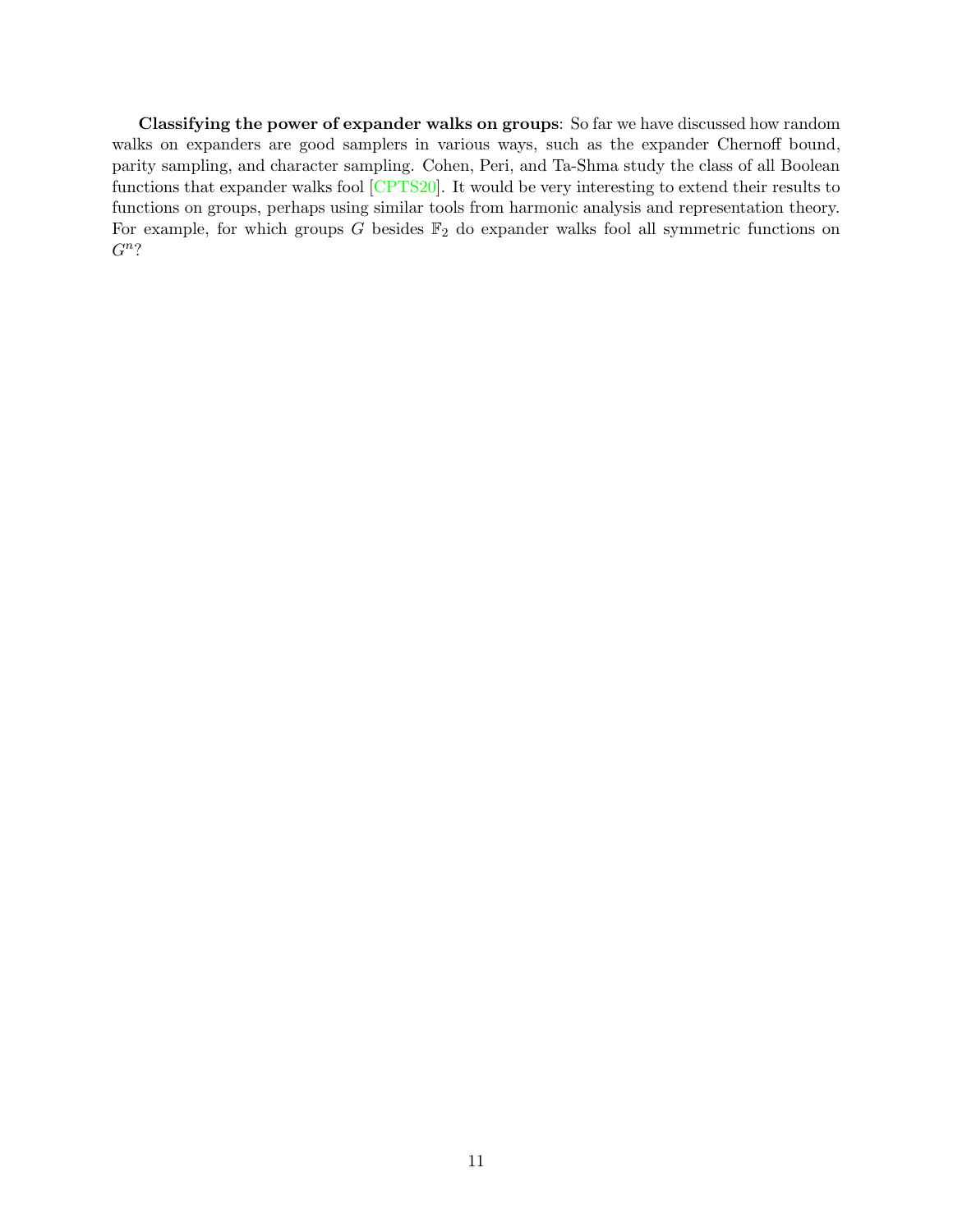# <span id="page-11-1"></span><span id="page-11-0"></span>2 Preliminaries

# 2.1 Cayley Graphs and Expanders

In this paper we are concerned with the expansion of a particular kind of graph called a Cayley graph. We begin with some preliminaries on graphs and group theory.

**Definition 2.1** (Spectral expander graph). Let  $G = ([n], E, w)$  be a weighted, d-regular undirected graph. By d-regular we mean that for all  $u \in V$ ,  $\sum_{v \in V} w(\lbrace u, v \rbrace) = d$ .

Let  $A \in \mathbb{C}^{n \times n}$  be the (weighted) adjacency operator of G, and let  $M = \frac{1}{d}A$  be the normalized adjacency operator, also known as the random walk matrix. Let the eigenvalues of M be denoted  $\lambda_n \leq ... \leq \lambda_2 \leq \lambda_1 = 1$ , counting multiplicity. Then G is a one-sided spectral expander if  $\lambda_2$  $1 - \Omega(1)$ , and G is a two-sided spectral expander if

$$
\max\{|\lambda_n|, |\lambda_2|\} < 1 - \Omega(1)
$$

Let  $\lambda(G) := \max\{|\lambda_n|, |\lambda_2|\}$ . The two-sided spectral gap of G is  $1 - \lambda(G)$ .

Throughout this paper, when speaking of expander graphs we will mean two-sided spectral expanders. We will commonly use  $\lambda(G)$  to denote the second eigenvalue in absolute value of a graph G.

Next, we define Cayley graphs, which are a type of graph whose vertices correspond to elements of some group, and whose edges are defined by the group operation.

**Definition 2.2.** (Symmetric generating set) Let G be a group and  $S \subset G$ . We say that S is symmetric if for all  $s \in S$ ,  $s^{-1} \in S$ . Further, S is a generating set if for all  $g \in G$  there exist  $s_1, ..., s_k \in S$  (possibly repeated) such that

$$
s_k\cdots s_1=g
$$

We write  $\langle S \rangle = G$ .

**Definition 2.3.** (Cayley Graph) Let G be a group and  $S \subset G$  be a symmetric generatring set, and  $w : S \to \mathbb{R}_{\geq 0}$  a weight function. The Cayley graph  $Cay(G, S, w)$  is the graph with vertex set G and edge set  $\{g, g \cdot s\} : g \in G, s \in S\}$ . The weight of an edge  $\{g, g \cdot s\}$  is  $w(s)$ .

We will require the total weight of S to be normalized to  $|S|$  by convention. Notice that since S is symmetric, we can consider the graph  $Cay(G, S)$  to be an undirected and weighted  $|S|$ -regular multigraph.

The eigenvectors of abelian Cayley graphs are described by their characters.

**Definition 2.4.** Let  $\mathbb{C}^*$  be the multiplicative group of nonzero complex numbers. For any finite abelian group G, the characters of G, denoted  $\hat{G}$ , are the set of all homomorphisms  $\chi: G \to \mathbb{C}^*$ .

**Proposition 2.5.** Let G be a finite abelian group and  $S \subset G$  a symmetric generating set. Then the eigenvalues of  $Cay(G, S)$  are given by

$$
\{|\mathop{\mathbb{E}}_{x \sim S}[\chi(x)]| : \chi \in \hat{G}\}\
$$

We remark that one can generalize this definition to non-abelian groups by replacing characters with equivalence classes of irreducible unitary representations - see, e.g. [\[CMR13\]](#page-36-1). For abelian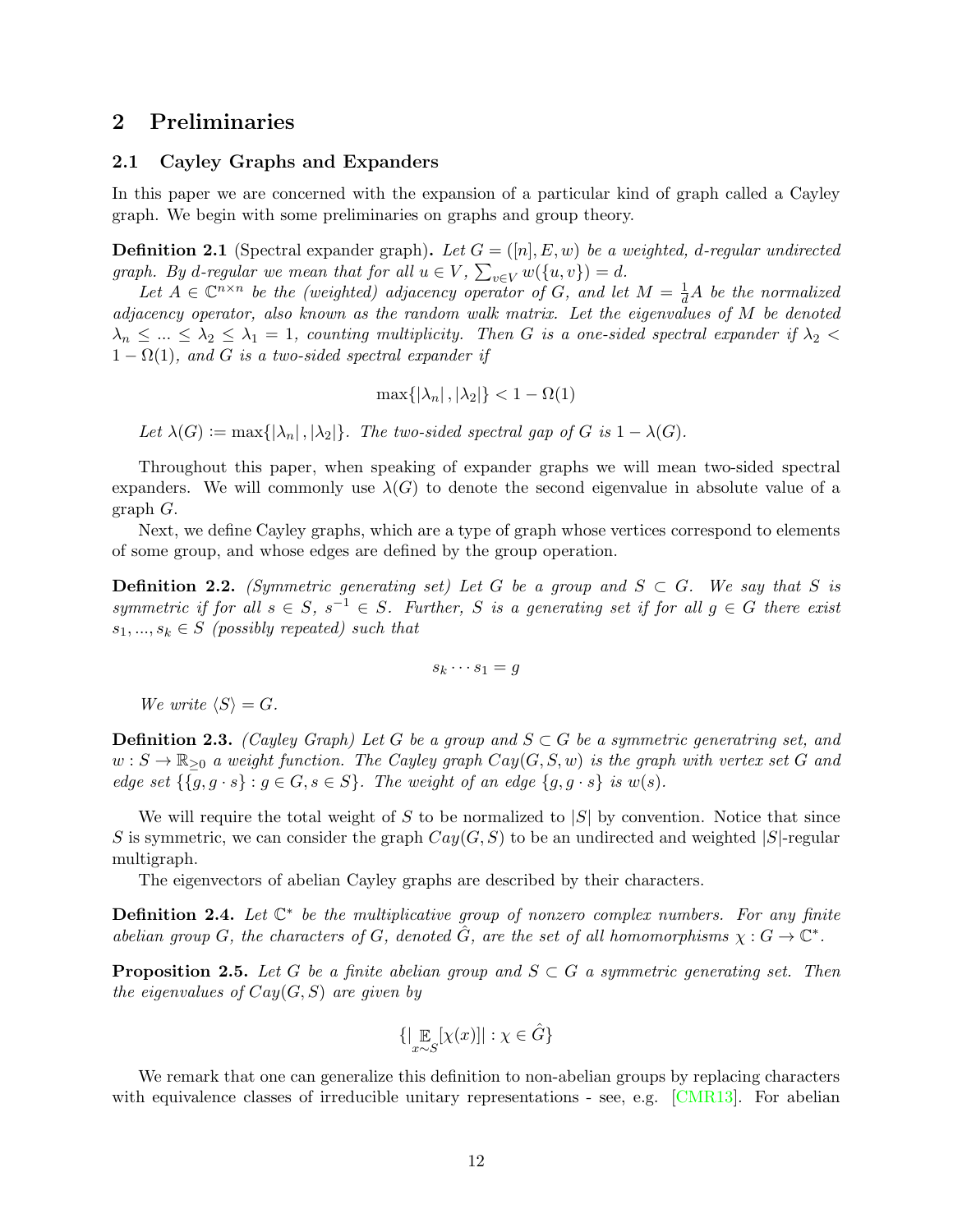groups the only such representations are character functions, so it suffices to discuss characters for our purposes.

Notice that any group has a *trivial character*  $\chi : G \to \mathbb{C}^*$  such that  $\chi(g) = 1$  for all g. The eigenvalue corresponding to the trivial character is always 1. Therefore, for a Cayley graph to be an expander we need bounds on all of its nontrivial characters. This leads to the definition of an expanding generating set for an abelian Cayley graph, which is also known as a small-bias set.

**Definition 2.6** (Small-bias distributions for abelian groups). Let G be a finite abelian group and  $D \sim G$  a random variable. For any character  $\chi$  of G, the bias of D with respect to  $\chi$  is

$$
Bias_{\chi}(D):=|\mathop{\mathbb{E}}_{x \sim D}[\chi(x)]|
$$

Let  $\chi_0$  denote the trivial character. The bias of D is its maximum bias with respect to nontrivial characters.

$$
Bias(D) := \max_{\chi \neq \chi_0} Bias_{\chi}(D)
$$

If  $S \subset G$ , then bias(S) is the bias of the uniform distribution on S. If S is a symmetric generating set,  $\lambda(Cay(G, S)) = Bias(S)$ .

Notice that if S is non-negatively weighted, we can normalize weights to sum to 1 and obtain a (not necessarily uniform) distribution on  $S$ . Then the bias of  $S$  is just the bias of this distribution.

In this language, the Alon-Roichman Theorem asserts that a random subset of G of size  $O(\frac{\log(|G|)}{\epsilon^2})$  is  $\epsilon$ -biased with high probability [\[AR94\]](#page-35-1).

Finally, we will need a few more facts about characters of abelian groups.

**Proposition 2.7.** (Characters of cyclic groups) Let  $\mathbb{Z}_d$  be the cyclic group on  $d \geq 2$  elements. Let  $\omega_d \mathrel{\mathop:}= exp(\frac{2\pi i}{d})$  $\frac{\pi i}{d}$ ). The characters of  $\mathbb{Z}_d$  are the maps  $\chi_j(x) = \omega_d^{j \cdot x}$  for  $j = 0, 1, ..., d - 1$ .

**Definition 2.8.** (Direct sum of groups) Let A, B be abelian groups. The direct sum  $A \oplus B$  is the abelian group whose elements belong to the Cartesian product  $A \times B$ . For  $(a_1, b_1), (a_2, b_2) \in A \times B$ , the group operation is

$$
(a_1, b_1) + (a_2, b_2) = (a_1 + a_2, b_1 + b_2)
$$

Notice that the direct sum is associative. For abelian groups  $A, B, C, (A \oplus B) \oplus C \cong A \oplus (B \oplus C)$ . So we can write  $A \oplus B \oplus C$  without ambiguity.

Proposition 2.9. (Fundamental theorem of finite abelian groups) Let G be a finite abelian group. Then G is isomorphic to a direct sum of cyclic groups. That is, there exist  $d_1, ..., d_k \geq 2$  such that

$$
G\cong \mathbb{Z}_{d_1}\oplus\cdots\oplus\mathbb{Z}_{d_k}
$$

Moreover,  $d_i|d_j$  for all  $i < j$ .

We refer to  $\mathbb{Z}_{d_1} \oplus \cdots \oplus \mathbb{Z}_{d_k}$  as the invariant factor decomposition of G. The integers  $d_1, ..., d_k$ are the invariant factors.

From the above propositions one can show that the characters of a finite abelian group are products of maps of the form  $x \mapsto \omega_{d_i}^{j \cdot x}$ . This structure is crucial to our overall argument.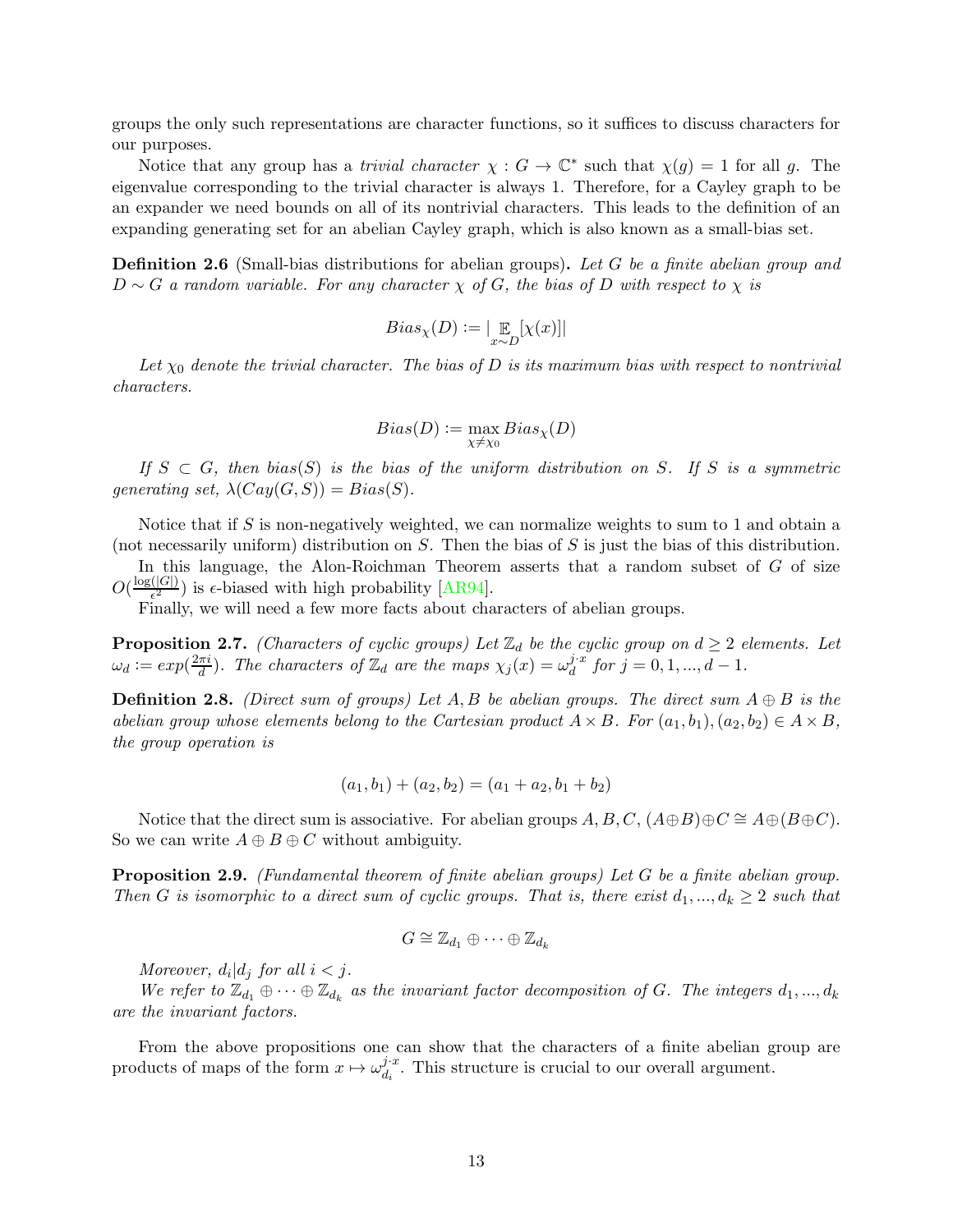As a special case, consider  $G = \mathbb{F}_2^n$ . The characters of  $\mathbb{F}_2^n$  are precisely the elements of the Fourier basis for the vector space of functions  $\{f: \{-1,1\}^n \to \mathbb{C}\}$ . Fix any  $T \subset [n]$ . The character  $\chi_T: \{-1,1\}^n \to \mathbb{C}$  is given by the parity function on T.

$$
\chi_T(x) = \prod_{i \in T} x_i
$$

The trivial character corresponds to  $T = \emptyset$ . From this it is easy to see that an  $\epsilon$ -biased set  $S \subset \mathbb{F}_2^n$  is also balanced, in the sense that its expected parity on any non-empty substring is close to 1/2. Equivalenty,  $S \subseteq \mathbb{F}_2^n$  is  $\epsilon$ -biased iff its indicator function  $1_S : \{-1,1\}^n \to \{0,1\}$  has bounded Fourier coefficients  $|\widehat{1_S}(T)| \leq \epsilon$  for all nonempty  $T \subset [n]$ .

#### <span id="page-13-0"></span>2.2 Wide Replacement Walks

Our algorithm performs a random walk on a wide replacement walk of expander graphs. In this section we define what it means to take a wide replacement walk.

Let G be a  $D_1$ -regular graph on  $N_1$  vertices and H be a  $D_2$ -regular graph on  $D_1$  vertices. The replacement product  $G\hat{\odot}H$  is a  $(D_2+1)$ -regular graph on  $N_1 \cdot D_1$  vertices. Each vertex of G (the "outer graph") is replaced by a copy of  $H$  (the "inner graph"). We call these copies *clouds*.

The intra-cloud edges in each cloud of  $G(r)H$  are just the edges from H. However,  $G(r)H$  also has *inter*-cloud edges which arise by identifying the  $D_1$  vertices of H with the  $D_1$  incident edges of a vertex  $v \in V(G)$ . This identification requires that we number the edges of every vertex in G. We formalize this with the concept of a rotation map.

**Definition 2.10.** (Rotation map) Let G be a D-reguluar graph such that the edges incident to every  $v \in V(G)$  are numbered 1, ..., D. Formally there is a function  $N: V \times [D] \rightarrow V$  such that  $N(v, i) = w$  iff w is the i<sup>th</sup> neighbor of v.

Then a rotation map is a function  $Rot: V \times [D] \rightarrow V \times [D]$  such that for all  $v, w \in V$  and  $i, j \in [D]$ ,  $Rot(v, i) = (w, j)$  iff the i<sup>th</sup> neighbor of v is w and the j<sup>th</sup> neighbor of w is v.

For technical reasons, we need a special kind of rotation map called a local inversion function. This is a rotation map where if  $(v, i)$  maps to  $(w, j)$  then j only depends on i.

**Definition 2.11.** (Local inversion function) Let G be a D-regular graph with a rotation map Rot:  $V \times [D] \rightarrow V \times [D]$ . A local inversion function  $\phi_G : [D] \rightarrow [D]$  is a permutation on  $[D]$  such that for all  $v \in V, i \in [D],$ 

$$
Rot(v, i) = (N(v, i), \phi_G(i))
$$

We are ready to define the wide replacement product walk. Instead of the usual inner graph  $H$ we use a "wide" inner graph on  $D_1^s$  vertices for some integer  $s \geq 1$ . The vertices of H correspond to s-tuples that define s local inversion functions. The walk cycles through them.

To take a step in the usual replacement product walk, we start at some vertex  $v \in G(r)H$  then compose two steps: an intra-cloud step which changes the H-component, and an inter-cloud step which changes the G-component. Every vertex in  $G(T)H$  is incident to a unique inter-cloud edge; therefore, there is only one choice of neighboring cloud, and so the position after the intra-cloud step determines the entire step.

The s-wide replacement walk modifies the inter-cloud step so that there are s choices during inter-cloud step. If G is  $D_1$ -regular, then a vertex of H corresponds to some vector  $(a_0, ..., a_{s-1}) \in$  $[D_1]^s$ . The wide replacement walk maintains a clock which tracks how many steps have been taken.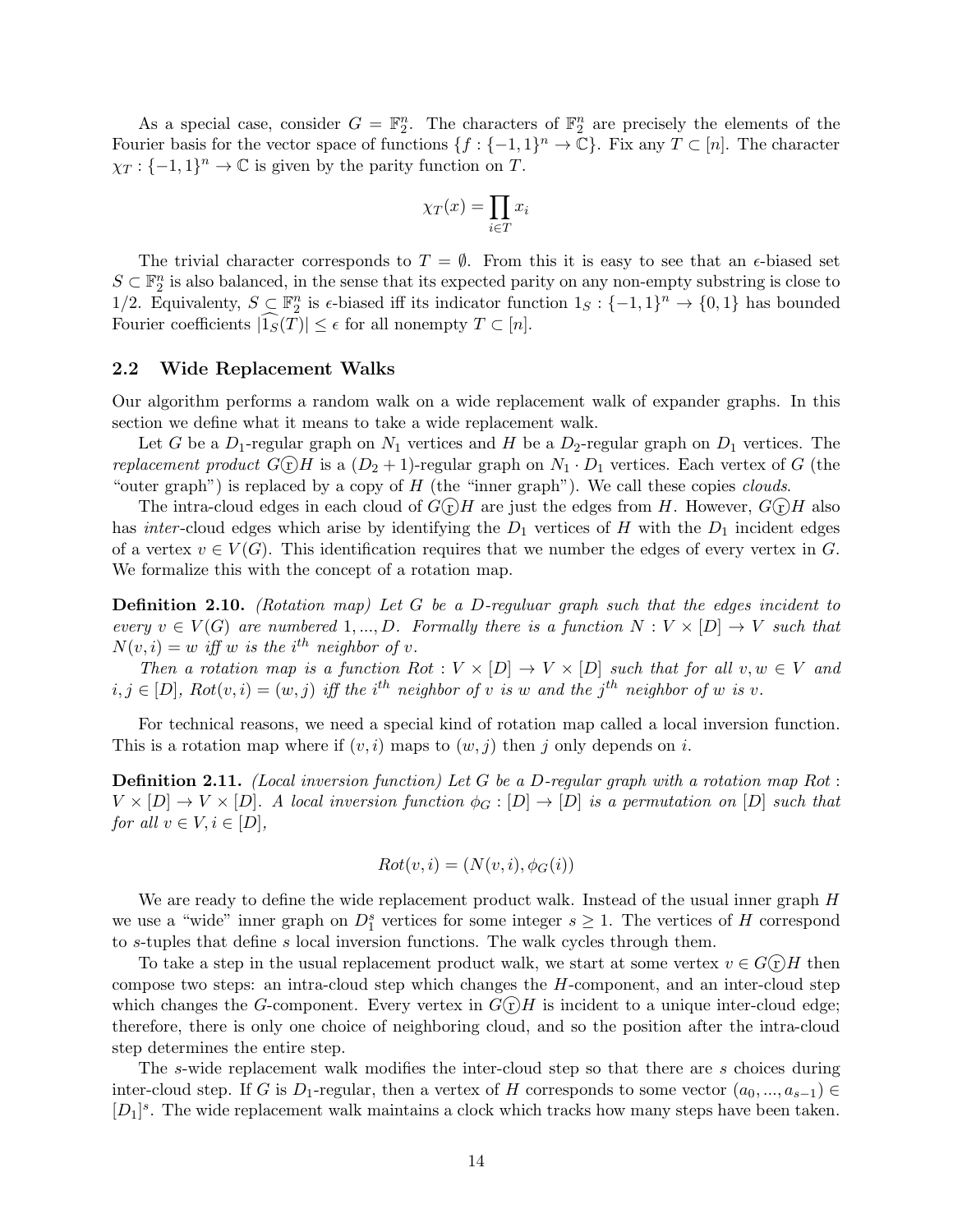At time step t, the clock is set to  $\ell = t \mod s$ , and the inter-cloud step moves to a neighboring cloud according to the value of  $a_\ell \in [D_1]$ .

After deciding which neighboring cloud to move to, the choice of which vertex in the cloud to land in is also determined by  $a_{\ell}$ . The walk updates the H-component by feeding the  $\ell^{th}$  coordinate to the local inversion function  $\phi_G : [D_1] \to [D_1]$  of G, and leaving all other coordinates unchanged. So  $(a_0, ..., a_{s-1}) \in [D_1]^s$  is mapped to  $(a_0, ..., a_{\ell-1}, \phi_G(a_{\ell}), a_{\ell+1}, ..., a_{s-1})$ . This completes the intercloud step.

The utility of the wide replacement walk is that the H-component of a vertex now stores  $O(s \log(D_1))$  bits of information, rather than just  $O(\log(D_1))$  bits. As we discussed in the introduction, the barrier to bias amplification is when the walk distribution is uniform within clouds.

Now, the values of the H-component are precisely the instructions for the inter-cloud steps of the walk; therefore, the fact that the  $H$ -component is uniform is no longer bad news, since it means that the inter-cloud steps of the replacement walk imitate the truly random walk on the outer graph for the next s steps.

**Definition 2.12.** Let G be a  $D_1$ -regular graph with local inversion function  $\phi_G : [D_1] \to [D_1]$ . Let H be a  $D_2$ -regular graph on  $D_1^s$  vertices, for integer  $s \geq 1$ . A random step in the wide replacement product is determined as follows.

Let  $(v^{(1)}, v^{(2)}) \in V(G) \times V(H)$  be the current state of the walk at time  $t \in \mathbb{N}$ . Sample random  $i \in [D_2]$ . Then the time-t step according to i, denoted  $Step_{i,t}(v^{(1)}, v^{(2)})$  is given by the composition of two steps:

(i) Intra-cloud step: Leave the G-component  $v^{(1)}$  unchaged. Move the  $v^{(2)}$  component to its i<sup>th</sup> neighbor in H. Formally, set

$$
w^{(1)} = v^{(1)} \tag{6}
$$

$$
w^{(2)} = v^{(2)}[i] \tag{7}
$$

(ii) Inter-cloud step: Identifying  $V(H)$  with  $[D_1]^s$ , let  $\pi_j : [D_1]^s \to [D_1]$  be projection onto the  $j^{th}$  coordinate. Write  $w^{(2)} \in V(H)$  as  $w^{(2)} = (\pi_0(w^{(2)}), ..., \pi_{s-1}(w^{(2)})) \in [D_1]^s$ .

Let  $\ell = t \mod s$ . Move to the neighbor of  $w^{(1)}$  in G that is numbered by  $\pi_{\ell}(w^{(2)}) \in D_1$ . Then, update the  $\ell^{th}$  coordinate of H-component  $w^{(2)}$  by the local inversion function  $\phi_G : [D_1] \to [D_1]$  and leave other coordinates unchaged. Formally, let  $\psi_{\ell} : [D_1]^s \to [D_1]^s$  be

$$
\psi_{\ell}(a_0, ..., a_{s-1}) = (a_0, ..., a_{\ell-1}, \phi_G(a_{\ell}), a_{\ell+1}, ..., a_{s-1})
$$

Set

$$
Step_{i,t}(v^{(1)}, v^{(2)}) = (w^{(1)}[\pi_{\ell}(w^{(2)})], \psi_{\ell}(w^{(2)}))
$$
\n(8)

A few remarks are in order. First, notice that the number of random bits needed to specify a random step is only  $O(\log(D_2))$ , despite the fact that we are moving on a graph with  $V(G) \times V(H)$ vertices. This will be crucial in the analysis of the tradeoff between bias amplification and size increase of the small-bias set.

Second, once a value of t is fixed, so the clock is set to  $\ell = t \mod s$ , the wide replacement walk can be regarded as taking a usual step in the usual replacement walk. The intra-cloud step is unchaged, and the inter-cloud step depends only on the  $\ell^{th}$  coordinate of the H-component.

Since we have specified what it means to take a random step, this is sufficient to describe the walk. We simply initialize at a uniform vertex of  $V(G) \times V(H)$  and then take some number of steps, to be chosen later.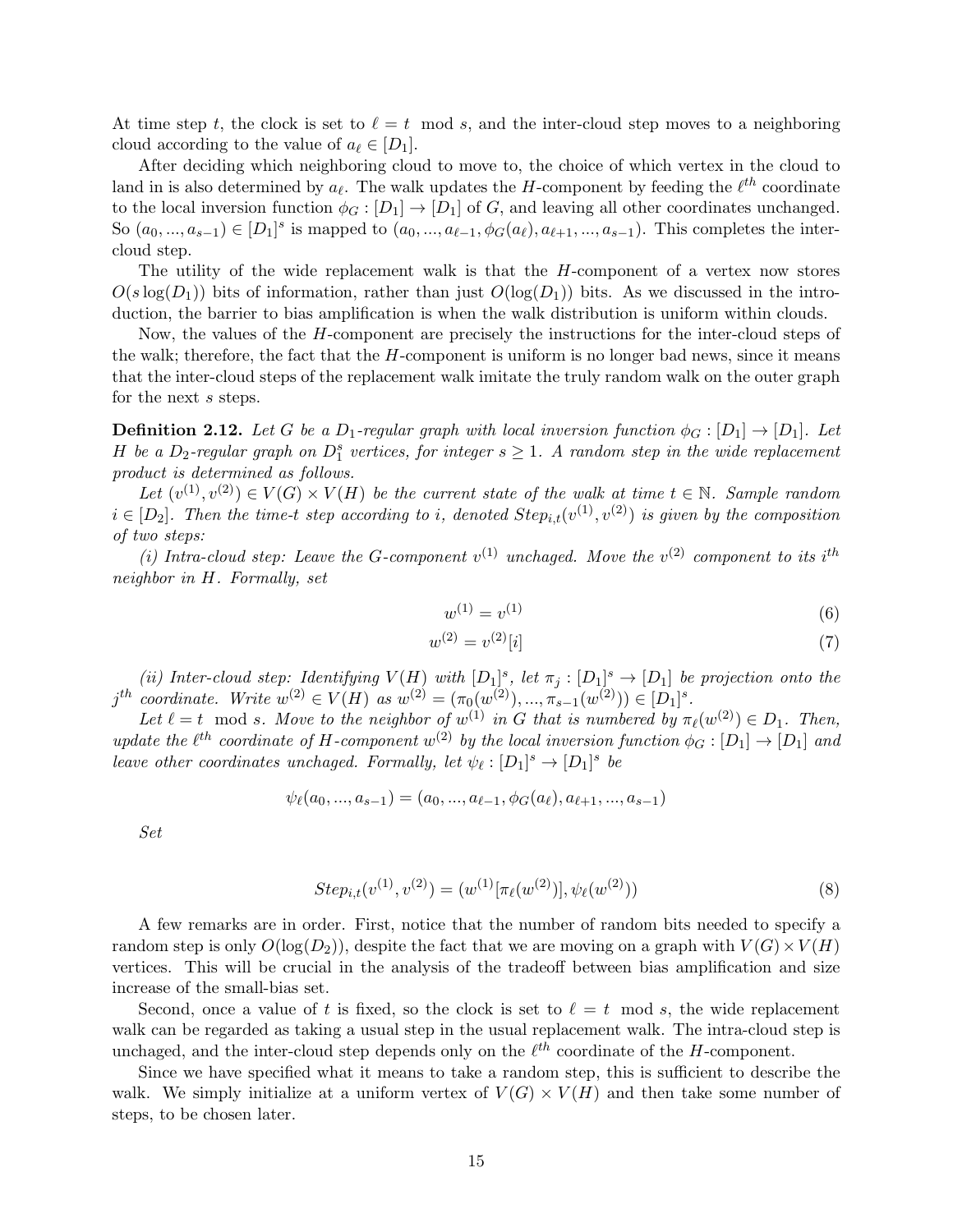# <span id="page-15-0"></span>3 Expanding Generating Sets for Abelian Groups

Throughout this section, let G be a finite abelian group and  $n \geq 1$ . In this section, we will describe an efficient deterministic algorithm to construct a generating set  $S \subset G^n$  such that the Cayley graph  $Cay(G^n, S)$  has second eigenvalue at most  $\epsilon$ . The degree is  $|S| = O(\frac{n \log(|G|)^{O(1)}}{\epsilon^{2+o(1)}})$ .

The inputs to our algorithm are a generating set  $G' \subset G$ , integer  $n \geq 1$ , and desired expansion  $\epsilon > 0$ . The algorithm proceeds as follows:

(i) Construct an  $\epsilon_0$ -biased set  $S_0 \subset G^n$  with support size  $O(n \log(|G|)^{O(1)})$  for a constant  $\epsilon_0 < 1$ .

(ii) Perform a wide replacement walk to amplify the bias of  $S_0$  to  $\epsilon$ . Specifically, we identify  $S_0$ with the vertices of an outer graph  $\Gamma$ , and then choose an inner graph H in a manner described later. We emphasize that while  $\Gamma$  is an expander graph whose vertex set is  $S_0$ , it is not required to be a Cayley graph on  $S_0$ . For the purposes of this step, the group structure of G is irrelevant.

Let  $t \geq 1$  be the walk length, to be chosen later. The output  $\epsilon$ -biased set  $S \subset G^n$  corresponds to length-t walks on the wide replacement product of  $\Gamma$  and H. Given a sequence of vertices  $(x_0, ..., x_t) \in V(\Gamma) \times V(H)$ , we add up the components corresponding to  $V(\Gamma)$ , which are just elements of  $S_0$ , to obtain some element of  $G<sup>n</sup>$ . This gives the elements of S.

Next, let us informally describe parameter choices (precise choices are in section [3.4\)](#page-29-0). Let  $D_2$ be the degree of H. At every step in the wide replacement walk we need to specify some  $i \in [D_2]$ to take a step. It follows that  $S \subset G^n$  has a size of  $O(n \log(|G|)^{O(1)} \cdot D_2^t)$ . We must choose t large enough to shrink the bias to  $\epsilon$ . The choice t (walk length) and  $D_2$  (degree of the inner graph) will determine the overall size of the output generating set.

These choices hinge on the bias amplification bound of the wide replacement walk. We show that the s-wide replacement walk shrinks the bias by a factor of  $O(s^2 \cdot \lambda(H)^{s-3})$  every s steps. However, the size of the walk distribution grows by a factor of  $O(D_2^s)$  every s steps. This imperfect bias amplification is why we cannot get optimal dependence on  $\epsilon$ , as that would require that the bias shrinks by exactly  $O(\lambda(H)^s)$  every s steps.

Therefore we cannot choose H to be an optimal spectral expander with  $\lambda(H) = \Theta(\frac{1}{\sqrt{D}})$ . In- $D_2$ stead, optimizing for the size of the output distribution, we set  $s = \Theta(\frac{\log(1/\epsilon)^{1/3}}{\log \log(1/\epsilon))}$  $\frac{\log(1/\epsilon)^{1/3}}{\log\log(1/\epsilon)^{1/3}}$ , second eigenvalue  $\lambda(H) = \Theta(\frac{s \cdot \log(D_2)}{\sqrt{D_2}})$ , and the walk length  $t = \Theta(\frac{\log(1/\epsilon)}{\log(1/\lambda(H))} \cdot \frac{s^2}{s^2-5s^2})$  $\frac{s^2}{s^2-5s+1}$ ) =  $\Theta((\frac{\log(1/\epsilon)}{\log(1/\lambda(H))})^{1+o(1)}).$ This is exactly the reason our output set has a dependence of  $O(\frac{1}{e^{2+\epsilon}})$  $\frac{1}{e^{2+o(1)}}$ ) rather than exactly  $O(\frac{1}{e^2})$  $\frac{1}{\epsilon^2}),$ and the same is true for [\[TS17\]](#page-37-5).

This section is organized as follows. In section [3.1,](#page-15-1) we describe how one can identify the elements  $S_0$  with the vertices of an expander graph, and then perform the ordinary random walk on the graph to amplify the bias of  $S_0$ , albeit suboptimally. In section [3.2](#page-18-0) we show how to express the bias of a wide replacement walk algebraically. In section [3.3](#page-21-0) we prove an upper bound on this algebraic expression, therefore proving the bias amplification bound of the wide replacement walk. Finally, in section [3.4](#page-29-0) we describe the details and exact parameters for the wide replacement walk, as well as the  $\epsilon_0$ -biased subset of  $G^n$ .

## <span id="page-15-1"></span>3.1 The ordinary expander walk

Let G be a finite abelian group. For ease of notation, we will refer to G rather than  $G<sup>n</sup>$  until section [3.4,](#page-29-0) when we need to discuss parameters. Since  $H^n$  is a finite abelian group for all abelian  $H$ , there is no loss of generality.

In this section we will show how to amplify the bias of a small-bias set in  $G$  by performing a random walk on an expander. This will be a lemma in the analysis of our actual construction, which involves a *wide replacement walk*.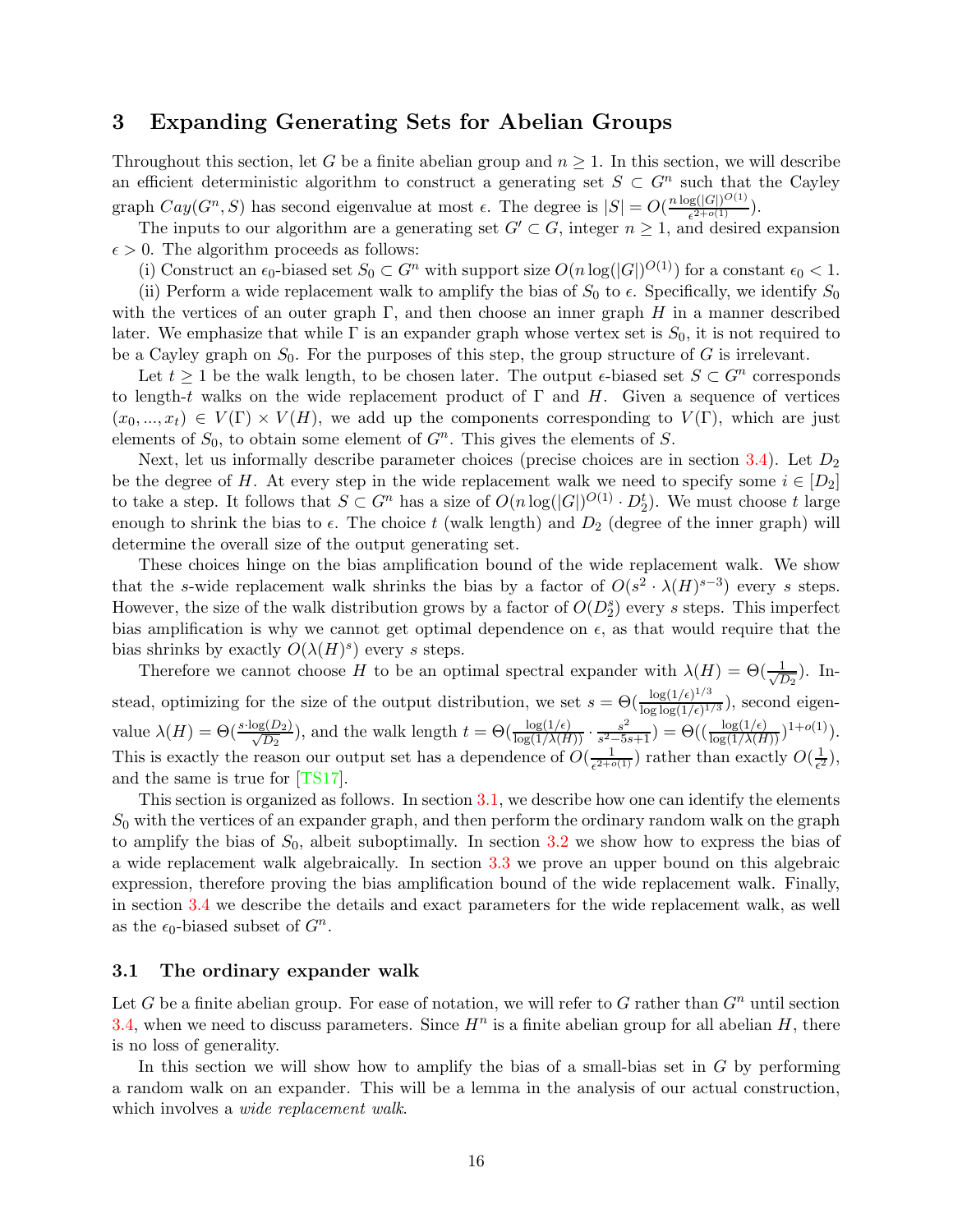To state the bias amplification theorem, we need some notation.

Let  $G = \mathbb{Z}_{d_1} \oplus \cdots \oplus \mathbb{Z}_{d_k}$  be the invariant factor decomposition of G. Notice that  $d_i | d_j$  for any  $i < j$ . In particular, all  $d_i$  divide  $d_k$ . For  $x \in G$  write  $x = (x_1, ..., x_k)$ , so that  $x_i \in \mathbb{Z}_{d_i}$  for each i.

Fix a nontrivial character  $\chi : G \to \mathbb{C}^*$  corresponding to a group element  $a \in G$ . Let  $a =$  $(a_1, ..., a_k)$ . Then for a given  $x \in G$ ,  $\chi(g) = \omega_{d_1}^{a_1 \cdot x} \cdots \omega_{d_k}^{a_k \cdot x}$ . Since all  $d_i$  divide  $d_k$ , we can write this as

$$
\chi(g) = \omega_{d_k}^{\sum_{i=1}^k \left(\frac{d_k}{d_i} a_i \cdot x_i\right) \mod d_k}.
$$

Now, let  $S_{init} \subset G$  have bias  $\epsilon_0$ . Identify  $S_{init}$  with the vertices of some degree-regular expander graph Γ. We write  $V := V(\Gamma) = S_{init}$ . In order to understand the bias of a random walk on Γ with respect to  $\chi$ , we have to track how often the walk enters vertices which map to  $\omega_{d_k}, \omega_{d_k}^2$ , and so on.

We will partition  $S_{init}$  as follows. For  $y \in \mathbb{Z}_{d_k}$ , let  $S_y$  be the elements of  $S_{init}$  which are mapped to  $\omega_d^y$  $\mathcal{L}_{d_k}^y$  by  $\chi$ . Formally,  $S_y = \{x \in S_{init} : y = (\sum_{i=1}^k \frac{d_k}{d_i})\}$  $\frac{d_k}{d_i} x_i \cdot a_i$  mod  $d_k$ . Observe that  $\{S_y : y \in \mathbb{Z}_{d_k}\}\$ is a partition of  $S_{init}$ .

Next, let  $t > 0$  be the walk length. We will partition all length- $(t + 1)$  sequences in  $S_{init}$ according to their sum. For  $y \in \mathbb{Z}_{d_k}$ , let  $T_y = \{b \in \mathbb{Z}_{d_k}^{t+1}\}$  $\mathcal{L}_{d_k}^{t+1} : (\sum_i b_i) \mod d_k = y\}.$  Again, notice that  $\{T_y : y \in \mathbb{Z}_{d_k}\}\$ is a partition of  $\mathbb{Z}_{d_k}^{t+1}$  $\frac{t+1}{d_k}$  .

Finally, fix  $y \in \mathbb{Z}_{d_k}$ . The set  $\widetilde{S}_y$  corresponds to some subset of the vertices of  $\Gamma$ . Therefore we can identify  $S_y$  with an  $|S_y|$ -dimensional subspace of  $\mathbb{C}^V$ . Let  $\Pi_y : \mathbb{C}^V \to \mathbb{C}^V$  be the projection matrix onto this subspace. Let  $\Pi = \sum_{y \in \mathbb{Z}_{d_k}} \omega_d^y$  $\prod_{d_k}^y \Pi_y$ . We write  $\Pi = \Pi(\chi)$  to indicate the dependence on choice of  $\chi$ .

We can now state the bias amplification theorem for ordinary expander walks.

**Theorem 3.1** (Ordinary t-step expander walk). Let  $S_{init} \subset G$  have bias  $\epsilon_0$  and let  $\Gamma = (S_{init}, E)$ be a d-regular expander graph with  $\lambda(\Gamma) = \lambda < 1$ . Suppose  $D \sim G$  is the distribution induced by beginning at a uniform vertex and taking a t-step random walk  $(x^{(0)},...,x^{(t)})$  and then adding the results of the walk to get an element  $(\sum_i x^{(i)}) \in G$ .

Let  $\chi^*: G \to \mathbb{C}^*$  be the nontrivial character which maximizes the bias of D. Let  $\Pi = \Pi(\chi^*),$ and  $\|\cdot\|$  be the matrix operator norm. Finally, abusing notation, let Γ be the random walk matrix of  $\Gamma$ . Then,

$$
bias(D) = bias(\chi^*) \le ||(\Pi\Gamma)^t \Pi||
$$

*Proof.* Let  $u = \frac{1}{\sqrt{W}}$  $\frac{1}{|V(\Gamma)|}$ <sup>T</sup> be the normalized all-ones vector. Let  $a^* \in G$  be the element corresponding to  $\chi^*$ . Let  $(a_1^*,...,a_k^*)\in \mathbb{Z}_{d_1}\oplus\cdots\oplus \mathbb{Z}_{d_k}$  denote  $a^*$  written in the invariant factor decomposition.

Let  $W \sim V^{t+1}$  denote the distribution of all t-step walks on  $\Gamma$ . Let  $(x^{(0)},...,x^{(t)}) \sim W$  be some sequence of random walk steps. So  $x^{(0)} \sim S_{init}$  (since the walk begins at a uniformly random vertex)  $x^{(i+1)}$  is a uniformly random neighbor of  $x^{(i)}$ . If  $\vec{v}^{(i)} \in \mathbb{C}^V$  is the distribution at step *i*, then  $\vec{v}^{(i+1)} = \Gamma \vec{v}^{(i)}.$ 

Recall that we use subscripts to denote invariant factors, so  $x = (x_1, ..., x_k) \in \bigoplus_{i=1}^k$  $\bigoplus_{i=1}^{\infty} \mathbb{Z}_{d_i}.$ 

$$
Bias(D) = Bias_D(\chi^*)
$$
\n<sup>(9)</sup>

$$
= \left| \mathop{\mathbb{E}}_{(x^{(0)},...,x^{(t)}) \sim W} \prod_{i=1}^{k} \omega_{d_i}^{x_i \cdot a_i^*} \right| \tag{10}
$$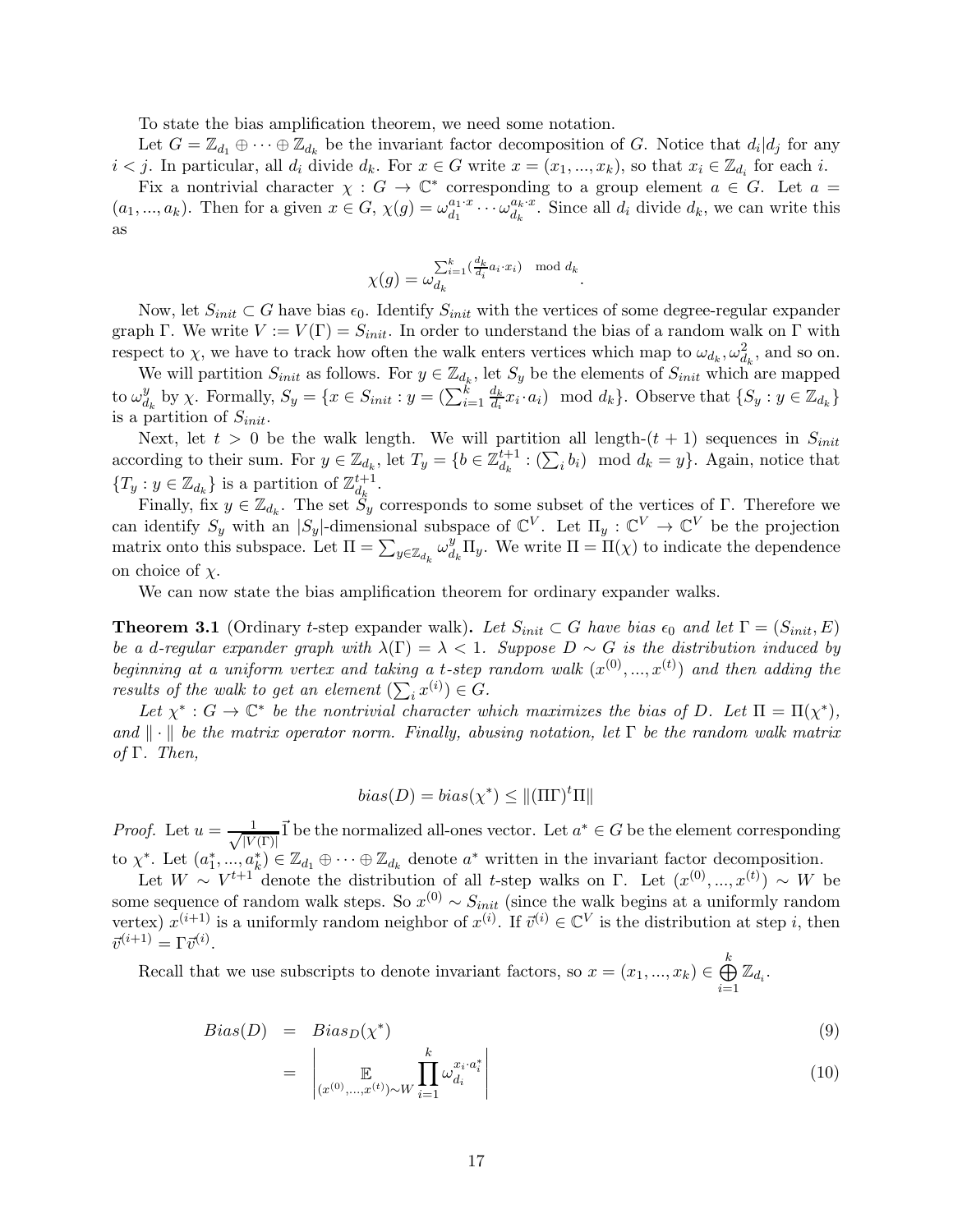$$
= \begin{vmatrix} \sum_{i=1}^{k} \frac{d_k}{d_i} x_i \cdot a_i^* \\ \mathbb{E}_{(x^{(0)},...,x^{(t)}) \sim W} \omega_{d_k}^{i=1} \end{vmatrix}
$$
 (11)

$$
= \left| \sum_{y \in \mathbb{Z}_{d_k}} \omega_{d_k}^y \operatorname*{\mathbb{P}}_{(x^{(0)},...,x^{(t)}) \sim W} [y = (\sum_{j=0}^t \sum_{i=1}^k \frac{d_k}{d_i} x_i^{(j)} \cdot a_i^*) \mod d_k] \right| \tag{12}
$$

$$
= \left| \sum_{y \in \mathbb{Z}_{d_k}} \sum_{b \in T_y} \omega_{d_k}^y \Pr_{(x^{(0)},...,x^{(t)}) \sim W} \left[ \bigwedge_{j=0}^t (x^{(j)} \in S_{b_j}) \right] \right| \tag{13}
$$

$$
= \left| \sum_{y \in \mathbb{Z}_{d_k}} \omega_{d_k}^y (u^T \sum_{b \in T_y} \Pi_{b_t} \Gamma \cdots \Pi_{b_1} \Gamma \Pi_{b_0} u) \right| \tag{14}
$$

$$
= \left| u^T \left( \sum_{b \in \mathbb{Z}_{d_k}^{t+1}} \omega_{d_k}^{\sum_j b_j} \Pi_{b_t} \Gamma \cdots \Pi_{b_1} \Gamma \Pi_{b_0} \right) u \right| \tag{15}
$$

$$
= \left| u^T \left( \sum_{b_t \in \mathbb{Z}_{d_k}} \omega_{d_k}^{b_t} \Pi_{b_t} \right) \Gamma \cdots \left( \sum_{b_1 \in \mathbb{Z}_{d_k}} \omega_{d_k}^{b_1} \Pi_{b_1} \right) \Gamma \left( \sum_{b_0 \in \mathbb{Z}_{d_k}} \omega_{d_k}^{b_0} \Pi_{b_0} \right) u \right| \tag{16}
$$

$$
= |u^T (\Pi \Gamma)^t \Pi u| \tag{17}
$$

$$
\leq \|\Pi\Gamma)^t\Pi\| \tag{18}
$$

 $\Box$ 

We have thus obtained an algebraic expression for the bias of the walk distribution, which we will now upper-bound.

**Theorem 3.2** (Matrix norm bounds). Let  $\Pi$ ,  $\Gamma$  be as before.

- (*i*)  $\|\Pi\| = 1$ . (ii)  $\|(\Pi\Gamma)^2\| \leq \epsilon_0 + 2\lambda$
- It follows that  $\|(\Pi\Gamma)^t\Pi\| \leq (\epsilon_0 + 2\lambda)^{\lfloor t/2 \rfloor}$ .

*Proof.* (i) Fix  $v \in \mathbb{C}^S$ . Then let  $\Pi_{i,i} = \omega_d^{k_i}$  for some integers  $d, k_i$ . Then

$$
\|\Pi v\| = \left(\sum_{i} \left| \omega_d^{k_i} v_i \right|^2\right)^{1/2} = \left(\sum_{i} \left| \omega_d^{k_i} \right|^2 |v_i|^2\right)^{1/2} = \left(\sum_{i} |v_i|^2\right)^{1/2} = \|v\|
$$

Restricting to unit vectors v, it follows that  $\|\Pi\| = 1$ .

(ii) Let  $v \in \mathbb{C}^S$  be a unit vector. Let  $v^{\parallel}$  be its projection onto  $\langle \vec{1} \rangle$  (the one-dimensional subspace of parallel vectors), and let  $v^{\perp}$  be its projection onto the orthogonal complement  $\langle \vec{1} \rangle^{\perp}$ . Then  $v = v^{\parallel} + v^{\perp}$ .

Let  $u=\frac{1}{\sqrt{1}}$  $\frac{1}{|S|} \vec{l}$  be the normalized all-ones vector. Let  $\lambda := \lambda(\Gamma)$ . Then observe that

$$
\|(\Pi\Gamma)^2 v\| \le \|(\Pi\Gamma)^2 v^{\parallel}\| + \|(\Pi\Gamma)^2 v^{\perp}\| \tag{19}
$$

$$
\leq \|v^{\parallel}\| \|\text{(III)}^2 u\| + \|\text{III}\text{III}\| \| \text{I}v^{\perp}\| \tag{20}
$$

$$
\leq \|\Pi\Gamma\Pi u\| + \lambda \tag{21}
$$

$$
\leq \|\Pi\Gamma(\Pi u)^{\parallel}\| + \|\Pi\Gamma(\Pi u)^{\perp}\| + \lambda \tag{22}
$$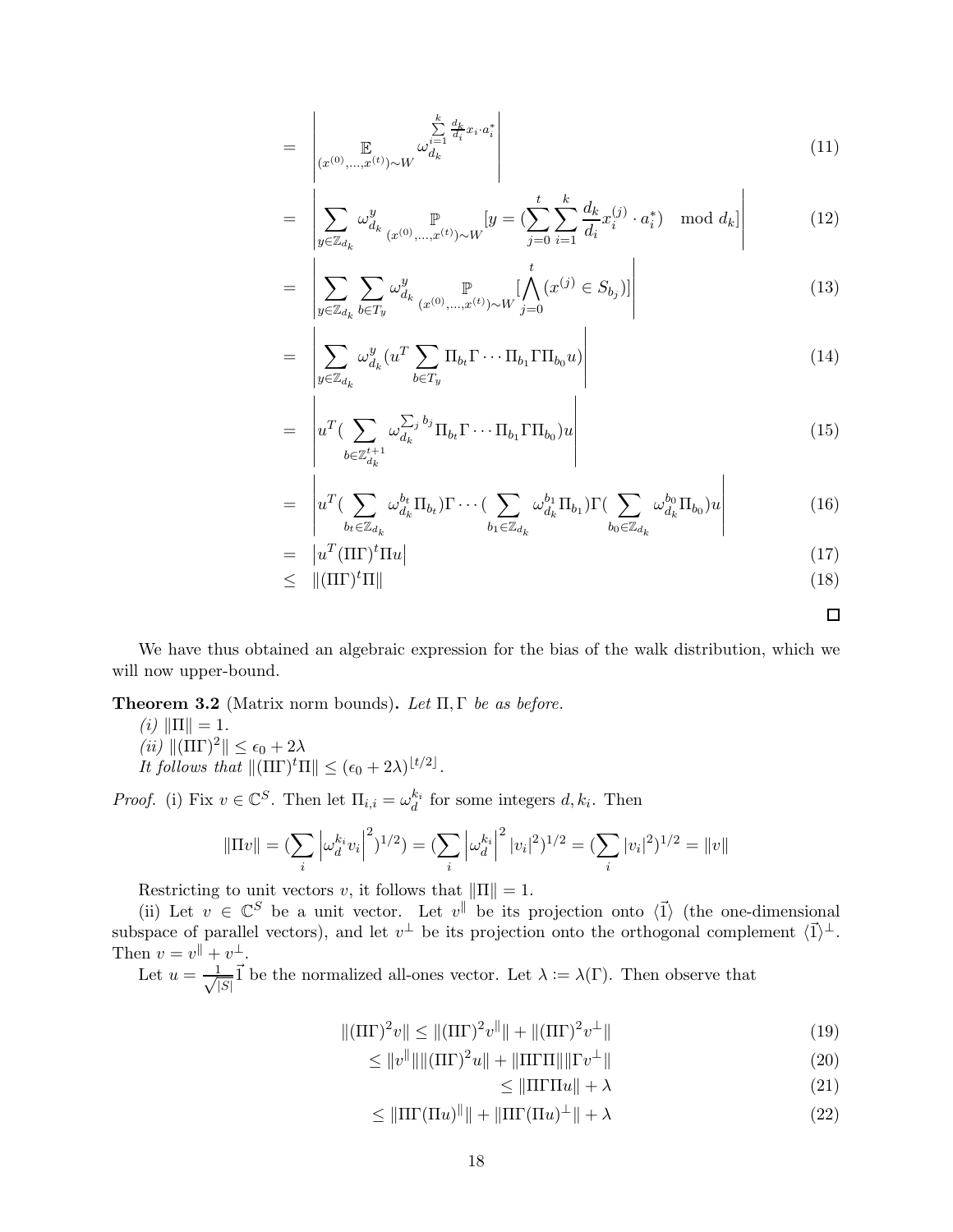$\leq \|\Pi(\Pi u)^{\parallel}\| + 2\lambda$  (23)

$$
\leq \|\Pi\| \|\Pi u\|^{\|\|} + 2\lambda \tag{24}
$$

 $\leq \|(\Pi u)^{\parallel}\| + 2\lambda$  (25)

It remains to show that  $\|(\Pi u)\| \leq \epsilon_0$ . Observe that

$$
\|(\Pi u)^{\parallel}\| = |\langle u, \Pi u \rangle| \, \|u\| \tag{26}
$$

$$
= |\langle u, \Pi u \rangle| \tag{27}
$$

$$
= \frac{1}{|S_{init}|} \left| \sum_{i=1}^{|S_{init}|} \Pi_{i,i} \right| \tag{28}
$$

$$
=\frac{1}{|S_{init}|}\left|\sum_{y\in\mathbb{Z}_d}\omega_d^y\,|S_y|\right|\tag{29}
$$

$$
= \left| \sum_{y \in \mathbb{Z}_d} \omega_d^y \max_{x \sim S_{init}} [\chi_{a^*}(x) = \omega_{d_k}^y] \right| \tag{30}
$$

$$
= |bias_{S_{init}}(\chi_{a^*})|
$$
\n(31)

$$
\leq \epsilon_0 \tag{32}
$$

 $\Box$ 

We conclude that  $\|(\Pi\Gamma)^2 v\| \leq \epsilon_0 + 2\lambda$ .

Combining the two propositions in this section, it follows that a  $t$ -step walk amplifies the bias to  $(\epsilon_0 + 2\lambda)^{\lfloor t/2 \rfloor}$ .

#### <span id="page-18-0"></span>3.2 The wide replacement walk

In this section and the subsequent one, we will show how the wide replacement walk amplifies bias more efficiently than an ordinary expander walk. We will proceed in a similar manner to the last section, by first obtaining an algebraic expression for the bias of the random walk distribution, and then upper-bounding the algebraic expression in section [3.3.](#page-21-0)

#### <span id="page-18-1"></span>3.2.1 Setup

Let  $\Gamma = (S_{init}, E)$  be a graph whose vertices are some constant-bias set  $S_{init} \subset G$  as before. Suppose  $Γ$  is  $D_1$ -regular. Let  $φ_Γ : [D_1] → [D_1]$  be the local inversion function of Γ.

Let  $s > 0$  be an integer, and let H be a  $D_2$ -regular expander graph on  $[D_1]^s$  vertices. We will abuse notation and use  $\Gamma$ , H to denote the random walk matrices of  $\Gamma$ , H respectively.

Let  $V^1 = \mathbb{C}^{S_{init}} = \mathbb{C}^{V(\Gamma)}$  and  $V^2 = \mathbb{C}^{D_1^s} = \mathbb{C}^{V(H)}$ . We define three operators on  $V^1 \otimes V^2$  that we need to describe the bias of the wide replacement walk. Let  $v^1 \otimes v^2 \in V^1 \otimes V^2$ .

For  $i \in [s]$  define the projection matrix  $P_i: V^2 \to \mathbb{C}^{D_1}$  as follows. Notice  $V^2 = \mathbb{C}^{V(H)} \cong \mathbb{C}^{D_1^s}$ . Identifying  $V(H)$  with  $\mathbb{Z}_{D_1}^s$ , let  $Z_i \subset V(H)$  correspond to  $\{(0, ..., 0, a_i, 0, ..., 0) \in \mathbb{Z}_{D_1}^s : a_i \in \mathbb{Z}_{D_1}\}.$ So we can identify  $Z_i \subset V(H)$  with a  $D_1$ -dimensional subspace of  $\mathbb{C}^{V(H)}$ . Then let  $P_i: V^2 \to \mathbb{C}^{D_1}$ be the projection onto this subspace.

Given some  $v^1 \in V^1$  and  $j \in [D_1]$ , the vector  $v^1[j] \in V^1$  is a permutation of the coordinates of  $v<sup>1</sup>$  based on the mapping of each vertex to its  $j<sup>th</sup>$  neighbor in  $\Gamma$ <sup>[2](#page-18-2)</sup>. This corresponds to taking a

<span id="page-18-2"></span><sup>&</sup>lt;sup>2</sup>This is well-defined as long as the graph  $\Gamma$  is d-regular, since its adjacency matrix is then just a sum of d permutation matrices.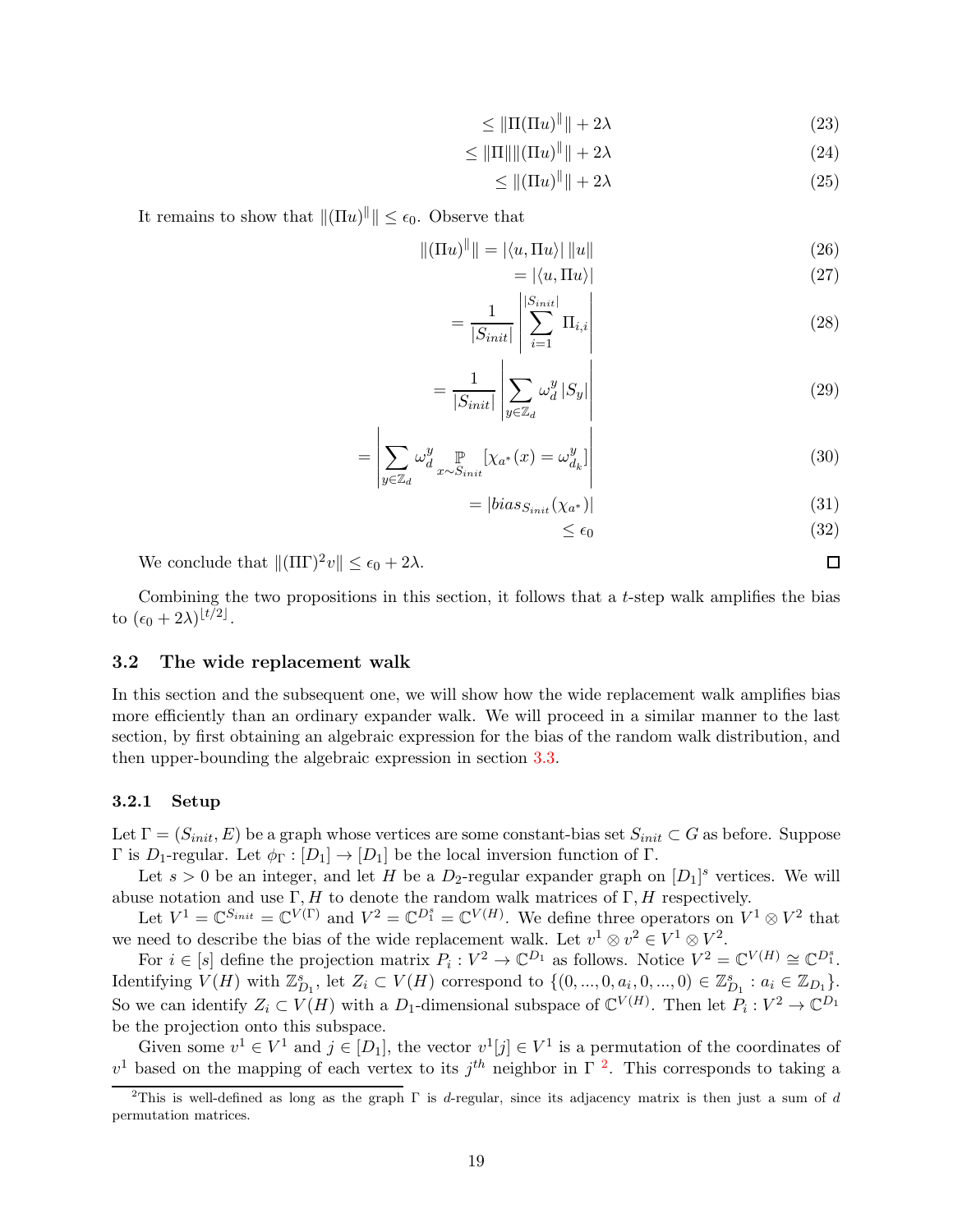step in Γ, by moving along the edge numbered j incident to the current vertex. For  $w \in \mathbb{C}^{D_1}$ , let  $v^1[w] = \sum_{j=1}^{D_1} w_j \cdot v_1[j].$ 

Finally, given the local inversion function  $\phi_{\Gamma} : [D_1] \to [D_1]$  of  $\Gamma$  and  $i \in [s]$ , define  $\psi_{\Gamma}^{(i)}$  $\mathop{\Gamma}\limits^{(i)}$  :  $[D_1]^s \to [D_1]^s$  as the function which applies  $\phi_{\Gamma}$  to the i<sup>th</sup> coordinate and leaves other coordinates unchanged. Since  $\phi_{\Gamma}$  is a permutation on  $[D_1], \psi_{\Gamma}^{(i)}$  $_{\Gamma}^{(i)}$  is a permutation on  $[D_1]$ <sup>s</sup>. Abusing notation,  $\mathrm{let} \; \psi_{\Gamma}^{(i)}$  $\mathcal{L}^{(i)}_{\Gamma} : \mathbb{C}^{D_1^s} \to \mathbb{C}^{D_1^s}$  denote the permutation matrix which permutes coordinates according to  $\psi_{\Gamma}^{(i)}$ Γ .

We are ready to define the three operators which describe the bias of the wide replacement walk.

$$
\dot{H}(v^1 \otimes v^2) = v^1 \otimes H(v^2)
$$
\n(33)

$$
\forall \chi \in \hat{G}, y \in \mathbb{Z}_d : \dot{\Pi}_y(\chi)(v^1 \otimes v^2) = \Pi_y(\chi)(v^1) \otimes v^2 \tag{34}
$$

$$
\forall \ell \in \{0, 1, ..., s - 1\} : \dot{\Gamma}_{\ell}(v^1 \otimes v^2) = v^1 [P_{\ell}(v^2)] \otimes \psi_{\Gamma}^{(\ell)}(v^2)
$$
(35)

Note that each of these operators is a tensor product of operators on  $V^1, V^2$ , and hence preserves tensor products.

Moreover, notice  $\dot{H}, \dot{\Gamma}_{t \mod s}$  are precisely the transition matrices of the H-step and  $\Gamma$ -step in the wide replacement walk at time t.

For a character  $\chi : G \to \mathbb{C}^*$  let  $\Pi(\chi) = \sum_{y \in \mathbb{Z}_{d_k}} \omega_d^y$  $\prod_{d_k}^y \dot{\Pi}_y(\chi)$ . If plays the role of  $\Pi$  from the analysis of the ordinary expander walk.

For notational convenience,

$$
\dot{L}_j(\chi) := \dot{\Pi}(\chi)\dot{\Gamma}_j\dot{H}
$$

# <span id="page-19-0"></span>3.2.2 Algebraic Expression for the Bias

In this section we will express the bias of the wide replacement walk distribution in terms of the matrix norms of  $\dot{L}_0, ..., \dot{L}_{s-1}$ .

**Proposition 3.3** (t-step s-wide replacement product walk). Let G be a finite abelian group. Let  $S_{init} \subset G$  have bias  $\epsilon_0$  and let  $\Gamma = (S_{init}, E)$  be a  $D_1$ -regular expander graph. Let H be a  $D_2$  regular expander on  $[D_1]^s$  vertices for some integer  $s \geq 1$ .

Let  $D_{walk} \sim G$  be the t-step s-wide replacement product walk distribution. It is defined by beginning at a uniform vertex and performing an t-step wide replacement wide on  $V(\Gamma) \times V(H)$ . Given a sequence of vertices  $((a_0, b_0), ..., (a_t, b_t)) \in V(\Gamma) \times V(H)$  obtained from a walk, we output  $(\sum_i a_i) \in G$ . Then  $D_{walk} \sim G$  is the distribution induced by taking all such t-step walks.

We claim that if  $\chi^*: G \to \mathbb{C}^*$  is the nontrivial character which maximizes the bias of  $D_{walk}$ , and  $\dot{\Pi} = \dot{\Pi}(\chi^*)$ , then using the notation from above,

$$
bias(D_{walk}) = bias(D_{walk}, \chi^*) \leq ||\dot{L}_{s-1}(\chi^*) \cdots \dot{L}_0(\chi^*)||^{[t/s]}
$$

Proof. First, we recall the notation defined in section [3.1.](#page-15-1)

Let  $a^* \in G$  be the element corresponding to the the character  $\chi^*$ . Recall that  $G \cong \mathbb{Z}_{d_1} \oplus \cdots \oplus \mathbb{Z}_{d_k}$ and we write  $z \in G$  as  $z = (z_1, ..., z_k)$ , where  $z_i \in \mathbb{Z}_{d_i}$ . In particular  $a^* = (a_1^*, ..., a_k^*)$  where each  $a_i^* \in \mathbb{Z}_{d_i}.$ 

For  $y \in \mathbb{Z}_{d_k}$  let  $S_y \subset S_{init}$  be the elements mapped to  $\omega_d^y$  $\frac{y}{d_k}$  by  $\chi^*$ . Let  $T_y \subset \mathbb{Z}_{d_k}^{t+1}$  $\frac{t+1}{d_k}$  be sequences which sum to  $y$ .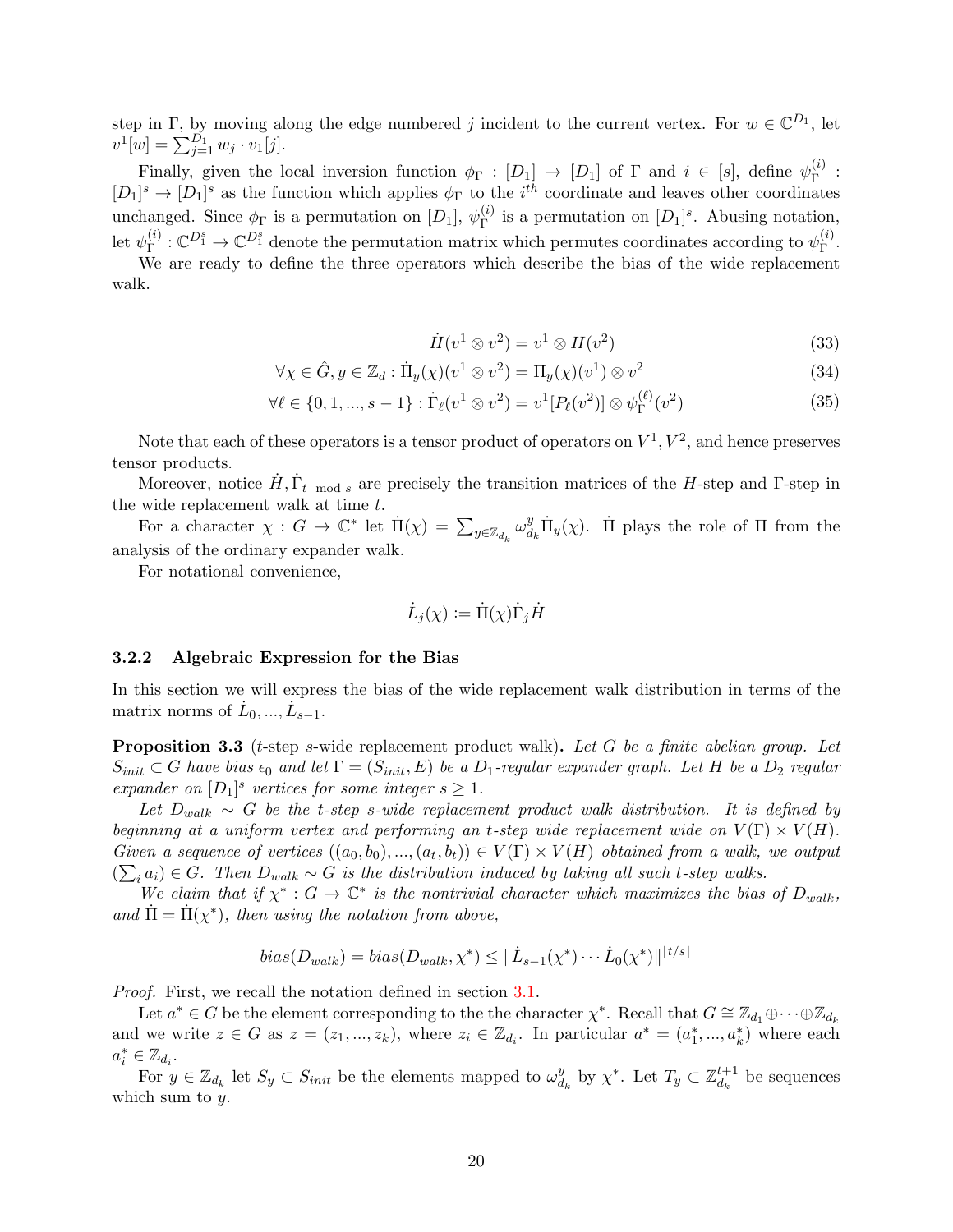Let  $W \sim (V(\Gamma) \times V(H))^{t+1}$  be the distribution of all length-t wide replacement walks, starting at a uniform vertex.

Next, let  $u^1 \in V^1, u^2 \in V^2$  be the all-ones vectors scaled to be unit vectors in the 2-norm. Let  $u = u^1 \otimes u^2.$ 

Let  $v^{(0)},...,v^{(t)} \in V^1 \otimes V^2$  be the distribution of steps corresponding to W. Note that  $v^{(0)}$  is the all-ones vector scaled by  $\frac{1}{|V(\Gamma)\times V(H)|}$  (since the walk begins at a uniformly random vertex), and  $v^{(i+1)}$  proceeds by taking a step in the wide replacement product graph from the distribution  $v^{(i)}$ . In particular,  $v^{(i+1)} \in V^1 \otimes V^2$ , since both  $\dot{\Gamma}$ ,  $\dot{H}$  tensorize and the walk begins at  $v^{(0)} = (u^1 \otimes u^2) \in$  $V^1\otimes V^2$ .

For any  $v \in V^1 \otimes V^2$ , let  $v^1, v^2$  denote its  $V^1, V^2$  components respectively, so that  $v = v^1 \otimes v^2$ . Similarly for  $(a, b) \in V(\Gamma) \times V(H)$  let  $(a, b)^1 = a$  and  $(a, b)^2 = b$ .

The output of the random walk for some sample  $x^{(0)},...,x^{(t)} \sim W$  is then  $x = \sum_i (x^{(i)})^1 \in G$ . Note that since  $x \in G$ , we can write x in invariant factor form as  $x = (x_1, ..., x_k)$ , where  $x_i \in \mathbb{Z}_{d_i}$ . The bias of  $D_{walk}$  is thus:

 $Bias(D_{walk}) = Bias(D_{walk}, \chi^*$  $)$  (36)  $\overline{\phantom{a}}$ 

$$
= \left| \mathbb{E}_{x^{(0)},...,x^{(t)} \sim W} \prod_{i=1}^{k} \omega_{d_i}^{x_i \cdot a_i^*} \right| \tag{37}
$$

$$
= \left| \mathbb{E}_{x^{(0)},...,x^{(t)} \sim W} [\omega_{d_k}^{\sum_{i=1}^k \frac{d_k}{d_i} x_i \cdot a_i^*}] \right|
$$
(38)

$$
= \left| \sum_{y \in \mathbb{Z}_{d_k}} \omega_{d_{k}}^{y} \mathbb{P}_{x^{(0)},...,x^{(t)} \sim W} [y = (\sum_{j=0}^{t} \sum_{i=1}^{k} \frac{d_k}{d_i} (x^{(j)})_i^1 \cdot a_i^*) \mod d_k \right| \tag{39}
$$

$$
= \left| \sum_{y \in \mathbb{Z}_{d_k}} \sum_{b \in T_y} \omega_{d_k}^y \mathbb{P}_{x^{(0)},...,x^{(t)} \sim W} \left[ \bigwedge_{j=0}^t (x^{(j)})^1 \in S_{b_j} \right] \right| \tag{40}
$$

$$
= \left| \sum_{y \in \mathbb{Z}_{d_k}} \omega_{d_k}^y (u^T \sum_{b \in T_y} \dot{\Pi}_{b_t} \dot{\Gamma}_t \mod s \dot{H} \cdots \dot{\Pi}_{b_1} \dot{\Gamma}_0 \dot{H} \dot{\Pi}_{b_0} u) \right| \tag{41}
$$

$$
= \left| u^T \left( \sum_{y \in \mathbb{Z}_{d_k}} \omega_{d_k}^y \sum_{b \in T_y} \dot{\Pi}_{b_t} \dot{\Gamma}_t \mod s \dot{H} \cdots \dot{\Pi}_{b_1} \dot{\Gamma}_0 \dot{H} \dot{\Pi}_{b_0} \right) u \right| \tag{42}
$$

$$
= \left| u^T \sum_{b \in \mathbb{Z}_{d_k}^{t+1}} \omega_{d_k}^{\sum b_i} \dot{\Pi}_{b_t} \dot{\Gamma}_t \mod s \dot{H} \cdots \dot{\Pi}_{b_1} \dot{\Gamma}_0 \dot{H} \dot{\Pi}_{b_0} u \right| \tag{43}
$$

$$
= \left| u^T \left( \sum_{b_t \in \mathbb{Z}_{d_k}} \omega_{d_k}^{b_t} \dot{\Pi}_{b_t} \right) \dot{\Gamma}_t \mod s \dot{H} \cdots \left( \sum_{b_1 \in \mathbb{Z}_{d_k}} \omega_{d_k}^{b_1} \dot{\Pi}_{b_1} \right) \dot{\Gamma}_1 \dot{H} \left( \sum_{b_0 \in \mathbb{Z}_{d_k}} \omega_{d_k}^{b_0} \dot{\Pi}_{b_0} \right) u \right| \tag{44}
$$

$$
= \left| u^T \dot{\Pi} \dot{\Gamma}_t \mod s \dot{H} \cdots \dot{\Pi} \dot{\Gamma}_1 \dot{H} \dot{\Pi} u \right| \tag{45}
$$

$$
\leq \|\dot{\Pi}\dot{\Gamma}_t\|_{\text{mod }s}\dot{H}\cdots\dot{\Pi}\dot{\Gamma}_1\dot{H}\dot{\Pi}\| \tag{46}
$$

$$
\leq \|\Pi\dot{\Gamma}_{s-1}\dot{H}\cdots\dot{\Pi}\dot{\Gamma}_1\dot{H}\|^{[t/s]} \|\dot{\Pi}\| \tag{47}
$$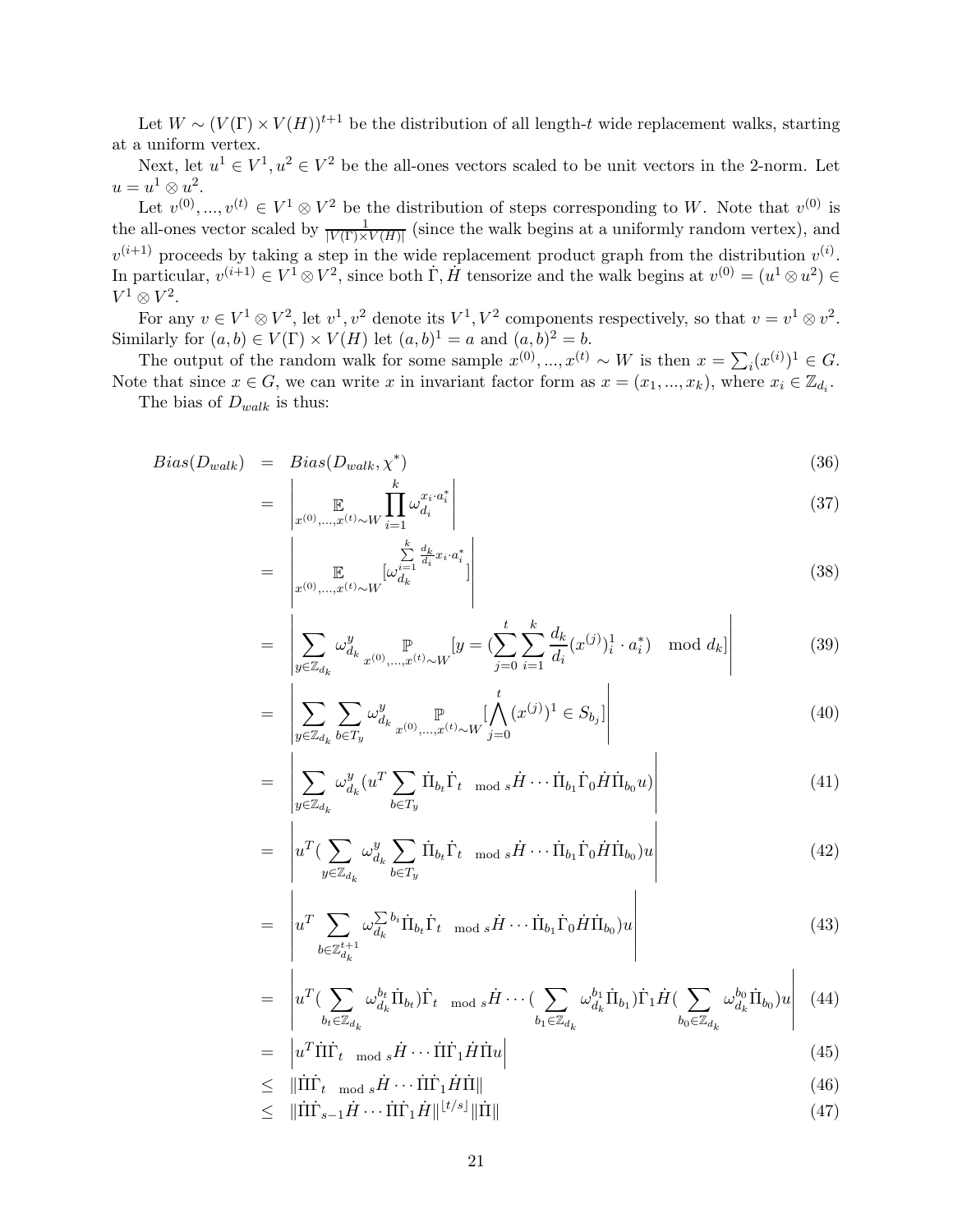$$
\leq \quad \|\dot{L}_{s-1} \cdots \dot{L}_0\|^{[t/s]} \tag{48}
$$

 $\Box$ 

We have shown how to express the bias of the replacement walk distribution algebraically. It remains to be shown that this matrix norm is indeed bounded. To show that the wide replacement walk gains from  $s - O(1)$  out of every s steps, we need to show that  $\|\dot{L}_{s-1} \cdots \dot{L}_0\| \leq \lambda(H)^{s - O(1)}$ . We will do this in the next section.

#### <span id="page-21-0"></span>3.3 Bounding the matrix norm

In the previous section we showed that the bound the bias of the wide-replacement walk distribution, it suffices to bound the operator norm of the following matrix, defined with respect to the worst-case character  $\chi^*$  of the walk distribution:

$$
\dot{L}_{s-1}\cdots\dot{L}_0
$$

This is almost exactly the same matrix as the one analyzed in [\[TS17\]](#page-37-5). The difference is that the operator  $\Pi$ , instead of tracking how often the walk enters the sets in a bipartition of  $S_{init}$ , now tracks how often the walk enters the sets in a  $d_k$ -way partition of  $S_{init}$ . Here  $d_k = \Omega(\log(|G|))$  is the largest invariant factor of G.

As a consequence, the diagonal entries of  $\Pi$  now come from the  $d_k{}^{th}$  roots of unity, rather than  $\{\pm 1\}$ . The analysis of the matrix bound from [\[TS17\]](#page-37-5) mostly carries through, although working over  $\mathbb{C}^{V_1} \otimes \mathbb{C}^{V^2}$  rather than the reals will require some care.

As in [\[TS17\]](#page-37-5), our argument will proceed by considering arbitrary vectors  $v, w$  and analyazing  $\langle v, L_{s_1} \cdots L_0 w \rangle$ . We will repeatedly decompose the vectors into their parallel and perpendicular components. Let  $V^{\parallel} = V^1 \otimes \vec{1}$  denote vectors whose H-component is a scalar multiple of  $\vec{1}$  ("parallel") vectors"), and  $V^{\perp} = (V^{\parallel})^{\perp}$  ("perpendicular vectors").

Because of the spectral expansion of H, every time a vector is in  $V^{\perp}$  we can show it shrinks by a factor of  $\lambda(H)$ . The hard case is when vectors are in  $V^{\parallel}$ . Here, we will prove a technical lemma which is a straightforward generalization of the core lemma in [\[TS17\]](#page-37-5). The lemma shows if the walk distribution is in  $V^{\parallel}$ , then any sequence of s steps imitates a random walk of s steps on the outer graph Γ. This allows us to argue that the bias is amplified as though taking the ordinary random walk on Γ. If the bias so far is  $\alpha$ , then this scales the bias by  $\alpha \mapsto (\alpha + 2\lambda(\Gamma))^{s/2}$  after s steps. Notice that this step uses the bias amplification of the ordinary expander walk on Γ.

This turns out to be enough. Let  $\epsilon_0 = bias(S_{init})$  be the bias of the initial set  $S_{init} \subset G$ . Since  $\epsilon_0$  is a constant, we can select graphs  $\Gamma, H$  such that  $\epsilon_0 + 2\lambda(\Gamma) \leq \lambda(H)^2$ . Therefore, while we do not gain a factor of  $(\lambda(\Gamma))^s$  every s steps, we will gain according to a factor of  $(\lambda(H))^{s-O(1)}$ . Since  $\lambda_2$  is bounded away from 1, the difference between gaining according to  $\lambda(\Gamma)$  or  $\lambda(H)$  does not matter asymptotically.

Therefore, whether in the  $V^{\perp}$  or  $V^{\parallel}$  case, we shrink the bias by a factor of  $\lambda(H)^{s-O(1)}$  for every s steps.

### <span id="page-21-1"></span>3.3.1 Action on Parallel Vectors

In this section we will prove that any sequence of s steps imitates a random walk of s steps on the outer graph Γ. This allows us to avoid the issue of getting stuck in "parallel vectors" in our overall parallel-perpendicular decomposition argument.

We begin with an operator-averaging lemma.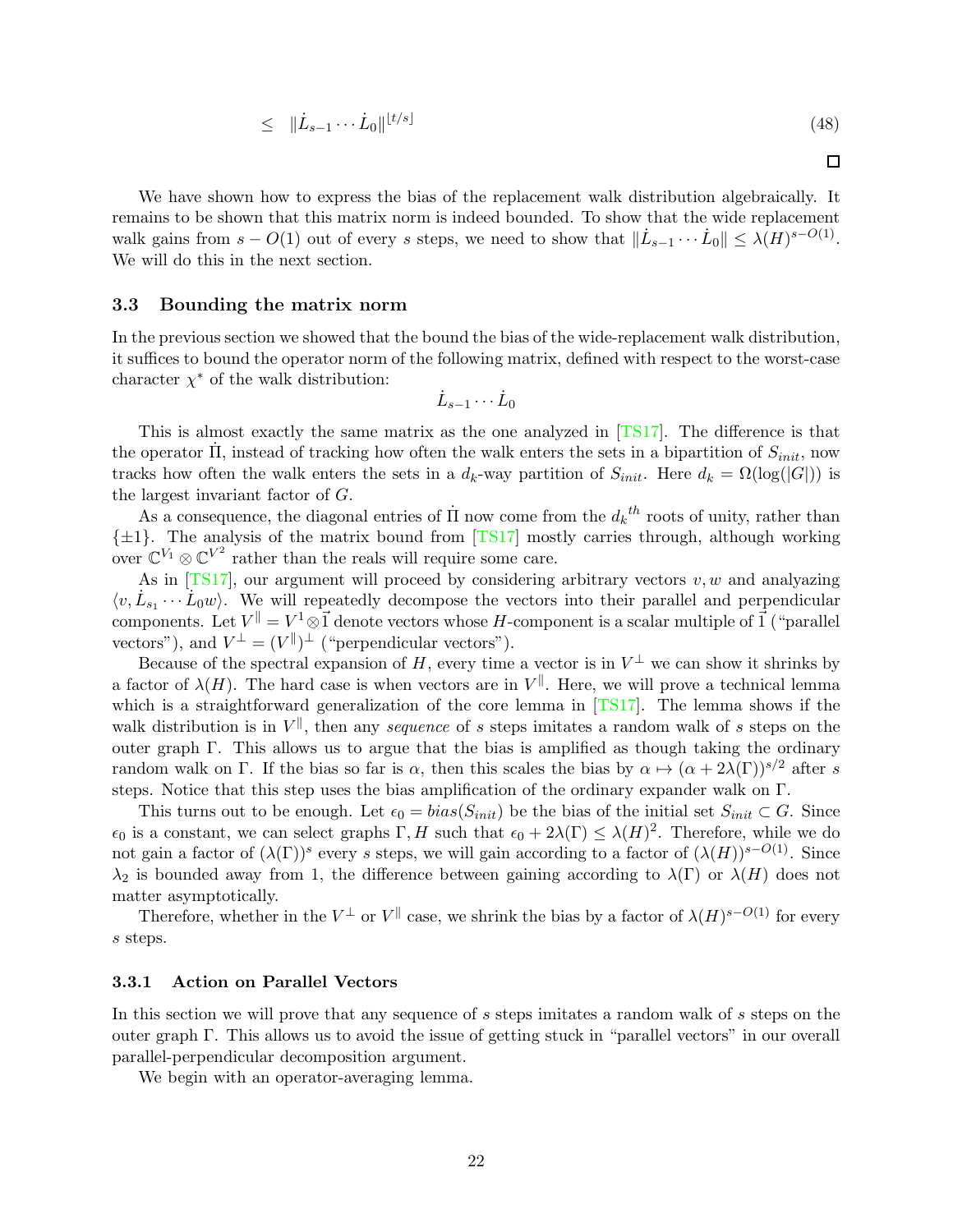**Proposition 3.4** (Operator-Averaging, [\[TS17\]](#page-37-5) Claim 14). Let  $\Omega$  be a finite set and P, Q probability distributions on  $\Omega$ . Let  $||P - Q||_1$  denote the difference of the distributions in the 1-norm. Further, let  $\{T_x\}_{x\in\Omega}$  be a family of linear operators on  $\mathbb{C}^n$  indexed by  $\Omega$ , such that for all  $x \in \Omega$ ,  $||T_x|| \leq 1$ . Let  $A = \mathbb{E}_{x \sim P}[T_x]$  and  $B = \mathbb{E}_{x \sim Q}[T_x]$ . We claim that for all  $v, w \in \mathbb{C}^n$  that

$$
|\langle Av, w \rangle - \langle Bv, w \rangle| \le ||P - Q||_1 ||v|| ||w||
$$

Proof.

$$
|\langle Av, w \rangle - \langle Bv, w \rangle| = \left| \sum_{x \in \Omega} (P(x) - Q(x)) \langle T_x v, w \rangle \right| \tag{49}
$$

$$
\leq \sum_{x \in \Omega} |P(x) - Q(x)| |\langle T_x v, w \rangle| \tag{50}
$$

$$
\leq \sum_{x \in \Omega} |P(x) - Q(x)| \left( \|T_x\| \|v\| \|w\| \right) \tag{51}
$$

$$
\leq ||v|| ||w|| ||P - Q||_1 \tag{52}
$$

 $\Box$ 

Next, we generalize the key technical lemma of [\[TS17\]](#page-37-5), which deals with the action of  $\dot{L}_i$  on  $V^{\parallel}$ . We need to formalize the notion of the wide replacement walk "imitating" the ordinary random walk on the outer graph, which we do via the notion of a pseudorandom inner graph.

**Definition 3.5.** (Pseudorandom inner graph) Let  $\Gamma$  be a  $D_1$ -regular graph with local inversion function  $\phi_{\Gamma} : [D_1] \to [D_1]$ . Let H be a  $D_2$ -regular graph on  $D_1^s$  vertices. Let  $\zeta \geq 0$ . We say H is  $\zeta$ -pseudorandom with respect to  $\Gamma$  if for all s-step sequences in the s-wide replacement walk, the corresponding  $V^1$ -instructions are  $\zeta$ -close to  $Unif([D_1]^s)$  in  $\ell_1$ -norm.

Formally, let the adjacency matrix of H be  $H = \frac{1}{D}$  $\frac{1}{D_2} \sum_{i=1}^{D_2} \Xi_i$ , where each  $\Xi_i$  is a permutation matrix <sup>[3](#page-22-0)</sup>. Let  $\xi_i : V(H) \to V(H)$  be the permutation map corresponding to  $\Xi_i$ . For  $0 \leq k < s$ , let  $\psi_k : [D_1]^s \to [D_1]^s$  be  $\psi_k(a_0, ..., a_{s-1}) = (a_0, ..., a_{k-1}, \phi_\Gamma(a_k), a_{k+1}, ..., a_{s-1}).$ 

 $Fix (j_0, ..., j_{s-1}) \in [D_2]^s$ . For some  $(u^1, u^2) \in V(\Gamma) \times V(H)$  let  $\sigma_{j_0}(u^2) = \gamma_{j_0}(u^2)$ . For  $\ell > 0$ , let

$$
\sigma_{j_{\ell},...,j_0}(u^2) = \gamma_{j_{\ell}}(\psi_{\ell-1}(\sigma_{j_{\ell-1},...,j_0}(u^2)))
$$

We say  $(j_0, ..., j_{s-1}) \in [D_2]^s$  is  $\zeta$ -pseudorandom with respect to  $\Gamma$  if

$$
\|(\pi_0(\sigma_{j_0}(Unif([D_1])))\ldots,\pi_{s-1}(\sigma_{j_{s-1},\ldots,j_0}(Unif([D_1]))))-Unif([D_1]^s)\|_1\leq\zeta_{j_0}(Unif([D_1]^s))\|_1\leq\zeta_{j_0}(Unif([D_1]^s))\|_1\leq\zeta_{j_0}(Unif([D_1]^s))\|_1\leq\zeta_{j_0}(Unif([D_1]^s))\|_1\leq\zeta_{j_0}(Unif([D_1]^s))\|_1\leq\zeta_{j_0}(Unif([D_1]^s))\|_1\leq\zeta_{j_0}(Unif([D_1]^s))\|_1\leq\zeta_{j_0}(Unif([D_1]^s))\|_1\leq\zeta_{j_0}(Unif([D_1]^s))\|_1\leq\zeta_{j_0}(Unif([D_1]^s))\|_1\leq\zeta_{j_0}(Unif([D_1]^s))\|_1\leq\zeta_{j_0}(Unif([D_1]^s))\|_1\leq\zeta_{j_0}(Unif([D_1]^s))\|_1\leq\zeta_{j_0}(Unif([D_1]^s))\|_1\leq\zeta_{j_0}(Unif([D_1]^s))\|_1\leq\zeta_{j_0}(Unif([D_1]^s))\|_1\leq\zeta_{j_0}(Unif([D_1]^s))\|_1\leq\zeta_{j_0}(Unif([D_1]^s))\|_1\leq\zeta_{j_0}(Unif([D_1]^s))\|_1\leq\zeta_{j_0}(Unif([D_1]^s))\|_1\leq\zeta_{j_0}(Unif([D_1]^s))\|_1\leq\zeta_{j_0}(Unif([D_1]^s))\|_1\leq\zeta_{j_0}(Unif([D_1]^s))\|_1\leq\zeta_{j_0}(Unif([D_1]^s))\|_1\leq\zeta_{j_0}(Unif([D_1]^s))\|_1\leq\zeta_{j_0}(Unif([D_1]^s))\|_1\leq\zeta_{j_0}(Unif([D_1]^s))\|_1\leq\zeta_{j_0}(Unif([D_1]^s))\|_1\leq\zeta_{j_0}(Unif([D_1]^s))\|
$$

We say the inner graph H is  $\zeta$ -pseudorandom with respect to the outer graph  $\Gamma$  if for all  $(j_0, ..., j_{s-1}) \in [D_2]^s$ ,  $(j_0, ..., j_{s-1})$  is  $\zeta$ -pseudorandom with respect to  $\Gamma$ .

If we unravel the definition, this is simply requiring that  $H$  is compatible with the edge labeling of Γ in precisely the way that we want. Pseudorandomness is a strong condition on H which, by definition, guarantees the wide-replacement walk imitates the ordinary walk on  $\Gamma$  in a suitable sense.

With this definition we can return to proving the lemma. We will begin by proving the pseudorandomness claim for the case where  $D_2 = 1$ . The case of general  $D_2$  will follow by an application of operator averaging.

<span id="page-22-0"></span> $3By$  the Birkhoff-von Neumann Theorem, the adjacency matrix of a d-regular graph is a sum of d permutation matrices.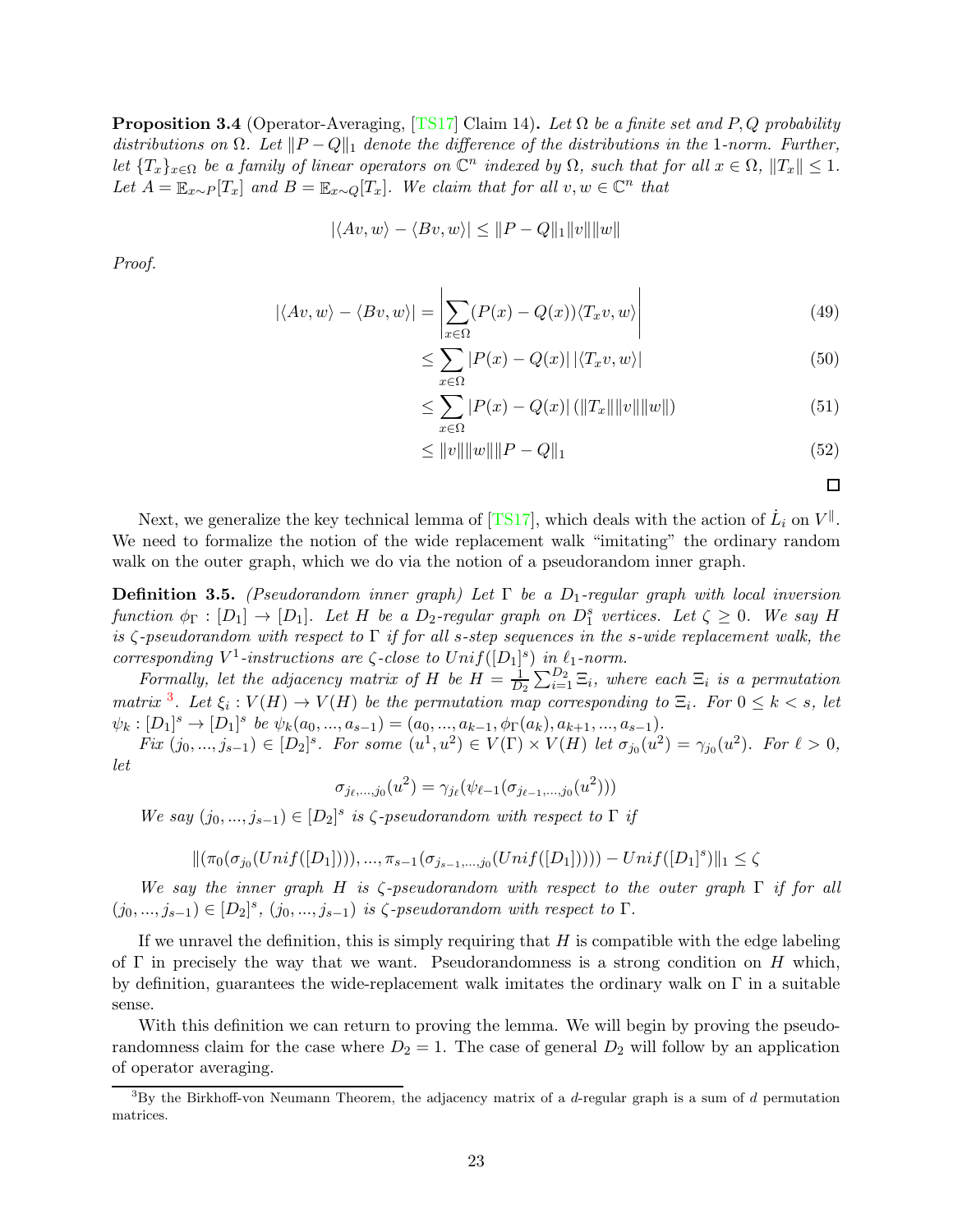**Proposition 3.6** (Action on parallel vectors). Let  $\ell \leq s$ . Suppose that the sequence  $(j_0, ..., j_{\ell-1}) \in$  $[D_2]^s$  is  $\zeta$ -pseudoranom with respect to the local inversion function  $\phi : [D_1] \to [D_1]$ . Let  $\tilde{\Xi}_{j_0},...,\tilde{\Xi}_{j_{\ell-1}}$ denote the operators on  $V^1 \otimes V^2$  corresponding to the permutations  $\xi_{j_0},...,\xi_{j_{\ell-1}}$  on  $V(H)$ . Let  $1_{V(H)}$ denote the normalized all-ones vector of length  $|V(H)|$ .

For any  $\tau = \tau^1 \otimes 1_{V(H)}$  and  $v = v^1 \otimes 1_{V(H)}$ ,

$$
\left| \langle \dot{\Pi} \dot{\Gamma}_{\ell-1} \tilde{\Xi}_{j_{\ell-1}} \cdots \dot{\Pi} \dot{\Gamma}_0 \tilde{\Xi}_{j_0} \tau, \upsilon \rangle - \langle (\pi \Gamma)^{\ell} \tau^1, \upsilon^1 \rangle \right| \leq \zeta ||\tau|| ||\upsilon||
$$

*Proof.* First, we consider the action of an  $\dot{L}_i$  on a general product vector when  $D_2 = 1$ . Let  $(u^1 \otimes u^2) \in V^1 \otimes V^2$ . By the Birkhoff-von Neumann Theorem the random walk matrix  $\Gamma$  is an average of  $D_1$  permutation matrices. Let  $\Gamma = \frac{1}{D_1} \sum_{r=1}^{D_1} \mathcal{G}_r$ , where each  $\mathcal{G}_r$  is a permutation matrix.

At step *i*, the Γ-step in the replacement walk is chosen according to the  $i<sup>th</sup>$  coordinate of the H-vector. The H-vector itself is just the distribution a random step in H, starting from  $u^2$ .

We need two new notations. First, let  $\Xi_{j_i}: \mathbb{C}^{V_2} \to \mathbb{C}^{V_2}$  denote the permutation matrix corresponding to  $\xi_{j_i}$ , so that  $\tilde{\Xi}_{j_i} = I \otimes \Xi_{j_i}$ .

Second, let  $\psi_{\Gamma}^{(i)}$ <sup>(*i*</sup>) be the operator which applies the local inversion function  $\phi_{\Gamma}$  to the *i*<sup>th</sup> coordinate and leaves all else unchanged.

Finally, recall  $P_i: \mathbb{C}^{D_1^s} \to \mathbb{C}^{D_1}$  is the projection onto the  $D_1$ -dimensional subspace corresponding to the indices  $(a_0, ..., a_{s-1}) \in \mathbb{Z}_{D_1}^s$  where  $a_j = 0$  for all  $j \neq i$ . Given some  $z \in \mathbb{C}^{D_1}$ , let  $\mathcal{G}_z = \sum_{i=1}^{D_1} z_i \mathcal{G}_i$ . Then,

$$
\dot{\Pi}\dot{\Gamma}_i\tilde{\Xi}_{j_i}(u^1 \otimes u^2) = \dot{\Pi}\dot{\Gamma}_i(u^1 \otimes \Xi_{j_i}(u^2))\tag{53}
$$

$$
= \dot{\Pi}(\mathcal{G}_{P_i(\Xi_{j_i}(u^2))})(u^1) \otimes \psi_{\Gamma}^{(i)}(\Xi_{j_i}(u^2))
$$
\n
$$
(54)
$$

$$
= \Pi \mathcal{G}_{P_i(\Xi_{j_i}(u^2))}(u^1) \otimes \psi_{\Gamma}^{(i)}(\Xi_{j_i}(u^2))
$$
\n
$$
(55)
$$

Notice that the  $H$ -step always evolves according to a composition of permutations, since each  $\Xi_j$  is a permutation matrix, and each  $\psi_{\Gamma}^{(i)}$  $\Gamma$ <sup>(*i*</sup>) operator is also a permutation which simply applies the permutation  $\phi_{\Gamma}$  to the  $i^{th}$  coordinate and leaves the rest of the coordinates unchanged. Let us introduce the following notation:

$$
\sigma_{j_0} := \xi_{j_0} \tag{56}
$$

$$
\sigma_{j_0,\dots,j_i} := \xi_{j_i} \circ \psi_{i-1} \circ \xi_{j_0,\dots,j_{i-1}} \tag{57}
$$

Now, we can return to the main claim. Let  $e_i \in \mathbb{C}^{V(H)}$  be the  $i^{th}$  standard basis vector. Observe that  $\tau = \tau^1 \otimes 1_{V(H)} = \frac{1}{\sqrt{|V|}}$  $\frac{1}{|V(H)|}(\tau_1 \otimes \sum_{i=1}^{|V_2|} e_i)$ . Let  $\pi_i : [D_1]^s \to [D_1]$  be projection onto the  $i^{th}$ coordinate. We can express the action of  $M := \Pi \dot{\Gamma}_{\ell-1} \tilde{\Xi}_{j_{\ell-1}} \cdots \Pi \dot{\Gamma}_0 \tilde{\Xi}_{j_0}$  on  $\tau$  as

$$
M\tau = M(\frac{1}{\sqrt{|V_2|}}(\tau_1 \otimes \sum_{i=1}^{|V_2|} e_i))
$$
\n(58)

$$
= \frac{1}{\sqrt{|V_2|}} \sum_{i=1}^{|V_2|} M(\tau_1 \otimes e_i) \tag{59}
$$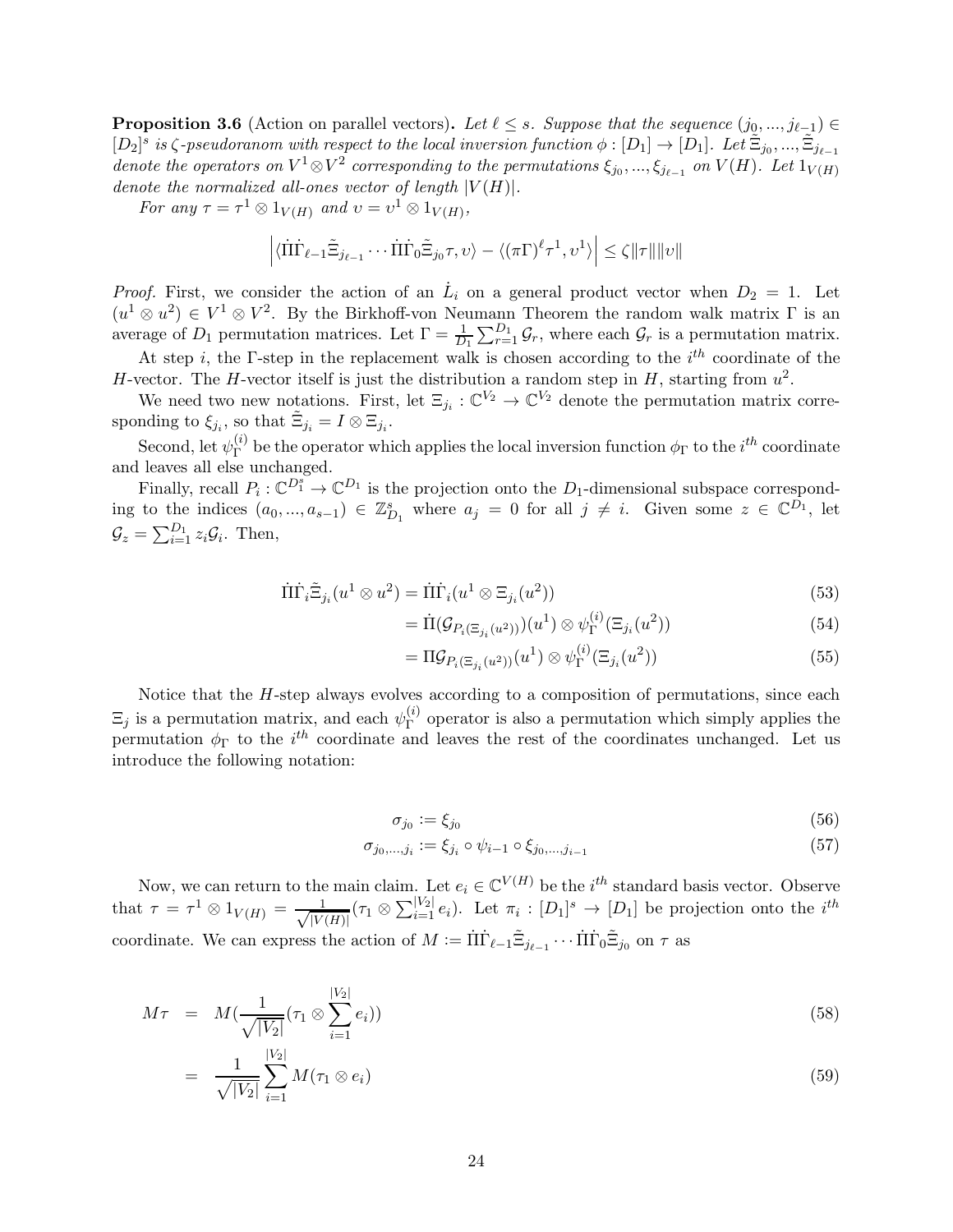$$
= \frac{1}{\sqrt{|V_2|}} \sum_{i=1}^{|V_2|} (\Pi \mathcal{G}_{\pi_{\ell-1}(\sigma_{j_0,\ldots,j_{\ell-1}}(i))} \cdots \Pi \mathcal{G}_{\pi_0(\xi_{j_0}(i))} \tau^1 \otimes (\psi_{\ell-1} \circ \Xi_{j_{\ell-1}} \circ \psi_{\ell-2} \cdots \circ \Xi_{j_0} e_i)) (60)
$$

In the last step, notice that the composition of permutation operators  $\psi_{\ell-1} \circ \Xi_{j_{\ell-1}} \circ \psi_{\ell-2} \cdots \circ \Xi_{j_0}$ is itself a permutation. Therefore there exists some permutation  $\sigma$  on  $V(H)$  such that  $\psi_{\ell-1} \circ \Gamma_{j_{\ell-1}} \circ$  $\psi_{\ell-2}\cdots\circ\Gamma_{j_0}e_i=e_{\sigma(i)}$ .

Next, we proceed by decomposing  $v = v^1 \otimes 1_{V(H)} = \frac{1}{\sqrt{|V(H)|}}$  $\frac{1}{|V(H)|}(v_1 \otimes \sum_{i=1}^{|V(H)|} e_i)$  in a similar fashion.

$$
\langle M\tau, \upsilon \rangle - \langle (\Pi \Gamma)^{\ell} \tau^{1}, \upsilon^{1} \rangle = \langle \frac{1}{\sqrt{|V_2|}} \sum_{i=1}^{|V_2|} \Pi \mathcal{G}_{\pi_{\ell-1}(\sigma_{j_0,\dots,j_{\ell-1}}(i))} \cdots \Pi \mathcal{G}_{\pi_0(\xi_{j_0}(i))} \tau^{1} \otimes e_{\sigma(i)}, \upsilon^{1} \otimes \sum_{j=1}^{|V_2|} e_j \rangle
$$
\n(61)

$$
= \frac{1}{|V_2|} \sum_{i=1}^{|V_2|} \sum_{j=1}^{|V_2|} (\langle \Pi \mathcal{G}_{\pi_{\ell-1}(\sigma_{j_0,\dots,j_{\ell-1}}(i))} \cdots \Pi \mathcal{G}_{\pi_0(\xi_{j_0}(i))} \tau^1 \otimes e_{\sigma(i)}, v^1 \otimes e_j \rangle)
$$
(62)

$$
= \frac{1}{|V_2|} \sum_{i=1}^{|V_2|} \sum_{j=1}^{|V_2|} (\langle \Pi \mathcal{G}_{\pi_{\ell-1}(\sigma_{j_0,\dots,j_{\ell-1}}(i))} \cdots \Pi \mathcal{G}_{\pi_0(\xi_{j_0}(i))} \tau^1, v^1 \rangle \cdot \langle e_{\sigma_i}, e_j \rangle)
$$
  

$$
= \frac{1}{|V_2|} \sum_{i=1}^{|V_2|} \langle \Pi \mathcal{G}_{\pi_{\ell-1}(\sigma_{j_0,\dots,j_{\ell-1}}(i))} \cdots \Pi \mathcal{G}_{\pi_0(\xi_{j_0}(i))} \tau^1, v^1 \rangle \qquad (63)
$$

The last line follows from the fact  $\langle e_{\sigma(i)}, e_j \rangle = 1$  if  $\sigma(i) = j$  and 0 otherwise.

Next, we will use operator averaging. Define a distribution  $Z$  on  $[D_1]^\ell$  which corresponds to instructions for Γ-steps in the wide replacement walk. Formally, it picks some  $i \in [V(H)]$  uniformly at random, and outputs  $(z_0, ..., z_{\ell-1}) = (\pi_0(\sigma_{j_0,...,j_{\ell-1}}(i))), ..., \pi_{\ell-1}(\sigma_{j_0,...,j_{\ell-1}}(i))).$ 

By assumption, since  $(j_0, ..., j_{\ell-1})$  is  $\zeta$ -pseudorandom with respect to Γ, the distribution Z is  $\zeta$ -close to the uniform distribution on  $[D_1]^\ell$  in the  $L^1$ -norm. In other words, the inter-cloud steps taken in the replacement product walk are close to imitating an ordinary random walk on Γ. Explicitly, the expectations of each distribution are:

$$
\mathbb{E}_{(z_0,\ldots,z_{\ell-1})\sim Z}[\langle \Pi \mathcal{G}_{z_{\ell-1}}\cdots \Pi \mathcal{G}_{z_0}\tau^1, \upsilon^1 \rangle] = \frac{1}{|V_2|} \sum_{i=1}^{|V_2|} \langle \Pi \mathcal{G}_{\pi_{\ell-1}(\sigma_{j_0,\ldots,j_{\ell-1}}(i))}\cdots \Pi \mathcal{G}_{\pi_0(\xi_{j_0}(i))}\tau^1, \upsilon^1 \rangle
$$
\n(64)

$$
\mathbb{E}_{(z_0,\ldots,z_{\ell-1})\sim\text{Unif}([D_1]^{\ell})}[\langle \Pi \mathcal{G}_{z_{\ell-1}}\cdots \Pi \mathcal{G}_{z_0}\tau^1, \upsilon^1 \rangle] = \langle (\Pi G)^{\ell} \tau^1, \xi^1 \rangle
$$
\n(65)

Notice that  $\|\Pi\| \leq 1$ , since it is just a sum of disjoint projections scaled by roots of unity. Moreover,  $\|\mathcal{G}_i\| \leq 1$  for all i, since  $\mathcal{G}_i$  is simply a permutation matrix. It follows that  $\|\Pi \mathcal{G}_{z_{\ell-1}} \cdots \Pi \mathcal{G}_{z_0}\| \leq 1$ for all  $(z_0, ..., z_{\ell-1})$ .

Therefore, we conclude by operator averaging that

$$
\left| \langle \Pi \dot{\Gamma}_{\ell-1} \tilde{\Xi}_{j_{\ell-1}} \cdots \Pi \dot{\Gamma}_0 \tilde{\Xi}_{j_0} \tau, \upsilon \rangle - \langle (\Pi \Gamma)^{\ell} \tau^1, \upsilon^1 \rangle \right| \leq ||Z - \text{Unif}([D_1]^{\ell})||_1 \cdot ||\tau^1|| \cdot ||\xi^1|| \tag{66}
$$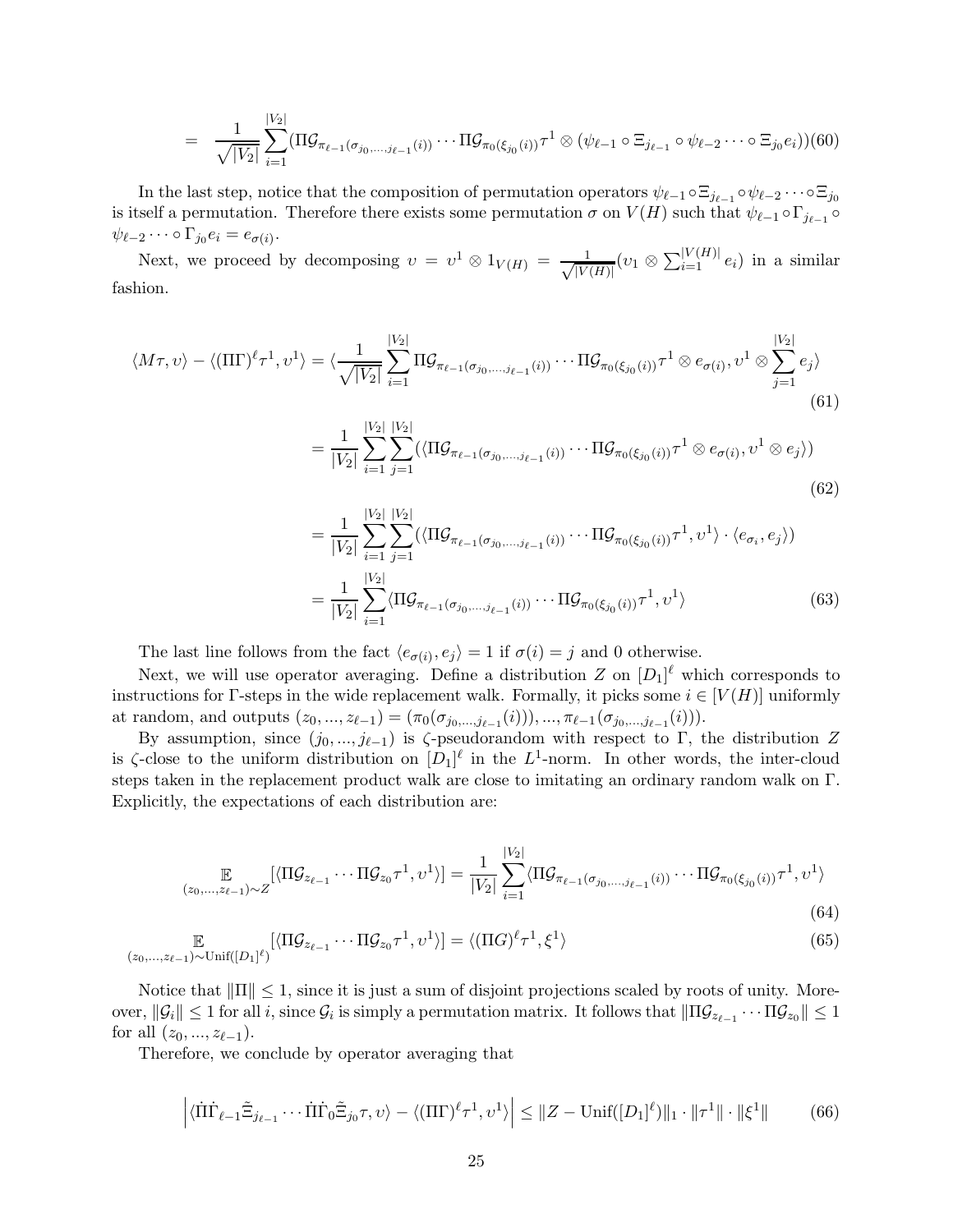$$
\leq \zeta \cdot \|\tau\| \cdot \|v\| \tag{67}
$$

 $\Box$ 

 $\Box$ 

Next, proving the general case where  $D_2 \neq 1$  follows from another application of operator averaging. In particular, the matrix  $H$  is the average of  $D_2$  permutation matrices. We will average over the choice of permutation in H.

Corollary3.7 (Generalized action on parallel vectors ([\[TS17\]](#page-37-5) Theorem 27)). Suppose that H is  $\zeta$ pseudorandom with respect to the local inversion function  $\phi_{\Gamma}$  of  $\Gamma$ . For every  $i_1, i_2 \in \{0, 1, ..., s-1\}$ , and every  $\tau, \upsilon \in V^{\parallel}$ ,

$$
\left| \langle \dot{L}_{i_2} \cdots \dot{L}_{i_1} \tau, \nu \rangle - \langle (\Pi \Gamma)^{i_2 - i_1 + 1} \tau^1, \nu^1 \rangle \right| \leq \zeta ||\tau|| ||\nu||
$$

*Proof.* Let  $\ell = i_2 - i_1 + 1$ . There is a collection of  $D_2$  permutation matrices  $\Xi_1, ..., \Xi_{D_2}$  such that  $H=\frac{1}{D}$  $rac{1}{D_2}\sum_{n=1}^{D_2}$  $j=1$  $\Xi_j$ . Therefore,

$$
\dot{L}_{i_2}\cdots\dot{L}_{i_1} = \mathop{\mathbb{E}}_{j_1,\ldots,j_\ell \sim \text{Unif}([D_2])}[\dot{\Pi}\dot{\Gamma}_{i_2}\tilde{\Xi}_{j_\ell}\cdots\dot{\Pi}\dot{\Gamma}_{i_1}\tilde{\Xi}_{j_1}]
$$

We showed above that for any choice of  $j_1, ..., j_\ell$  our desired inequality is true. Next, let  $d(\tau^1, v^1) := \left| \langle \dot{L}_{i_2} \cdots \dot{L}_{i_1} \tau, v \rangle - \langle (\Pi \Gamma)^{i_2 - i_1 + 1} \tau^1, v^1 \rangle \right|$ we bound  $d(\tau^1, \upsilon^1)$  as:

$$
d(\tau^1, \upsilon^1) = \left| \langle \mathop{\mathbb{E}}_{j_1, \dots, j_\ell \sim \text{Unif}([D_2])} [\Pi \dot{\Gamma}_{i_2} \tilde{\Xi}_{j_\ell} \cdots \Pi \dot{\Gamma}_{i_1} \tilde{\Xi}_{j_1}] \tau, \upsilon \rangle - \langle (\Pi \Gamma)^{i_2 - i_1 + 1} \tau^1, \upsilon^1 \rangle \right| \tag{68}
$$

$$
= \Big| \mathop{\mathbb{E}}_{j_1,\ldots,j_\ell \sim \text{Unif}([D_2])} [\langle \dot{\Pi} \dot{\Gamma}_{i_2} \tilde{\Xi}_{j_\ell} \cdots \dot{\Pi} \dot{\Gamma}_{i_1} \tilde{\Xi}_{j_1} \tau, \nu \rangle - \langle (\Pi \Gamma)^{i_2 - i_1 + 1} \tau^1, \nu^1 \rangle] \Big| \tag{69}
$$

$$
\leq \mathop{\mathbb{E}}_{j_1,\dots,j_\ell \sim \text{Unif}([D_2])} \left| \langle \Pi \dot{\Gamma}_{i_2} \tilde{\Xi}_{j_\ell} \cdots \Pi \dot{\Gamma}_{i_1} \tilde{\Xi}_{j_1} \tau, \nu \rangle - \langle (\Pi \Gamma)^{i_2 - i_1 + 1} \tau^1, \nu^1 \rangle \right| \tag{70}
$$

$$
\leq \mathop{\mathbb{E}}_{j_1,\ldots,j_\ell \sim \text{Unif}([D_2])} \zeta \cdot \|\tau\| \cdot \|v\| \tag{71}
$$

$$
= \zeta \cdot \|\tau\| \cdot \|v\| \tag{72}
$$

The penultimate step follows from Jensen's inequality.

# <span id="page-25-0"></span>3.3.2 A bound for the algebraic expression of bias

In the previous section we proved a technical lemma which allows us to circumvent the issue of getting stuck in parallel vectors. With this lemma, we are ready to prove our main theorem which bounds the matrix norm of  $\dot{L}_{s_1} \cdots \dot{L}_0$ .

Our argument will proceed by considering the action of the matrix  $\dot{L}_{s_1} \cdots \dot{L}_0$  on an arbitrary vector, and then repeatedly decomposing vectors into their  $V^{\parallel}$  and  $V^{\perp}$  components. Because of the spectral expansion of H, every time a vector is in  $V^{\perp}$  we can show it shrinks by a factor of  $\lambda_2 = \lambda(H)$ .

The hard case is when vectors are in  $V^{\parallel}$ . Here, we will use the technical lemma from the previous section to argue that any sequence of s steps imitates a random walk on the outer graph Γ. This allows us to argue that the bias is amplified as though taking the ordinary random walk on Γ. This scales the bias by  $(\epsilon_0 + 2\lambda_1)^{s/2}$  at every s steps.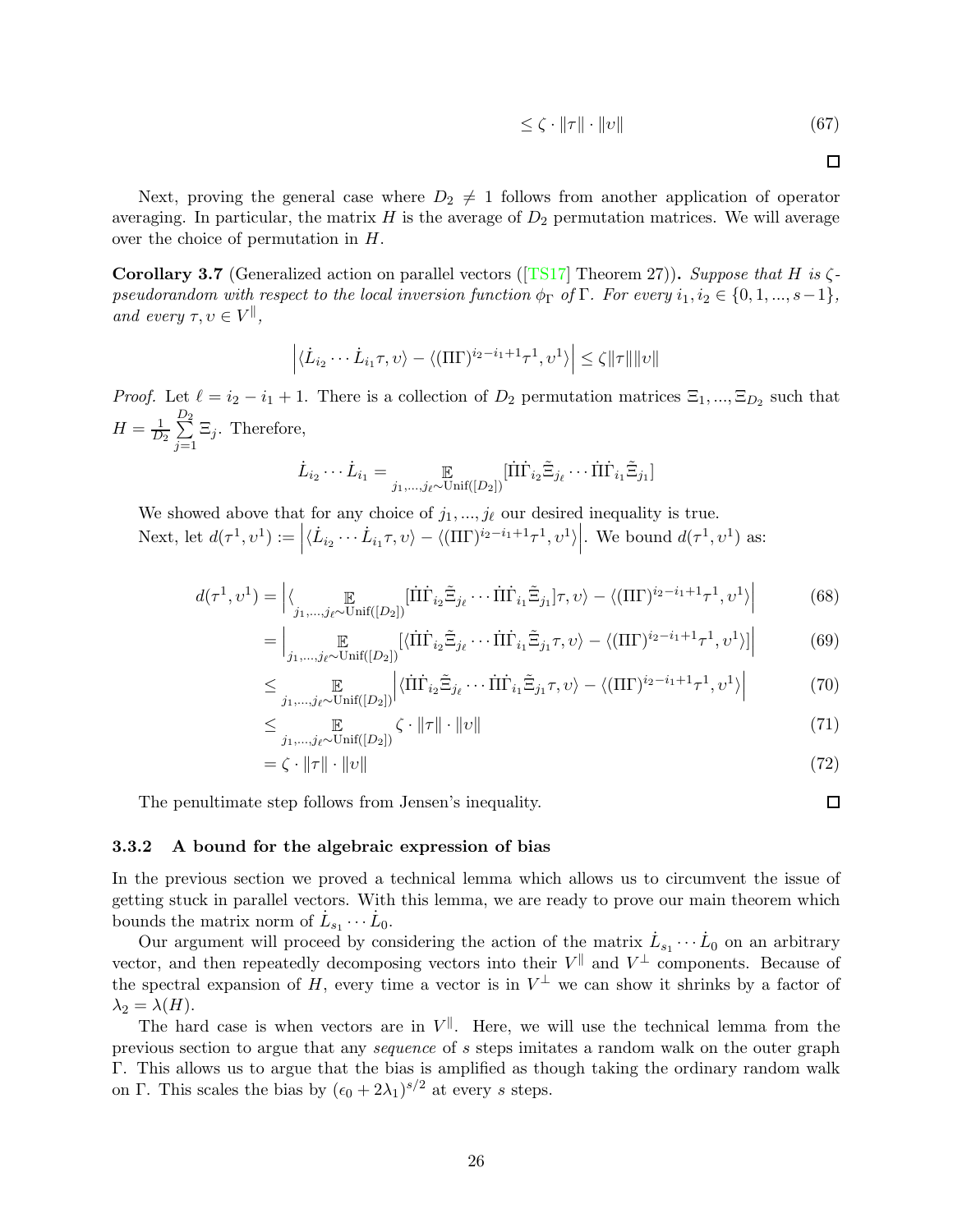This turns out to be enough, as we can assume that  $\epsilon_0 + 2\lambda_1 \leq \lambda_2^2$ . Therefore, while we do not gain a factor of  $(\lambda_1)^s$  every s steps, we will gain according to a factor of  $(\lambda_2)^s$ . Since  $\lambda_2 < 1$ , the difference between gaining according to  $\lambda_2$  or  $\lambda_1$  does not matter asymptotically. Notice that the bias amplification of the ordinary expander walk turns out to be crucial for the wide replacement walk.

Therefore, whether in the  $V^{\perp}$  or  $V^{\parallel}$  case, we gain a factor of  $\lambda_2^{s-O(1)}$  for every s steps.

Theorem 3.8 (Bounding algebraic expression for bias). Suppose that:

i) H is  $\zeta$ -pseudorandom with respect to  $\phi_{\Gamma}$ ii)  $\epsilon_0 + 2\lambda(\Gamma) \leq \lambda(H)^2$ Then we obtain the following bound for the bias of the walk after s steps.

$$
\|\dot{L}_{s-1}\cdots\dot{L}_0\| \leq \lambda(H)^s + s\lambda(H)^{s-1} + s^2(\lambda(H)^{s-2} + \zeta)
$$

*Proof.* For a (column) vector v, let  $v^*$  denote its conjugate transpose. Let  $w_s, x_0 \in \mathbb{C}^{|V_1| \cdot |V_2|}$  be unit vectors which maximize the bilinear form  $w_s^* \dot{L}_{s-1} \cdots \dot{L}_0 x_0$ , so that

$$
\left| w_s^* \dot{L}_{s-1} \cdots \dot{L}_0 x_0 \right| = \|\dot{L}_{s-1} \cdots \dot{L}_0\|
$$

We will repeatedly apply the parallel-perpendicular decomposition from the left and right hand side of the expression. Let us define some additional notation. First, for any linear operator M let  $M^*$  denote its adjoint (e.g. its conjugate transpose). We define the following "intermediate" vectors which will arise in the decomposition.

$$
x_i = \dot{L}_{i-1} x_{i-1}^{\perp} \tag{73}
$$

$$
w_{s-i} = \begin{cases} \dot{H}(\dot{\Gamma}_{s-i}\dot{\Pi}^* w_{s-i+1})^{\perp} & i \text{ odd} \\ \dot{H}(\dot{\Gamma}_{s-i}\dot{\Pi} w_{s-i+1})^{\perp} & i \text{ even} \end{cases} \tag{74}
$$

$$
p_{s-i} = \begin{cases} \dot{H}(\dot{\Gamma}_{s-i}\dot{\Pi}^* w_{s-i+1})^{\parallel} & i \text{ odd} \\ \dot{H}(\dot{\Gamma}_{s-i}\dot{\Pi} w_{s-i+1})^{\parallel} & i \text{ even} \end{cases} \tag{75}
$$

Next, we can decompose from the right side to obtain:

$$
w_s^* \dot{L}_{s-1} \cdots \dot{L}_0 x_0 = w_s^* \dot{L}_{s-1} \cdots \dot{L}_0 x_0^{\parallel} + w_s^* \dot{L}_{s-1} \cdots \dot{L}_0 x_0^{\perp}
$$
\n<sup>(76)</sup>

$$
= w_s^* \dot{L}_{s-1} \cdots \dot{L}_1 x_1 + w_s^* \dot{L}_{s-1} \cdots \dot{L}_0 x_0^\perp \tag{77}
$$

$$
= w_s^* x_s + \sum_{i=0}^{s-1} w_s^* \dot{L}_{s-1} \cdots \dot{L}_i x_i^{\parallel}
$$
\n(78)

Next, we decompose from the left side. Let  $0 \le i \le s - 1$ . Then

$$
w_s^* \dot{L}_{s-1} \cdots \dot{L}_i x_i^{\parallel} = (\dot{L}_{s-1}^* w_s)^* \dot{L}_{s-2} \cdots \dot{L}_i x_i^{\parallel}
$$
\n<sup>(79)</sup>

$$
= ((\dot{\Pi}\dot{\Gamma}_{s-1}\dot{H})^* w_s)^* \dot{L}_{s-2} \cdots \dot{L}_i x_i^{\parallel}
$$
\n(80)

$$
= (\dot{H}^* \dot{\Gamma}^*_{s-1} \dot{\Pi}^* w_s)^* \dot{L}_{s-2} \cdots \dot{L}_i x_i^{\parallel}
$$
\n(81)

$$
= (\dot{H}\dot{\Gamma}_{s-1}\dot{\Pi}^*w_s)^*\dot{L}_{s-2}\cdots\dot{L}_ix_i^{\parallel}
$$
\n
$$
(82)
$$

$$
= (\dot{H}(\dot{\Gamma}_{s-1}\dot{\Pi}^*w_s)^{\perp})^* \dot{L}_{s-2} \cdots \dot{L}_i x_i^{\parallel} + (\dot{H}(\dot{\Gamma}_{s-1}\dot{\Pi}^*w_s)^{\parallel})^* \dot{L}_{s-2} \cdots \dot{L}_i x_i^{\parallel}
$$
(83)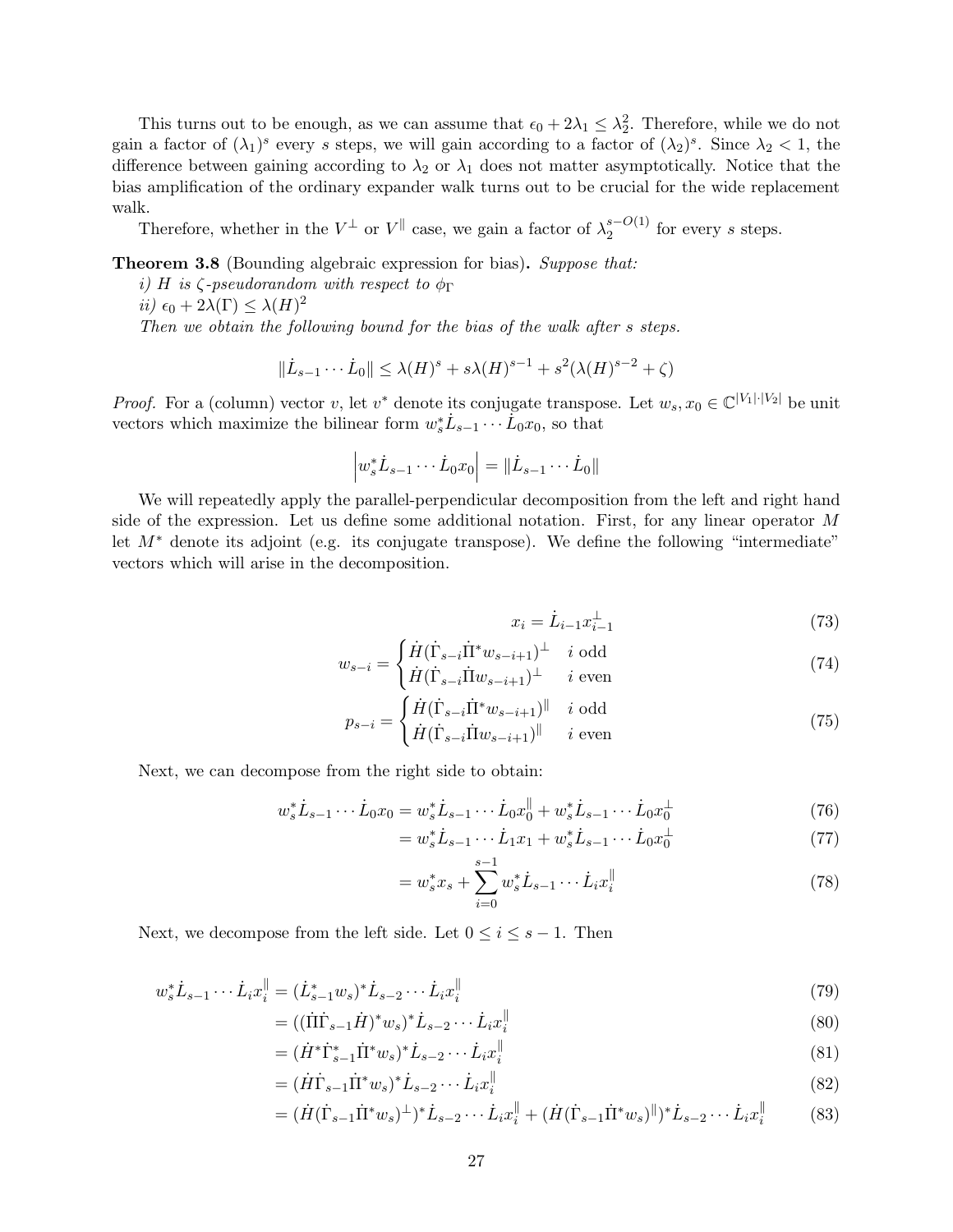$$
= w_{s-1}^* \dot{L}_{s-2} \cdots \dot{L}_i x_i^{\parallel} + p_{s-1}^* \dot{L}_{s-2} \cdots \dot{L}_i x_i^{\parallel}
$$
\n(84)

We can continue in this manner. Notice that since 1 is odd that  $w_{s-2} = \dot{H}(\dot{\Gamma}_{s-1}\dot{\Pi}w_{s-1})^{\perp}$ , since  $(\Pi^*)^* = \Pi$ . Further, notice that since  $w_i \in V^{\perp}$ , that  $w_i^* x_i^{\parallel} = 0$ . Therefore, we continue our decomposition to obtain

$$
w_s^* \dot{L}_{s-1} \cdots \dot{L}_i x_i^{\parallel} = p_i^* x_i^{\parallel} + \sum_{j=i+1}^{s-1} p_j^* \dot{L}_{j-1} \cdots \dot{L}_i x_i^{\parallel}
$$
 (85)

Combining expressions, we obtain:

$$
w_s^* \dot{L}_{s-1} \cdots \dot{L}_0 x_0 = w_s^* x_s + \sum_{i=0}^{s-1} w_s^* \dot{L}_{s-1} \cdots \dot{L}_i x_i^{\parallel}
$$
\n(86)

$$
= w_s^* x_s + \sum_{i=0}^{s-1} (p_i^* x_i^{\parallel} + \sum_{j=i+1}^{s-1} p_j^* \dot{L}_{j-1} \cdots \dot{L}_i x_i^{\parallel})
$$
(87)

Next, we bound each of the terms above in absolute value. We will separate the expression into three terms:

$$
\left| w_s^* \dot{L}_{s-1} \cdots \dot{L}_0 x_0 \right| \leq |w_s^* x_s|
$$
\n
$$
(88)
$$

$$
+\left|\sum_{i=0}^{s-1} p_i^* x_i^* \right| \tag{89}
$$

$$
+ \Big| \sum_{i=0}^{s-1} \sum_{j=i+1}^{s-1} p_j^* \dot{L}_{j-1} \cdots \dot{L}_i x_i^{\parallel} \Big| \tag{90}
$$

First term:

$$
|w_s^* x_s| \le ||w_s|| \|x_s\| \tag{91}
$$

$$
\leq \|x_s\| \tag{92}
$$

$$
= \|\dot{L}_{s-1}x_{s-1}^{\perp}\|
$$
\n(93)

$$
= \|\dot{\Pi}\dot{\Gamma}_{s-1}\dot{H}x_{s-1}^{\perp}\| \tag{94}
$$

$$
\leq \|\dot{\Pi}\dot{\Gamma}_{s-1}\| \cdot \lambda(H)\|x_{s-1}^{\perp}\| \tag{95}
$$

$$
\leq \lambda(H) \|x_{s-1}^{\perp}\| \tag{96}
$$

$$
\leq \lambda(H)^s \|x_0\| \tag{97}
$$

$$
\leq \lambda(H)^s \tag{98}
$$

The above analysis of  $||x_s||$  does not depend on the value of s, so we also obtain a corollary of  $||x_i|| \leq \lambda(H)^i$ .

Second term: Next, notice that for even values of  $i \geq 0$ ,

$$
||p_{s-i}|| = ||\dot{H}(\dot{\Gamma}_{s-i}\dot{\Pi}w_{s-i+1})^{\parallel}|| \tag{99}
$$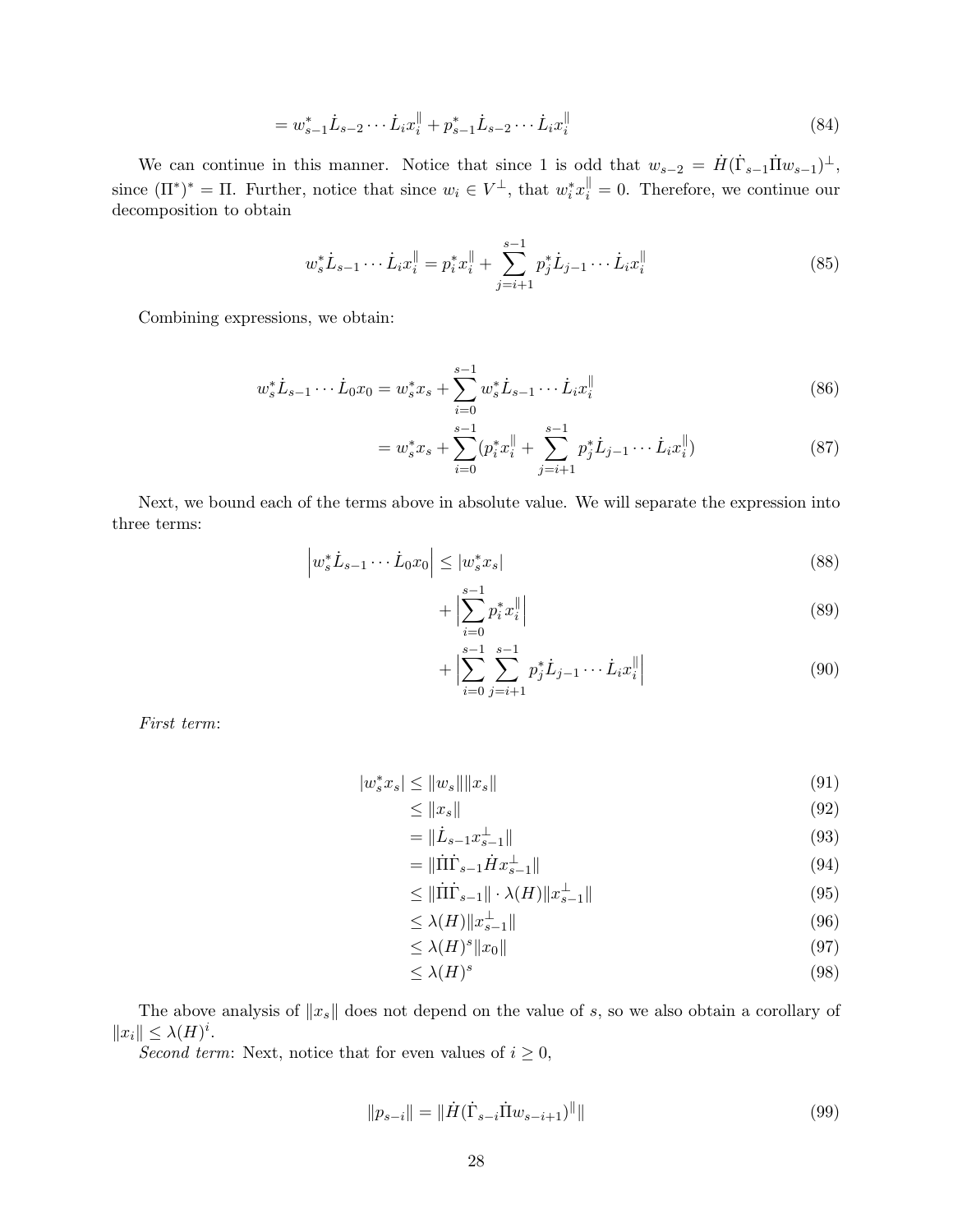$$
\leq \|\dot{H}\| \|\dot{\Gamma}_{s-i}\dot{\Pi}w_{s-i+1}\| \tag{100}
$$

$$
\leq \|\dot{\Gamma}_{s-i}\| \|\dot{\Pi}\| \|w_{s-i+1}\| \tag{101}
$$

$$
\leq \|w_{s-i+1}\| \tag{102}
$$

The case for odd *i* attains the same bound, since  $\|\Pi^*\| \leq 1$ . Next,

$$
||w_{s-i}|| = ||\dot{H}(\dot{\Gamma}_{s-i}\dot{\Pi}w_{s-i+1})^{\perp}|| \tag{103}
$$

$$
\leq \lambda(H) \|\left(\dot{\Gamma}_{s-i}\dot{\Pi}w_{s-i+1}\right)^{\perp}\| \tag{104}
$$

$$
\leq \lambda(H) \|\dot{\Gamma}_{s-i}\dot{\Pi}\| \|w_{s-i+1}\| \tag{105}
$$

$$
\leq \lambda(H) \|w_{s-i+1}\| \tag{106}
$$

Therefore, since  $||w_s|| \leq 1$  we obtain  $||w_{s-i}|| \leq \lambda(H)^i$ . We are ready to bound the second term in the overall expression.

$$
\left| \sum_{i=0}^{s-1} p_i^* x_i^{\parallel} \right| \le \sum_{i=0}^{s-1} \| p_i \| \cdot \| x_i^{\parallel} \| \tag{107}
$$

$$
\leq \sum_{i=0}^{s-1} \lambda(H)^i \|p_i\| \tag{108}
$$

$$
\leq \sum_{i=0}^{s-1} \lambda(H)^i \lambda(H)^{s-i-1} \tag{109}
$$

$$
\leq s\lambda(H)^{s-1} \tag{110}
$$

Third term: Finally, the third term in the expression collects all of the "leftover" terms which could not be simplified through parallel-perpendicular decomposition. These are precisely the parallel components of the vectors obtained at each step of the decomposition. To bound this term we will use the technical lemmas about the action of the  $\dot{L}_i$  operators on parallel vectors, which in turn use the pseudorandom machinery from the wide replacement product.

Consider some  $(i, j)$  such that  $0 \leq i < j \leq s - 1$ . We wish to bound  $\left| p_j^* \dot{L}_{j-1} \cdots \dot{L}_i x_i^{\parallel} \right|$   .

Then  $p_j = p_j^1 \otimes 1_{V_2}$  and  $x_i^{\parallel} = (x_i^{\parallel})^1 \otimes 1_{V_2}$ . Since H is  $\zeta$ -pseudorandom with respect to  $\phi_{\Gamma}$ , it follows that

$$
\left| p_j^* \dot{L}_{j-1} \cdots \dot{L}_i x_i^{\parallel} - p_j^1 (\Pi \Gamma)^{j-i} (x_i^{\parallel})^1 \right| \leq \zeta \cdot ||x_i^{\parallel}|| \cdot ||p_j||
$$

Therefore, up to an additive error factor, the action of the replacement walk on parallel vectors is the same as the action of a truly random walk on the outer graph Γ. We have already analyzed this walk, and as we argued, it amplifies bias by a factor of  $(\epsilon_0 + 2\lambda(\Gamma))$  every two steps. Therefore,

$$
\left| p_j^* \dot{L}_{j-1} \cdots \dot{L}_i x_i^{\parallel} \right| \le \left| p_j^1 (\Pi \Gamma)^{j-i} (x_i^{\parallel})^1 \right| + \zeta \cdot \| x_i^{\parallel} \| \cdot \| p_j \| \tag{111}
$$

$$
\leq (\|( \Pi \Gamma)^{j-i} \| \cdot \| x_i^{\|} \| \cdot \| p_j \| ) + \zeta \cdot \| x_i^{\|} \| \cdot \| p_j \|
$$
\n(112)

$$
\leq ((\epsilon_0 + 2\lambda(\Gamma))^{\lfloor \frac{\nu - 1}{2} \rfloor} + \zeta) \|x_i^{\parallel}\| \cdot \|p_j\| \tag{113}
$$

$$
\leq (\epsilon_0 + 2\lambda(\Gamma))^{\lfloor \frac{j-i}{2} \rfloor} + \zeta \lambda(H)^i \lambda(H)^{s-(j+1)} \tag{114}
$$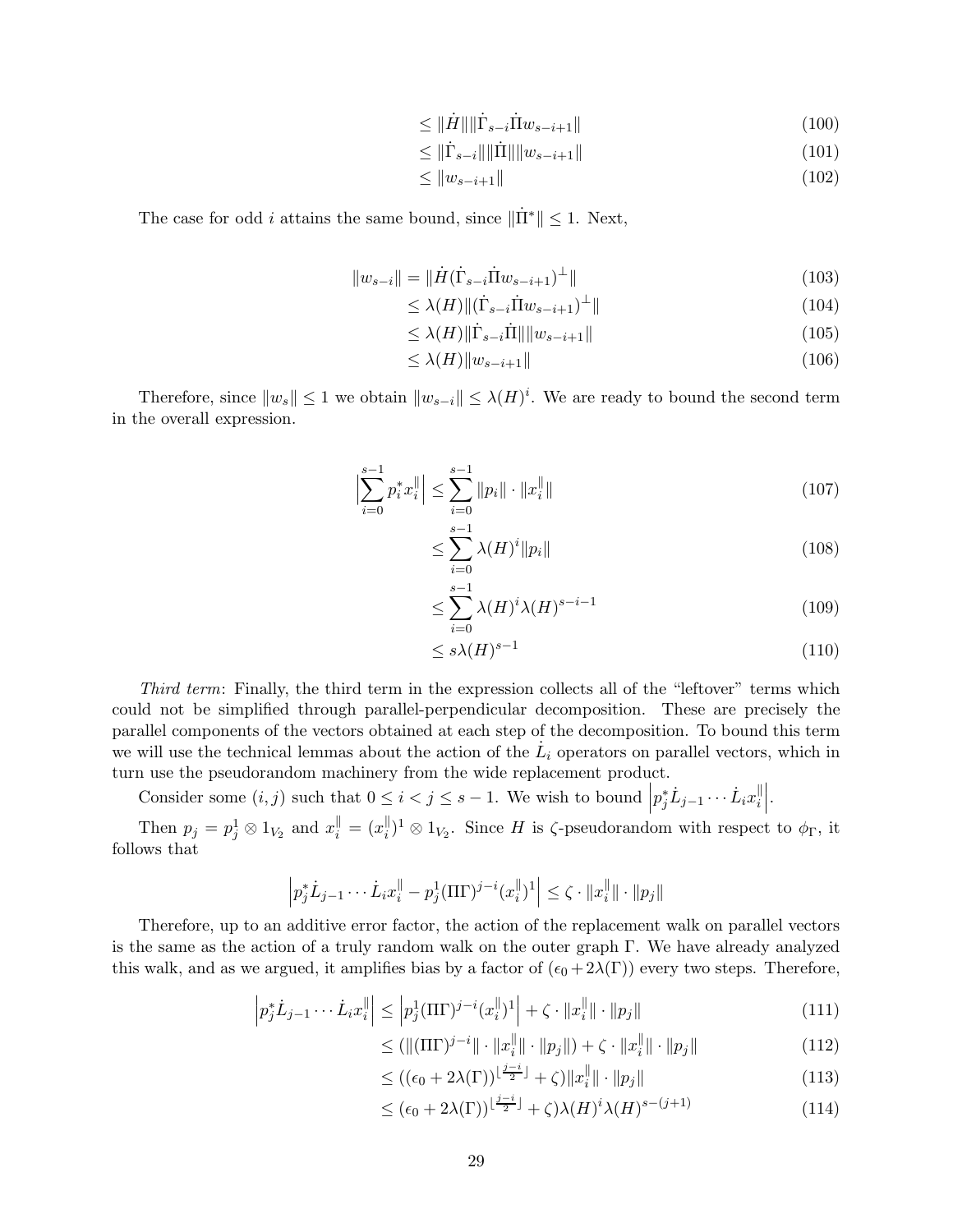$$
\leq (\lambda(H)^{j-i-1} + \zeta) \cdot \lambda(H)^{i+s-j-1} \tag{115}
$$

$$
\leq \lambda(H)^{s-2} + \zeta \tag{116}
$$

We can therefore bound the third term by  $\Big|$  $\sum_{i=1}^{s-1}$  $i=0$  $\sum_{j=i+1}^{s-1} p_j^* \dot{L}_{j-1} \cdots \dot{L}_i x_i^{\|}$  $\Big| \leq s^2 \cdot (\lambda(H)^{s-2} + \zeta).$ Putting it all together, we conclude

$$
\|\dot{L}_{s-1}\cdots\dot{L}_0\| = \left|w_s^*\dot{L}_{s-1}\cdots\dot{L}_0x_0\right|
$$
\n(117)

$$
\leq |w_s^*x_s| + \left|\sum_{i=0}^{s-1} p_i^*x_i^{\parallel}\right| + \left|\sum_{i=0}^{s-1} \sum_{j=i+1}^{s-1} p_j^* \dot{L}_{j-1} \cdots \dot{L}_i x_i^{\parallel}\right| \tag{118}
$$

$$
\leq \lambda(H)^s + s\lambda(H)^{s-1} + s^2(\lambda(H)^{s-2} + \zeta)
$$
\n(119)

 $\Box$ 

# <span id="page-29-0"></span>3.4 Parameters of the Construction

In this section we describe how to optimize parameters such that the wide replacement walk construction achieves our desired support size. Our construction and hence the parameters we choose are almost identical to those discussed in Section 5 of [\[TS17\]](#page-37-5).

The algorithm is given integer  $n \geq 1$ , desired second eigenvalue  $\epsilon > 0$ , and an arbitrary generating set for a group G.

It first generates an  $\epsilon_0$ -biased set  $S_{init} \subset G^n$  of size  $O(\frac{n \log(|G|)^{O(1)}}{poly(\epsilon_0)})$  for a constant  $\epsilon_0$ . For concreteness we set  $\epsilon_0 = 0.1$ .

Proposition 3.9. There exists a deterministic, polynomial time algorithm which, given a generating set for an abelian group G and integer  $n \geq 1$ , outputs a generating set  $S_{init} \subset G^n$  of size  $O(n(\log(|G|))^{O(1)})$  such that the Cayley graph has second eigenvalue at most 0.1.

*Proof.* First, by Theorem 4 of [\[CMR13\]](#page-36-1), we can construct a generating set  $S \subset G$  with second eigenvalue  $(1 - \frac{C}{\log \log(|G|)} + \beta)$  for a parameter  $\beta$  and universal constant C. Its size will be  $|S| =$  $O(\frac{n \log(|G|)}{\beta^{O(1)}}) = O(n \log(|G|)^2)$ . Setting  $\beta = \frac{C}{2 \log \log n}$  $\frac{C}{2 \log \log(|G|)}$ , we obtain second eigenvalue  $\left(1 - \frac{C}{2 \log \log \log |G|}\right)$  $\frac{C}{2\log\log(|G|)}$ ).

Next, we can amplify the bias of  $S$  to 0.1 by taking a t-step ordinary expander walk. By the results of section 3.1, if we take a walk on a D-regular expander graph with second eigenvalue  $\lambda$ and  $D = O(1)$ , then the t-step walk will amplify the bias to  $((1 - \frac{C}{2 \log \log n})$  $\frac{C}{2\log\log(|G|)}$  + 2 $\lambda$ )<sup>[t/2]</sup>. For this quantity to be at most 0.1, it suffices to set  $t > \frac{\log \log(|G|)}{C} (1 + 2\lambda) = \Theta(\log \log(|G|)).$ 

Therefore, after t steps we obtain a generating set  $S_0 \subset G^n$  with bias 0.1, whose size is  $|S_0| \cdot D^t =$  $O(\frac{n \log(|G|)^2}{(0.1)^{O(1)}} \cdot 2^{\Theta(\log \log(|G|))}) = O(n(\log(|G|))^{O(1)}).$  $\Box$ 

We remark that for the constant-error regime, this construction obtains almost the same pa-rameters as that of [\[AMNV18\]](#page-35-7), who deal with the case of  $\mathbb{Z}_d^n$ . Their construction can be easily extended to any arbitrary abelian group via the projection lemma of [\[AS10\]](#page-35-6), although it will have additional low-order terms in the size of the generating set.

Next, the algorithm performs a wide replacement walk. We must specify the inner and outer graphs as well as the number of steps. Our parameters are almost identical to [\[TS17\]](#page-37-5). We include them here for completeness.

Let  $\alpha = \Theta((\frac{\log \log(\frac{1}{\epsilon})}{\log(1)})$  $\frac{g \log(\frac{1}{\epsilon})}{\log(\frac{1}{\epsilon})}$ <sup>1/3</sup>). We will show that the wide replacement walk amplifies bias to  $\epsilon$  and ǫ produces a generating set of size  $O(\frac{n \log(|G|)^{O(1)}}{\epsilon^{2+O(\alpha)}}) = O(\frac{n \log(|G|)^{O(1)}}{\epsilon^{2+o(1)}}).$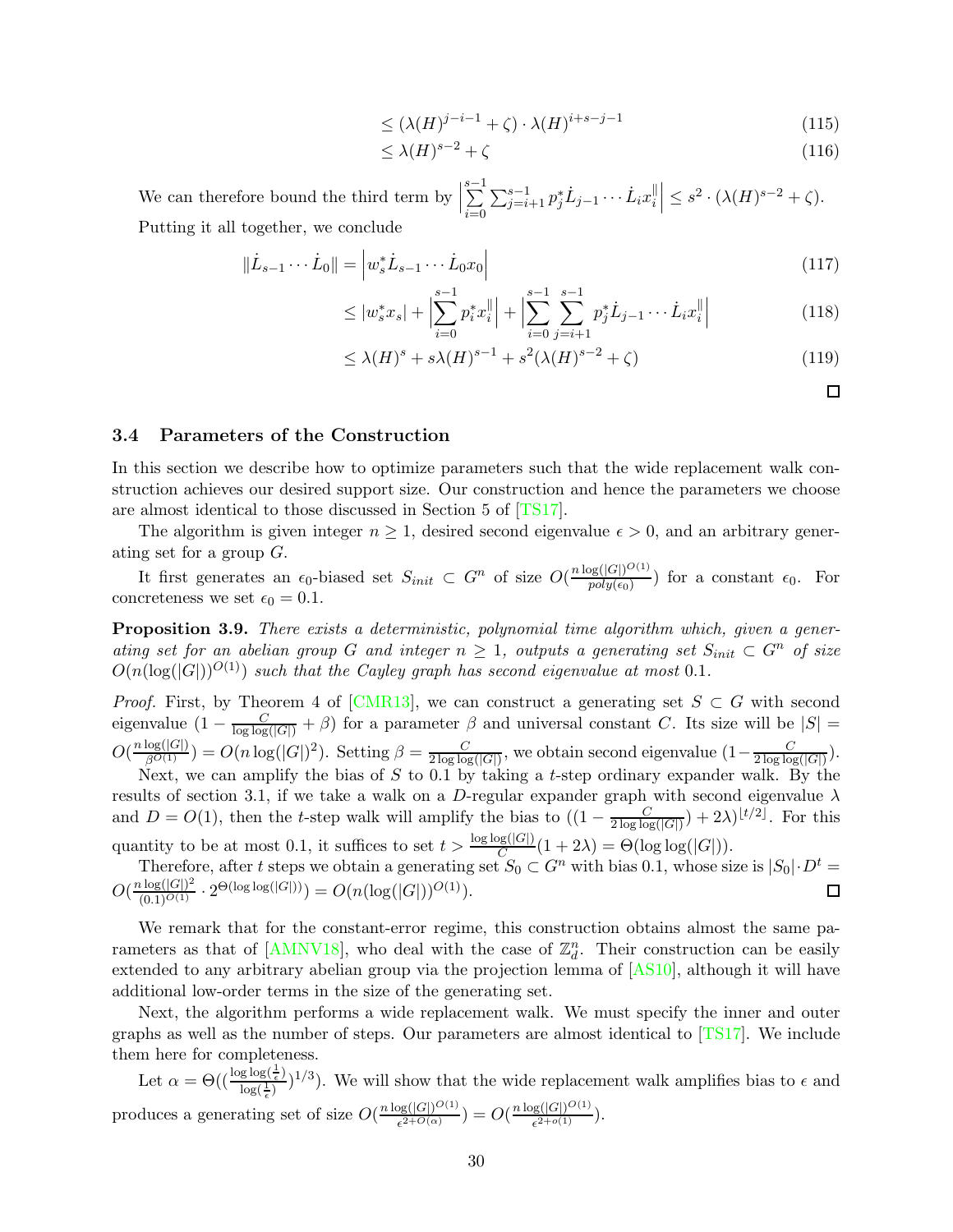Let the "width"  $s = \frac{1}{\alpha}$ .

**Inner Graph**: Let  $D_2$  be the least power of two such that  $D_2 \geq s^{4s}$ . Let  $b_2 = 4s\sqrt{2}\log(D_2)$ . Let  $D_1 = D_2^4$ . Let  $m = \log(D_1)$ .

Let  $H = Cay(\mathbb{Z}_2^{ms}, A)$  for a generating set of size  $|A| = D_2$  (found, e.g via [\[TS17\]](#page-37-5)) such that the second eigenvalue is  $\lambda(H) = \frac{b_2}{\sqrt{L}}$  $\overline{D_2}$ .

**Outer graph**: Let  $D_1 = D_2^4$ . Find a  $D_1$ -regular expander graph  $\Gamma$  with  $\lambda(\Gamma) = \Theta(\frac{1}{\sqrt{\Gamma}})$  $\frac{1}{D_1}$ ) (using, e.g.  $[A\text{lo21}]$ . Identify its vertices with the  $\epsilon_0$ -biased set  $S_{init}$ .

**Walk length:** Finally, set t to be the least integer such that  $\lambda(H)^{(1-4\alpha)(1-\alpha)t} \leq \epsilon$  and  $t \geq \frac{s}{\alpha}$  $\frac{s}{\alpha}$ .

**Proposition 3.10.** The t-step wide replacement walk distribution is  $\epsilon$ -biased.

*Proof.* The bias after t steps is given by  $(\lambda(H)^s + s\lambda(H)^{s-1} + s^2\lambda(H)^{s-2})^{\lfloor t/s \rfloor}$ . Therefore,

$$
(\lambda(H)^s + s\lambda(H)^{s-1} + s^2\lambda(H)^{s-2})^{\lfloor t/s \rfloor} \le (2s^2\lambda(H)^{s-3})^{\lfloor t/s \rfloor} \quad \frac{\lambda(H) + s}{\lambda(H)^2} \le s^2
$$
 (120)

$$
\leq (2s^2 \lambda(H)^{s-3})^{t/s-1} \tag{121}
$$

$$
\leq (\lambda(H)^{s-4})^{t/s-1} \quad 2s^2 \leq \lambda(H)^{-1} \tag{122}
$$

$$
=\lambda(H)^{\frac{s-4}{s}(t-s)}\tag{123}
$$

$$
= \lambda(H)^{(1 - \frac{4}{s})(1 - \frac{s}{t})t} \tag{124}
$$

$$
\leq \lambda(H)^{(1-4\alpha)(1-\alpha)t} \quad s = \frac{1}{\alpha}, t \geq \frac{s}{\alpha} \tag{125}
$$

$$
\leq \epsilon \tag{126}
$$

The last step follows by assumption on t.

**Proposition 3.11.** The support size of the wide replacement walk distribution is  $O(|S_{init}| \cdot \frac{1}{\epsilon^{2+O(\alpha)}})$ , where  $S_{init}$  is the initial constant-bias set.

Proof. Recall that we identify our initial 0.1-biased distribution with the vertices of the outer graph Γ. Therefore  $N_1 = |V(\Gamma)| = O(\frac{n \log(|G|)^{O(1)}}{\epsilon_0^c})$  for constant  $\epsilon_0, c > 0$ . Since  $\epsilon_0$  is constant we can assume  $D_2 \geq \epsilon_0^{-1}$ . The walk begins at a uniform vertex of the replacement product, so the initial support size is  $N_1N_2$ . After t steps it increases by a factor of  $D_2^t$ . Therefore

$$
N_1 N_2 D_2^t = O(\frac{n \log(|G|)^{O(1)}}{\epsilon_0^c} N_2 D_2^t)
$$
\n(127)

$$
=O(\frac{n\log(|G|)^{O(1)}}{\epsilon_6^c}D_2^{4s}D_2^t)
$$
\n(128)

$$
= O(n\log(|G|)^{O(1)} \cdot D_2^{4s+t+c}) \quad \epsilon_0^{-1} \le D_2 \tag{129}
$$

$$
\leq O(n\log(|G|)^{O(1)} \cdot D_2^{4\alpha t + t + c}) \qquad s \leq \alpha t \tag{130}
$$

$$
\leq O(n\log(|G|)^{O(1)} \cdot D_2^{t(1+5\alpha)}) \qquad c \leq \alpha t \tag{131}
$$

(132)

 $\Box$ 

Next, notice  $b_2 = 4\sqrt{2}s \log(D_2) = 4\sqrt{2} \cdot 4s^2 \log(s) \leq s^4$  for sufficiently large s (equivalently, small enough  $\epsilon$ ). Therefore,  $D_2 \ge (s^4)^s \ge b_2^s = b_2^{1/\alpha}$  $\frac{1}{2}^{1/\alpha}$ . Therefore  $D_2^{1/2-\alpha} \leq \lambda(H)^{-1} = \frac{\sqrt{D_2}}{b_2}$  $rac{D_2}{b_2}$ . It follows that

31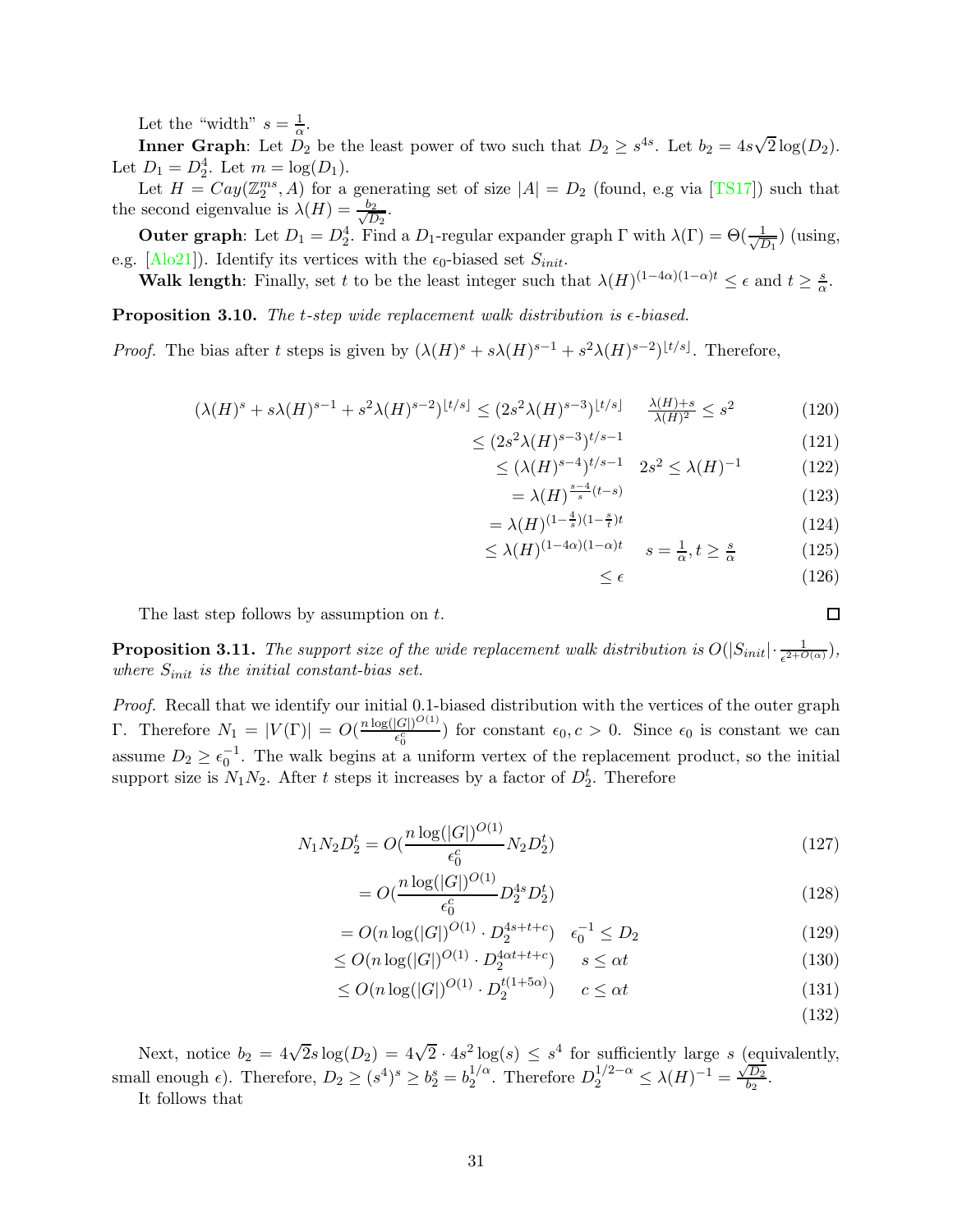$$
D_2^t \le (\lambda(H)^{-1})^{\frac{t}{1/2-\alpha}} \tag{133}
$$

$$
= (\lambda(H)^{-1})^{\frac{2t}{1-2\alpha}}
$$
\n(134)

$$
= \left(\epsilon^{-1}\right)^{\frac{1}{\left(1-4\alpha\right)\left(1-\alpha\right)t} \frac{2t}{1-2\alpha}} \tag{135}
$$

$$
\leq (\epsilon^{-1})^{2(1+8\alpha)} \tag{136}
$$

The last inequality follows for small enough  $\alpha$  (equivalently, small enough  $\epsilon$ ). Finally,

$$
D_2^{t(1+5\alpha)} \le (\epsilon^{-1})^{2(1+8\alpha)(1+5\alpha)}\tag{137}
$$

$$
\leq (\epsilon^{-1})^{2(1+14\alpha)} \tag{138}
$$

Therefore, our overall support size is  $O(\frac{n \log(|G|)^{O(1)}}{c^{2+O(\alpha)}})$  $\frac{\log(|G|)^{-\gamma}}{\epsilon^{2+O(\alpha)}}$ ). In particular, since  $\alpha \to 0$  as  $\epsilon \to 0$ , the support size is  $O(\frac{n \log(|G|)^{O(1)}}{\epsilon^{2+o(1)}})$ .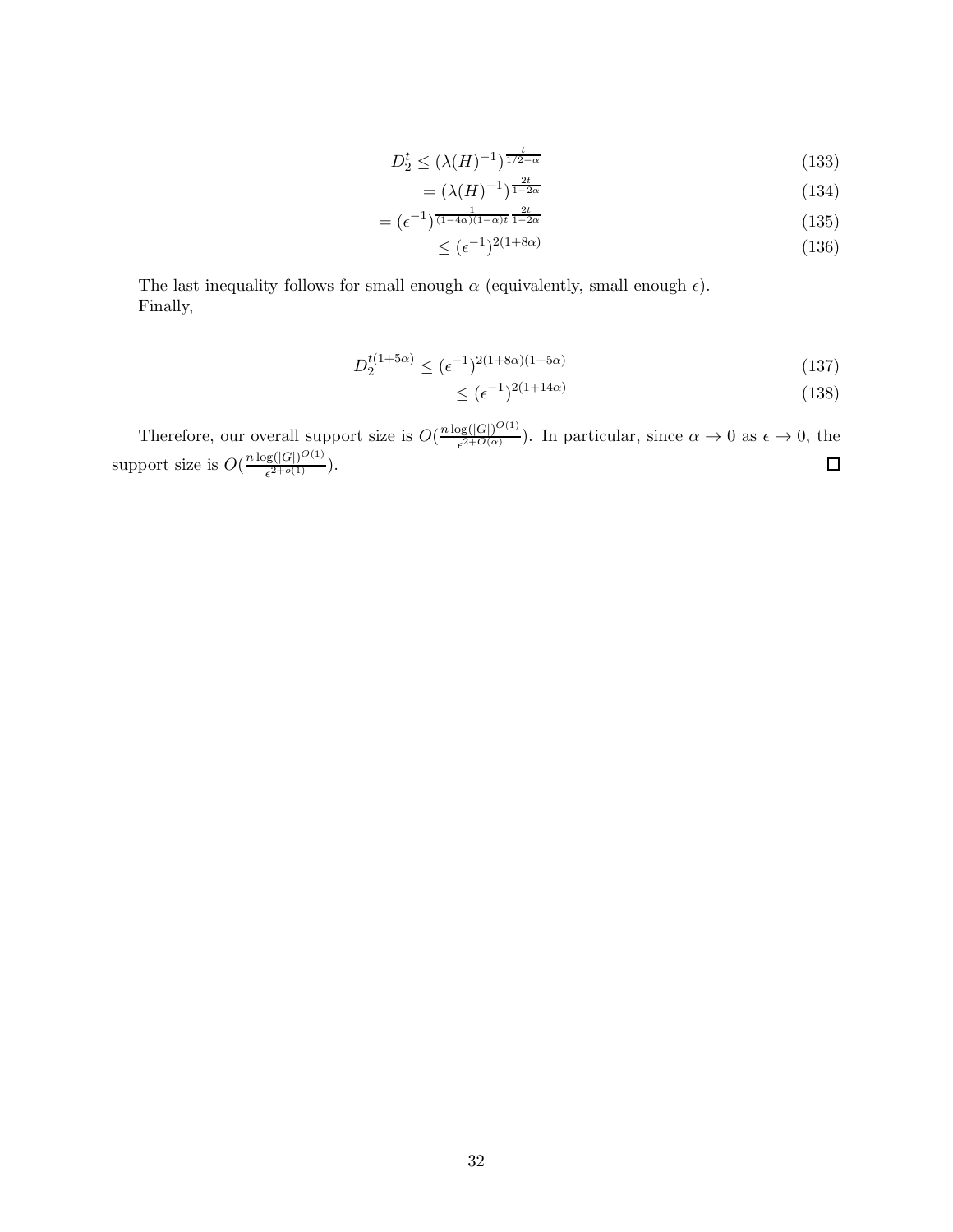# <span id="page-32-0"></span>4 Applications

In this section, we will demonstrate the algorithmic applications of our construction of expanding generating sets for abelian Cayley graphs. As before let G denote a finite abelian group and  $n \geq 1$ an integer.

## <span id="page-32-1"></span>4.1 Almost k-wise independence

Let  $D \sim G^n$  and U denote the uniform distribution on  $G^n$ . We say that D is  $(\epsilon, k)$ -wise independent if for every  $I \subset [n]$  of size k, the restriction of D onto I-indices, denoted  $D_I$ , is  $\epsilon$ -close to  $U_I$  in statistical distance.

Let  $\Delta$  denote statistical distance. Vazirani's XOR Lemma asserts that if  $G = \mathbb{F}_2$  and D is  $\epsilon$ -biased, then  $\Delta(D, U) \leq \epsilon \cdot \sqrt{2^n}$ . In other words, if D is near-uniform in a weak sense (namely, if D is  $\epsilon$ -biased), then D is also near-uniform in a strong sense (with respect to statistical distance), at the cost of a  $\sqrt{2^n}$  factor.

From the proof of the lemma, it is easy to see that D is also  $(\epsilon \cdot \sqrt{2^k}, k)$ -wise independent for every  $k \leq n$ .

Vazirani's XOR Lemma generalizes straightforwardly to the case of an arbitrary abelian group G. For the sake of completeness we include the proof here.

First, we need a lemma concerning Fourier coefficients of the uniform distribution.

**Lemma 4.1.** Let  $D \sim G^n$  be an arbitrary distrubtion and  $U \sim G^n$  be the uniform distribution.

- (i) Let  $\chi: G^n \to \mathbb{C}^*$  be the trivial character. Then  $\mathbb{E}_{x \sim D}[\chi(x)] = 1$ .
- (ii) For any nontrivial character  $\chi: G^n \to \mathbb{C}, \mathbb{E}_{x \sim U}[\chi(x)] = 0.$

*Proof.* (i) By definition  $\chi(g) = 1$  for any  $g \in G^n$ , so  $\mathbb{E}_{x \sim D}[\chi(x)] = 1$  for any D.

(ii) First, consider the special case  $G = \mathbb{Z}_d$  for some  $d \geq 2$ . Then a nontrival  $\chi : G^n \to \mathbb{C}$ corresponds to some  $a \in \mathbb{Z}_d^n \setminus \{0\}$ . Observe that  $\langle x, U \rangle$  is uniform on  $\mathbb{Z}_d$ , where the inner product is taken modulo d. Therefore  $\mathbb{E}_{x \sim U}[\chi(x)] = \mathbb{E}_{x \sim U}[exp(\frac{2\pi i}{d})]$  $\frac{\pi i}{d} \langle a, x \rangle$ ] = 0.

Next, for arbitrary abelian G, observe that  $G = \mathbb{Z}_{d_1} \oplus \cdots \oplus \mathbb{Z}_{d_k}$ . Any nontrivial character  $\chi$ on  $G<sup>n</sup>$  is a product of characters on the factor groups  $\mathbb{Z}_{d_i}$ . We have already shown each of these characters has expectation 0 on uniform inputs. The result follows from  $k = 1$  case.  $\Box$ 

Next, we can prove our claim.

**Proposition 4.2** (Generalized Vazirani XOR Lemma). Let  $D \sim G^n$  be  $\epsilon$ -biased and U denote the  $uniform\ distribution\ on\ G^n$ . Then

$$
\Delta(D, U) \le \epsilon \cdot \sqrt{|G|^n}
$$

*Proof.* Let  $T: G^n \to \mathbb{C}$  be the (normalized) indicator function of some arbitrary statistical test (that is, an event on the outcome space  $G<sup>n</sup>$ ). Then, writing the distance in the Fourier basis,

$$
\Delta(D, U) = |\mathop{\mathbb{E}}_{D}(T) - \mathop{\mathbb{E}}_{U}(T)| \tag{139}
$$

$$
=|\sum_{\chi \in \hat{G}^n} \hat{T}_{\chi}(\mathop{\mathbb{E}}_{D}[\chi] - \mathop{\mathbb{E}}_{U}[\chi])|
$$
\n(140)

$$
\leq \sum_{\chi \in \hat{G}^n} |\hat{T}_{\chi}| |\mathop{\mathbb{E}}_{D}[\chi] - \mathop{\mathbb{E}}_{U}[\chi])| \tag{141}
$$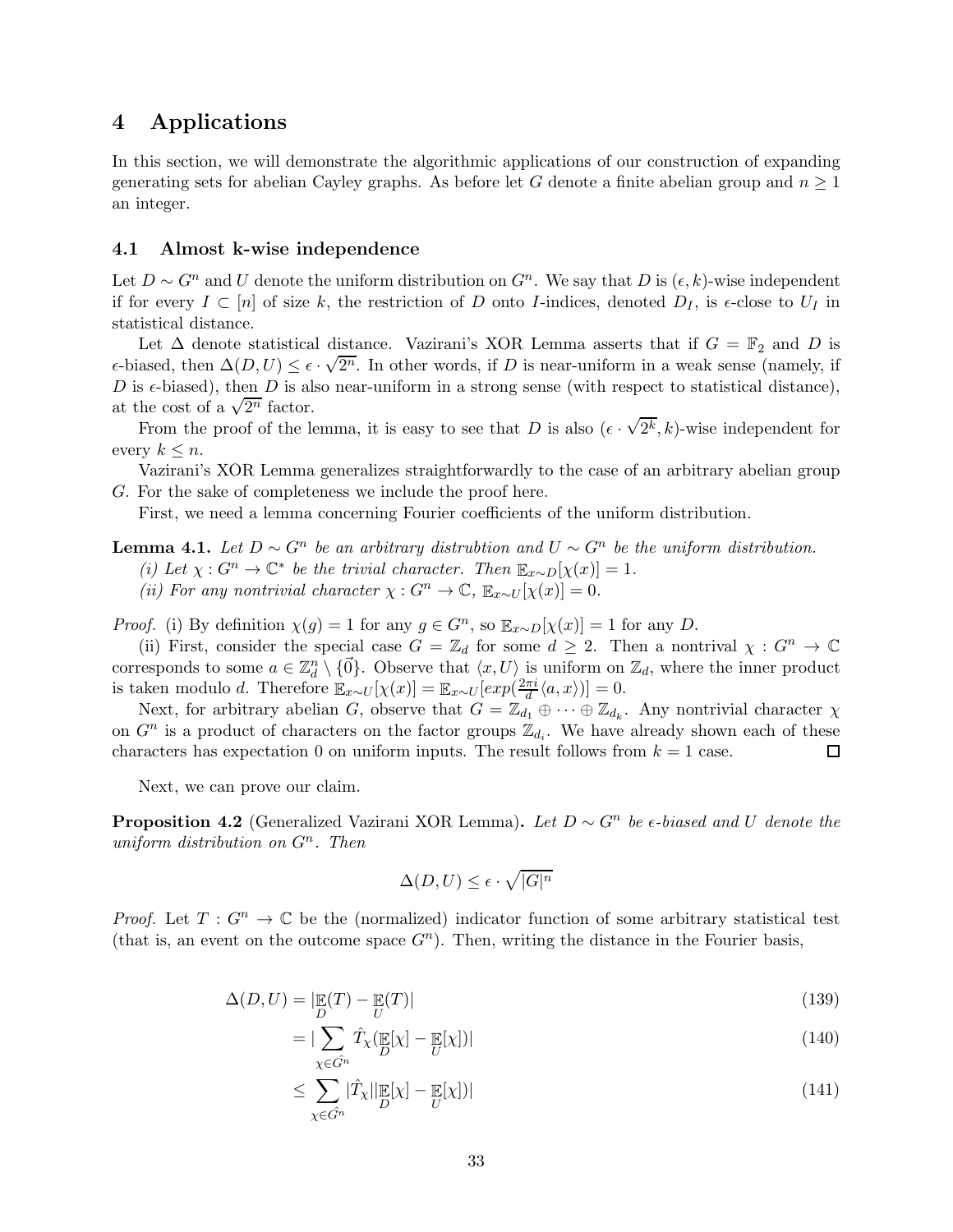$$
\leq \sum_{\chi \text{ trivial}} |\hat{T}_{\chi}| \cdot |\mathop{\mathbb{E}}_{D}[\chi] - \mathop{\mathbb{E}}_{U}[\chi])| + \sum_{\chi \text{ nontrivial}} |\hat{T}_{\chi}| \cdot |\mathop{\mathbb{E}}_{D}[\chi] - \mathop{\mathbb{E}}_{U}[\chi])| \tag{142}
$$

$$
\leq |\hat{T}_{\chi}| \cdot |0 - 0| + \sum_{\chi \text{ nontrivial}} |\hat{T}_{\chi} \cdot |\epsilon - 0| \tag{143}
$$

$$
\leq \epsilon \sum_{\chi \text{ nontrivial}} |\hat{T}_{\chi}| \tag{144}
$$

$$
\leq \epsilon \sqrt{|G|^n} \sqrt{\sum_{\chi \text{ nontrivial}} (\hat{T}_{\chi})^2} \tag{145}
$$

$$
\leq \epsilon \sqrt{|G|^n} \tag{146}
$$

 $\Box$ 

The last step is due to Plancherel's Theorem.

A special case of this fact is shown in [\[AMN98\]](#page-35-5) Theorem 4.5, when G is replaced with a finite field of prime order.

As a corollary, an  $\epsilon$ -biased distribution has statistical distance at most  $\epsilon \cdot \sqrt{|G|^k}$  from a k-wise independent distribution, since the latter is uniform on sets k indices, and a restriction of an  $\epsilon$ biased set to any subset of indices is still  $\epsilon$ -biased. Therefore, to obtain an  $(\epsilon, k)$ -wise independent distribution we simply construct a distribution with bias  $\frac{\epsilon}{\sqrt{|G|^k}}$ . This requires a support size of

$$
O(\frac{n \log |G|^{O(1)} \cdot |G|^{k+o(1)}}{\epsilon^{2+o(1)}}) = O(\frac{n \cdot |G|^{k+o(1)}}{\epsilon^{2+o(1)}}). \text{ The following proposition follows immediately.}
$$

**Proposition 4.3** (Almost k-wise independent sets over abelian groups). Let G be a finite abelian group, and  $k \leq n$  be positive integers. For any input  $\epsilon > 0$  and generating set of G, there exists a deterministic, polynomial-time algorithm whose output is an  $(\epsilon, k)$ -wise independent distribution over  $G^n$ . The support size is  $O(\frac{n \cdot |G|^{k+o(1)}}{c^{2+o(1)}})$  $rac{|G|^{(1+\epsilon)(-)}}{\epsilon^{2+o(1)}}$ 

# <span id="page-33-0"></span>4.2 Remote Point Problem

Let G be a group and  $H \leq G^n$  a subgroup given by some generating set  $H' \subset H$ . For a given G, H and integer  $r > 0$ , the Remote Point Problem is to find a point  $x \in G<sup>n</sup>$  such that x has Hamming distance > r from all  $h \in H$ , or else reject.

Alon, Panigrahy, and Yekhamin introduced the Remote Point Problem over  $G = \mathbb{F}_2$  [\[APY09\]](#page-35-9). Later, Arvind and Srinivasan generalized the problem to any group, and extended the algorithm of Alon, Panigrahy, and Yekhamin to the generalized setting [\[AS10\]](#page-35-6).

Their algorithm proceeds in essentially three steps. For a subgroup  $H \leq G<sup>n</sup>$ , let its dimension be  $dim(H) := \log_{|G|}(H)$ .

Upon an input  $H \leq G^n$  of dimesion  $k \leq n/2$ ,

(1) Compute subgroups  $H_1, ..., H_m$  which cover H, each of which has dimension  $\leq 2n/3$ . We obtain  $m = n^{O(c)}$  for a constant c which controls how good our output distance is.

(2) Construct a symmetric multiset  $S \subset G^n$  such that the Cayley graph  $Cay(G^n, S)$  has  $\lambda(Cay(G^n, S)) \leq \alpha$ . They require  $\alpha \leq \frac{1}{m^2} \approx \frac{1}{n^{20c}}$ .

(3) Exhaustively search S for a point which is outside of  $\bigcup_i H_i$ . Return that point s.

Let  $d_H$  denote Hamming distance on  $G^n$ . From arguments in [\[AS10\]](#page-35-6) it follows that  $d_H(x, H) \ge$  $cn\log(k)$  $\frac{\log(k)}{k}$  for dimension k.

The size of  $|S|$  is a bottleneck in the algorithm of [\[AS10\]](#page-35-6). In general they obtain expanding generating sets of size  $O((\log(|G|)+\frac{n^2}{\epsilon^2}))$  $\frac{n^2}{\epsilon^2}$ )<sup>5</sup>), and for  $\log(|G|) \leq \log(\frac{n^2}{\epsilon^2})$  $\frac{(n^2)^{O(1)}}{\epsilon^2}$  this is improved to  $O(\frac{n^2}{\epsilon^2})$  $\frac{n^2}{\epsilon^2}$ ). Therefore, we shrink the support size of S by a factor of at least  $\tilde{O}(n)$  and hence speed up the exhaustive search step (3).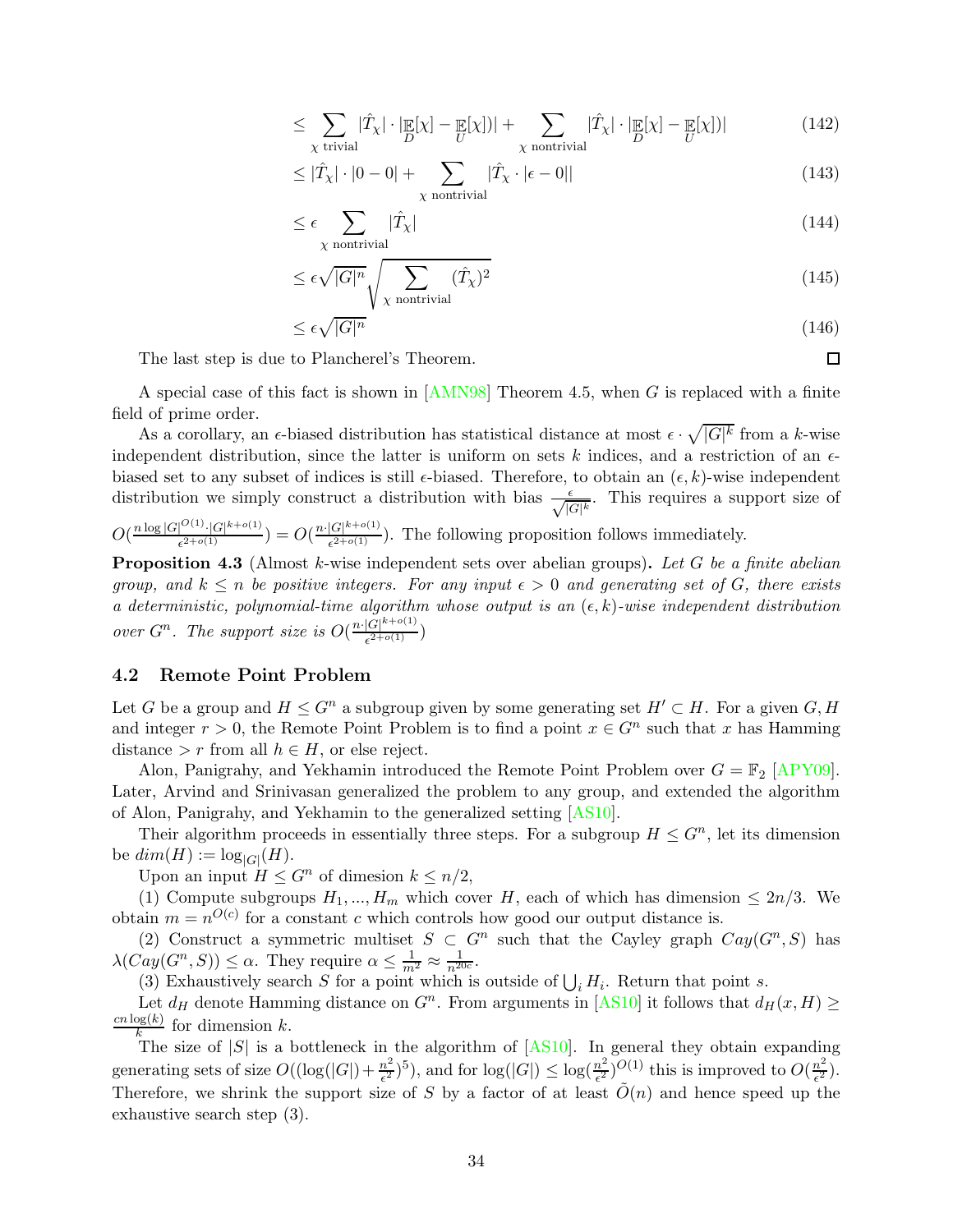## <span id="page-34-0"></span>4.3 Randomness-Efficient Low-Degree Testing

Let  $\mathbb{F}_q$  be a finite field of q elements,  $n, d \geq 1$ , and  $f : \mathbb{F}_q^n \to \mathbb{F}_q$ . The low-degree testing problem is to determine whether  $f$  is a degree- $d$  polynomial or far from all such polynomials in Hamming distnace.

In the line oracle model, a tester is given query access to the function  $f$ , along with a line function g. Let  $\mathbb{L}$  denote all lines  $\{\vec{a} + t\vec{b} : t \in \mathbb{F}\}\subset \mathbb{F}^n$ , where  $\vec{a}, \vec{b} \in \mathbb{F}^n$ . In general there are multiple distinct choices of  $\vec{a}, \vec{b}$  which may describe the same line, so we implicitly fix some parametrization of L.

Given a description of a line, the line oracle q returns a univariate polynomial of degree  $d$  defined on that line. Hence we write  $g: \mathbb{L} \to \mathbb{F}[t]$ , where the image of g is understood to only contain degree-d polynomials.

The Rubinfeld-Sudan test now proceeds as follows [\[RS96\]](#page-37-7).

If f is indeed a degree-d polynomial, then one can set  $g(\ell) = f |_{\ell}$  for all  $\ell \in \mathbb{L}$ , and the following two-query test clearly accepts.

(i) Select  $x, y \in \mathbb{F}^n$  independently, uniformly at random.

(ii) Let  $\ell$  be the line determined by  $\{x + ty : t \in \mathbb{F}_q\}$ . Accept iff  $f(x)$  agrees with  $g(\ell)(x)$ .

Ben-Sasson et al derandomized the line-point test as follows. Their algorithm flips a fair coin. If heads, it samples y from an  $\epsilon$ -biased set  $S \subset \mathbb{F}_q^n$  rather than from the entire space  $\mathbb{F}_q^n$ . If tails, it checks whether  $f(x)$  agrees with  $g(\ell)(x)$ , where  $\ell = \{0 + tx : t \in \mathbb{F}_q\}$ . We call this the "derandomized line-point test."

Our construction improves the randomness-efficiency of the test since the  $\epsilon$ -biased space S is smaller. The soundness parameters of the test are the same.

**Proposition 4.4** (Improved [\[BSSVW03\]](#page-36-7) Theorem 4.1). Let  $\mathbb{F}_q$  be a finite field of q elements,  $n \geq 1$ ,  $f : \mathbb{F}_q^n \to \mathbb{F}_q$ ,  $g : \mathbb{L} \to \mathbb{F}_q[t]$ . The derandomized line-point point test has sample space size  $O(q^n \cdot \frac{n \log(q)^{O(1)}}{\epsilon^{2+o(1)}})$  $\frac{\log(q)^{1-\epsilon}}{\epsilon^{2+o(1)}}$ ). Further, there exists a universal constant  $\alpha > 0$  such that for  $d \leq q/3$ ,  $n \leq \frac{\alpha q}{\log(a)}$  $\frac{\alpha q}{\log(q)}$ ,  $\epsilon < \frac{\alpha}{n \log(q)}$ ,  $\delta \leq \alpha$ , if the derandomized line-point test accepts with probability  $\geq 1-\delta$ then  $f$  has Hamming distance at most 4 $\delta$  from a degree d polynomial.

# <span id="page-34-1"></span>4.4 Randomness-Efficient Verification of Matrix Multiplication

Suppose A, B, C are  $(n \times n)$  matrices whose entries belong to some finite field  $\mathbb{F}_q$  or cyclic group  $\mathbb{Z}_q$  for  $q \geq 2$ . Let R denote either  $\mathbb{F}_q$  or  $\mathbb{Z}_q$ . We wish to verify whether  $AB = C$  over R.

Naively we can multiply A, B and check entry-wise, but this takes  $O(n^{\omega})$  time, where  $\omega \approx 2.37$ is the exponent of matrix multiplication [\[AW21\]](#page-35-11).

A simple randomized algorithm is to sample vectors  $x \in R^n$  uniformly, and then check whether  $ABx = Cx$  [\[Fre77\]](#page-36-8). This requires three matrix-vector multiplications, which takes  $O(n^2)$  time <sup>[4](#page-34-2)</sup>.

Our algorithm replaces these uniform samples with samples from a small-bias set. Observe that if  $AB \neq C$ , then the probability that  $\mathbb{P}_{x \sim R^n}[ABx = Cx] = \mathbb{P}_{x \sim R^n}[(AB - C)x = \vec{0}] = \frac{1}{q}$ . If  $S \subset R^n$ is  $\alpha$ -biased then  $\mathbb{P}_{x \sim S}[ABx = Cx|AB \neq C] \le \frac{1}{q} + \alpha$ .

**Proposition 4.5.** Let R denote a finite field  $\mathbb{F}_q$  or cyclic group  $\mathbb{Z}/q\mathbb{Z}$ . Given matrices  $A, B, C \in$  $R^{n\times n}$  and  $\alpha$ -biased set  $S\subset R^n$ , there exists an  $O(n^2)$  time randomized algorithm to decide whether  $AB = C$  with one-sided error  $\frac{1}{q} + \alpha$ . It uses  $O(\log(\frac{n \log(q)^{O(1)}}{\alpha^{2+o(1)}}))$  random bits.

<span id="page-34-2"></span><sup>&</sup>lt;sup>4</sup>For simplicity we consider addition and multiplication over R to be constant-time operations. Our results do not depend on the details of implementing arithmetic over R.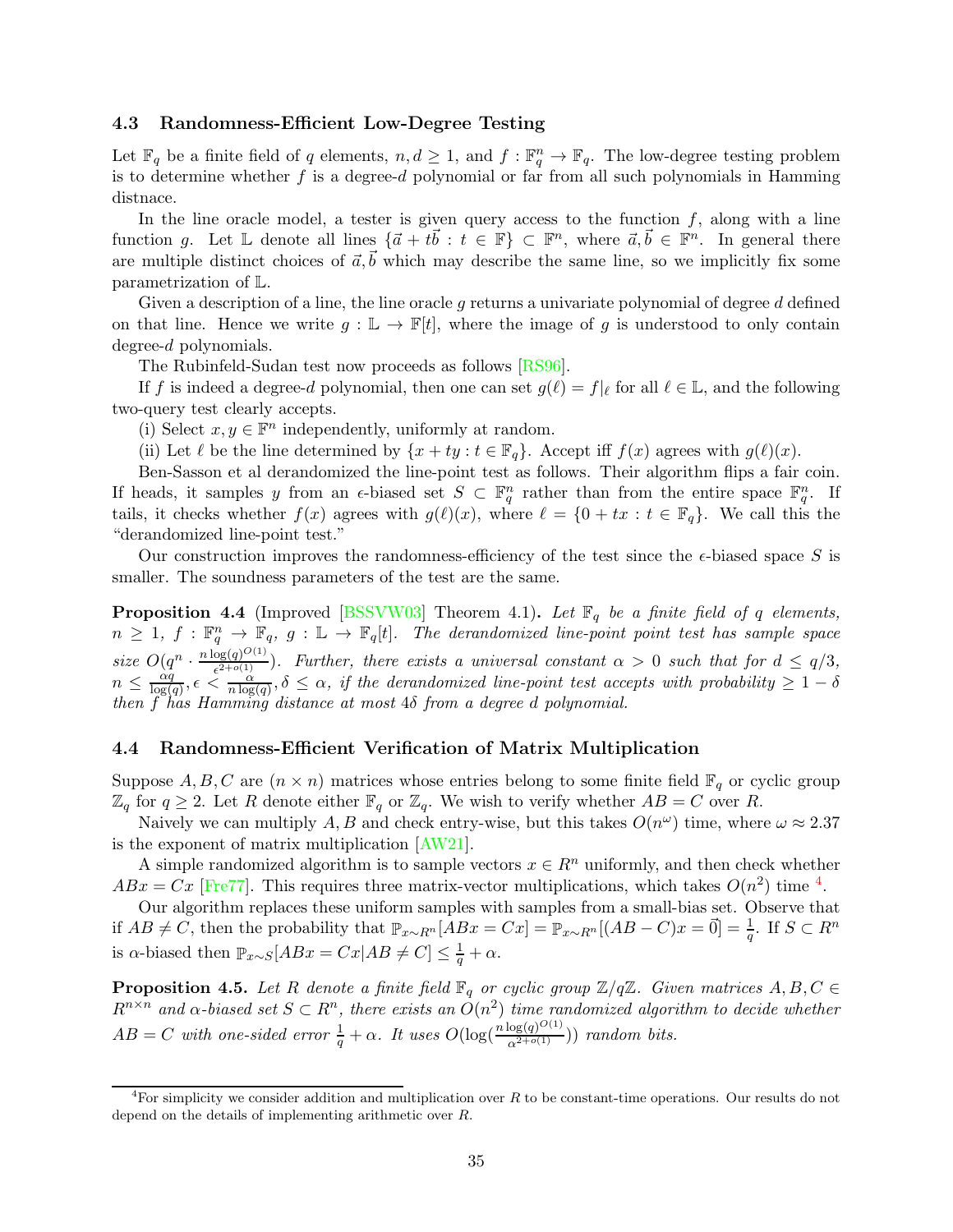# <span id="page-35-0"></span>5 References

- <span id="page-35-10"></span>[AC13] Noga Alon and Gil Cohen. On rigid matrices and u-polynomials. In 2013 IEEE Conference on Computational Complexity, pages 197–206. IEEE, 2013.
- <span id="page-35-8"></span>[AE07] Andris Ambainis and Joseph Emerson. Quantum t-designs: t-wise independence in the quantum world. In Twenty-Second Annual IEEE Conference on Computational Complexity (CCC'07), pages 129–140. IEEE, 2007.
- <span id="page-35-2"></span>[AGHP92] Noga Alon, Oded Goldreich, Johan Håstad, and René Peralta. Simple constructions of almost k-wise independent random variables. Random Structures  $\mathcal{B}$  Algorithms, 3(3):289–304, 1992.
- <span id="page-35-3"></span>[AIK<sup>+</sup>90] Miklós Ajtai, Henryk Iwaniec, János Komlós, János Pintz, and Endre Szemerédi. Construction of a thin set with small Fourier coefficients. Bull. London Math. Soc., 22(6):583–590, 1990.
- <span id="page-35-13"></span>[Alo86] Noga Alon. Eigenvalues and expanders. Combinatorica, 6(2):83–96, 1986.
- <span id="page-35-14"></span>[Alo21] Noga Alon. Explicit expanders of every degree and size. Combinatorica, pages 1–17, 2021.
- <span id="page-35-4"></span>[AM95] Noga Alon and Yishay Mansour.  $\epsilon$ -discrepancy sets and their application for interpolation of sparse polynomials. Inform. Process. Lett., 54(6):337–342, 1995.
- <span id="page-35-5"></span>[AMN98] Yossi Azar, Rajeev Motwani, and Joseph Naor. Approximating probability distributions using small sample spaces. Combinatorica, 18(2):151–171, 1998.
- <span id="page-35-12"></span>[AMN12] Vikraman Arvind, Partha Mukhopadhyay, and Prajakta Nimbhorkar. Erdős-rényi sequences and deterministic construction of expanding cayley graphs. In Latin American Symposium on Theoretical Informatics, pages 37–48. Springer, 2012.
- <span id="page-35-7"></span>[AMNV18] V. Arvind, Partha Mukhopadhyay, Prajakta Nimbhorkar, and Yadu Vasudev. Expanding generating sets for solvable permutation groups. SIAM J. Discrete Math., 32(3):1721–1740, 2018.
- <span id="page-35-9"></span>[APY09] Noga Alon, Rina Panigrahy, and Sergey Yekhanin. Deterministic approximation algorithms for the nearest codeword problem. In Approximation, Randomization, and Combinatorial Optimization. Algorithms and Techniques, pages 339–351. Springer, 2009.
- <span id="page-35-1"></span>[AR94] Noga Alon and Yuval Roichman. Random Cayley graphs and expanders. Random Structures Algorithms, 5(2):271–284, 1994.
- <span id="page-35-6"></span>[AS10] V. Arvind and Srikanth Srinivasan. The remote point problem, small bias spaces, and expanding generator sets. In STACS 2010: 27th International Symposium on Theoretical Aspects of Computer Science, volume 5 of LIPIcs. Leibniz Int. Proc. Inform., pages 59–70. Schloss Dagstuhl. Leibniz-Zent. Inform., Wadern, 2010.
- <span id="page-35-11"></span>[AW21] Josh Alman and Virginia Vassilevska Williams. A refined laser method and faster matrix multiplication. In Proceedings of the 2021 ACM-SIAM Symposium on Discrete Algorithms (SODA), pages 522–539. SIAM, 2021.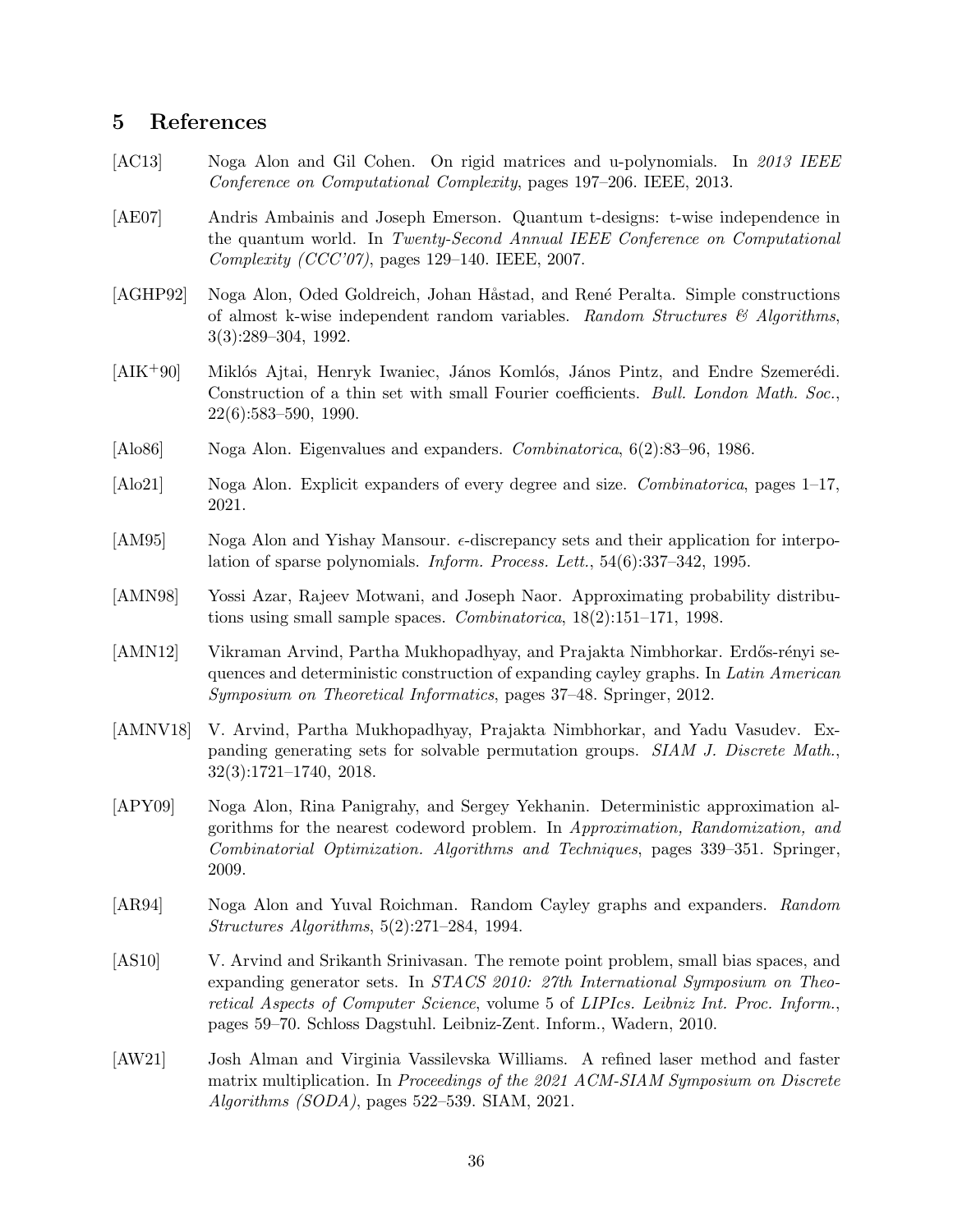- <span id="page-36-11"></span>[BATS11] Avraham Ben-Aroya and Amnon Ta-Shma. A combinatorial construction of almostramanujan graphs using the zig-zag product. SIAM Journal on Computing, 40(2):267– 290, 2011.
- <span id="page-36-2"></span>[BATS13] Avraham Ben-Aroya and Amnon Ta-Shma. Constructing small-bias sets from algebraic-geometric codes. Theory Comput., 9:253–272, 2013.
- <span id="page-36-6"></span>[BHPT20] Amey Bhangale, Prahladh Harsha, Orr Paradise, and Avishay Tal. Rigid matrices from rectangular pcps or: Hard claims have complex proofs. In 2020 IEEE 61st Annual Symposium on Foundations of Computer Science (FOCS), pages 858–869. IEEE, 2020.
- <span id="page-36-13"></span>[BL18] Emmanuel Breuillard and Alexander Lubotzky. Expansion in simple groups. arXiv preprint arXiv:1807.03879, 2018.
- <span id="page-36-10"></span>[Bog12] Andrej Bogdanov. A different way to improve the bias via expanders. Topics in (and out) the theory of computing, Lecture, 12:2012, 2012.
- <span id="page-36-9"></span>[BS96] Eric Bach and Jonathan Sorenson. Explicit bounds for primes in residue classes. Mathematics of Computation, 65(216):1717–1735, 1996.
- <span id="page-36-7"></span>[BSSVW03] Eli Ben-Sasson, Madhu Sudan, Salil Vadhan, and Avi Wigderson. Randomnessefficient low degree tests and short PCPs via epsilon-biased sets. In Proceedings of the Thirty-Fifth Annual ACM Symposium on Theory of Computing, pages 612–621. ACM, New York, 2003.
- <span id="page-36-5"></span>[CHHL19] Eshan Chattopadhyay, Pooya Hatami, Kaave Hosseini, and Shachar Lovett. Pseudorandom generators from polarizing random walks. Theory Comput., 15:Paper No. 10, 26, 2019.
- <span id="page-36-4"></span>[CMM09] Moses Charikar, Konstantin Makarychev, and Yury Makarychev. Near-optimal algorithms for maximum constraint satisfaction problems. ACM Trans. Algorithms, 5(3):Art. 32, 14, 2009.
- <span id="page-36-1"></span>[CMR13] Sixia Chen, Cristopher Moore, and Alexander Russell. Small-bias sets for nonabelian groups: derandomizations of the Alon-Roichman theorem. In Approximation, randomization, and combinatorial optimization, volume 8096 of Lecture Notes in Comput. Sci., pages 436–451. Springer, Heidelberg, 2013.
- <span id="page-36-3"></span>[CP14] Tobias Christiani and Rasmus Pagh. Generating k-independent variables in constant time. In 2014 IEEE 55th Annual Symposium on Foundations of Computer Science, pages 196–205. IEEE, 2014.
- <span id="page-36-12"></span>[CPTS20] Gil Cohen, Noam Peri, and Amnon Ta-Shma. Expander random walks: A fourieranalytic approach. In Electron. Colloquium Comput. Complex, volume 27, page 6, 2020.
- <span id="page-36-0"></span>[EGL<sup>+</sup>98] Guy Even, Oded Goldreich, Michael Luby, Noam Nisan, and Boban Veličković. Efficient approximation of product distributions. Random Structures Algorithms, 13(1):1– 16, 1998.
- <span id="page-36-8"></span>[Fre77] Rusins Freivalds. Probabilistic machines can use less running time. In IFIP congress, volume 839, page 842, 1977.